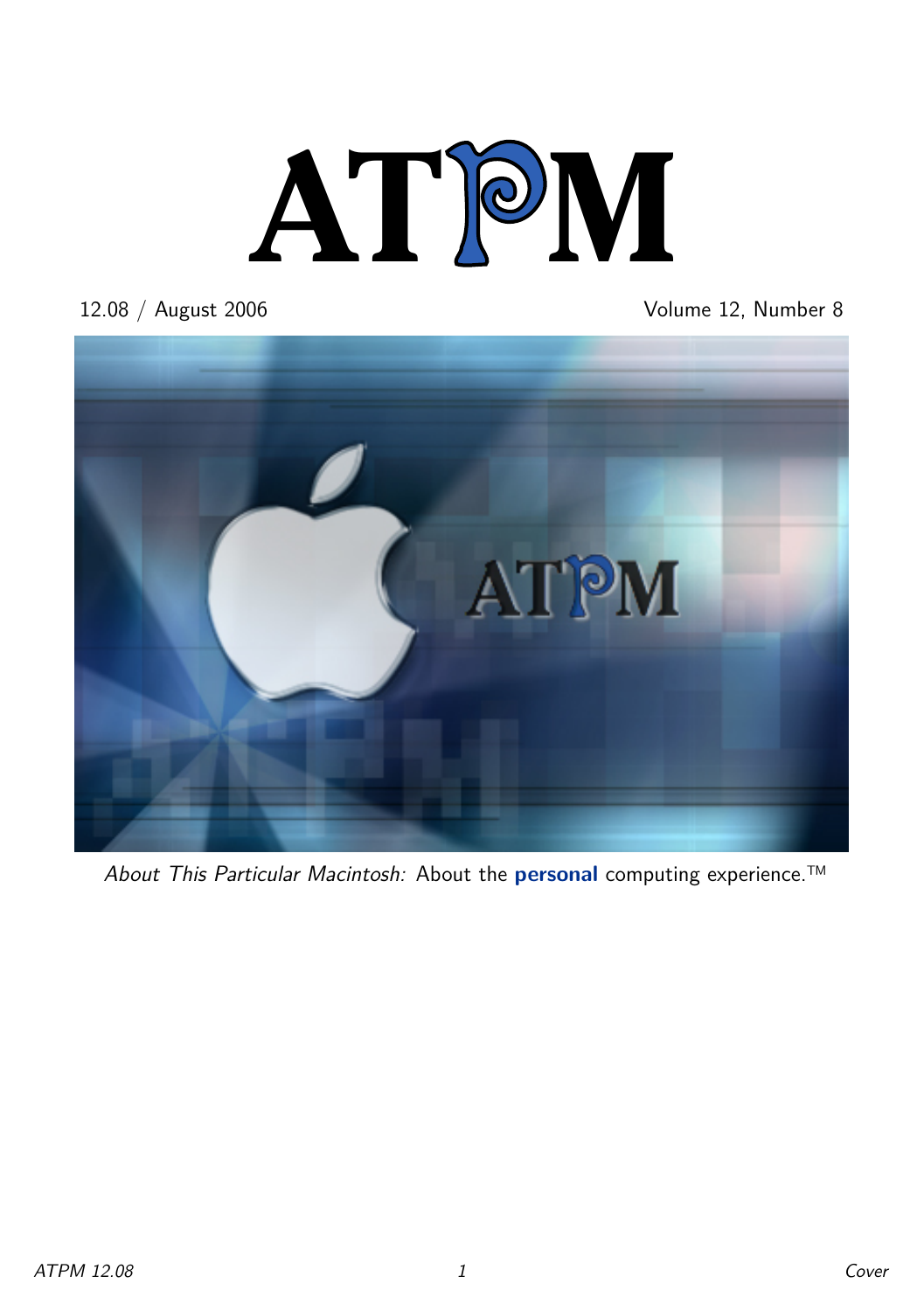### **Cover Art**

Copyright © 2006 [Daniel Edwins.](mailto:edwinsd@stolaf.edu) We need new cover art each month. [Write](mailto:cover-art@atpm.com) to us!

### **The ATPM Staff**

Publisher/Editor-in-Chief [Michael Tsai](mailto:mtsai@atpm.com) Managing Editor [Christopher Turner](mailto:cturner@atpm.com) Associate Editor/Reviews [Paul Fatula](mailto:pfatula@atpm.com) Copy Editors [Chris Lawson](mailto:clawson@atpm.com)

Web Editor [Lee Bennett](mailto:lbennett@atpm.com) Webmaster [Michael Tsai](mailto:mtsai@atpm.com) Beta Testers [The Staff](mailto:editor@atpm.com) Contributing Editors [Eric Blair](mailto:eblair@atpm.com)

[Ellyn Ritterskamp](mailto:eritterskamp@atpm.com) [Brooke Smith](mailto:bsmith@atpm.com) *Vacant* [Matthew Glidden](mailto:mglidden@atpm.com) [Ted Goranson](mailto:tgoranson@atpm.com) [Andrew Kator](mailto:akator@atpm.com) [Robert Paul Leitao](mailto:rleitao@atpm.com) [Wes Meltzer](mailto:wmeltzer@atpm.com) [David Ozab](mailto:dozab@atpm.com) [Sylvester Roque](mailto:sroque@atpm.com) [Charles Ross](mailto:cross@atpm.com) [Mark Tennent](mailto:mtennent@atpm.com) [Evan Trent](mailto:etrent@atpm.com) *Vacant*

### **Artwork & Design**

| Layout and Design                 | Michael Tsai  |
|-----------------------------------|---------------|
| Web Design                        | Simon Griffee |
| Cartoonist                        | Matt Johnson  |
| Blue Apple Icon De- Mark Robinson |               |
| signs                             |               |
| Other Art                         | RD Novo       |
| Graphics Director                 | Vacant        |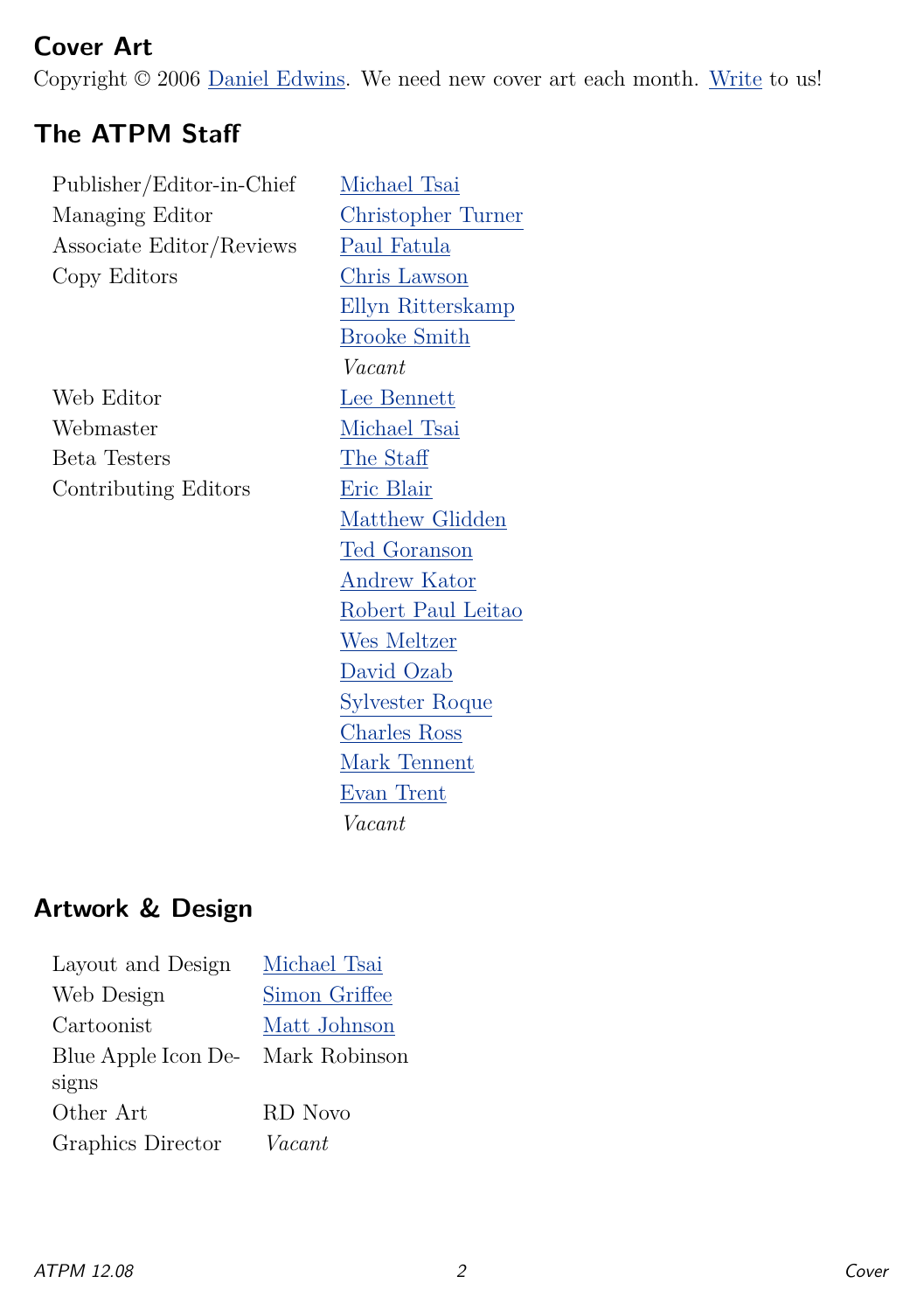### **Emeritus**

RD Novo, Robert Madill, Belinda Wagner, Jamal Ghandour, Edward Goss, Tom Iovino, Daniel Chvatik, Grant Osborne, Gregory Tetrault, Raena Armitage, Johann Campbell.

### **Contributors**

Lee Bennett, Paul Fatula, Miraz Jordan, Robert Paul Leitao, Wes Meltzer, Robert Reis, Sylvester Roque, Mark Tennent, Michael Tsai, Angus Wong, *Macintosh users like you*.

### **Subscriptions**

Sign up for **free** subscriptions using the [Web form.](http://www.atpm.com/subscribe/)

### **Where to Find ATPM**

Online and downloadable issues are available at the ATPM [Web Site.](http://www.atpm.com) ATPM is a product of atpm, Inc. © 1995-2006. All Rights Reserved. ISSN: 1093-2909.

### **Production Tools**

Apache, AppleScript, BBEdit, Cocoa, Docutils, DropDMG, FileMaker Pro, Graphic-Converter, LATEX, Mesh, make, Mailman, Mojo Mail, MySQL, Perl, Photoshop Elements, PyObjC, Python, rsync, Snapz Pro X, ssh, Subversion, Super Get Info.

### **Reprints**

Articles, original art, and desktop pictures may not be reproduced without the express permission of the author or artist, unless otherwise noted. You may, however, print or distribute copies of this issue of ATPM as a whole, provided that it is not modified in any way. Authors may be contacted through ATPM's editorial staff, or at their e-mail addresses, when provided.

### **Legal Stuff**

*About This Particular Macintosh* may be uploaded to any online area or included on a CD-ROM compilation, so long as the file remains intact and unaltered, but all other rights are reserved. All information contained in this issue is correct to the best of our knowledge. The opinions expressed in ATPM are not necessarily those of the entire ATPM staff. Product and company names and logos may be registered trademarks of their respective companies. Thank you for reading this far, and we hope that the rest of the magazine is more interesting than this.

• • •

Thanks for reading ATPM.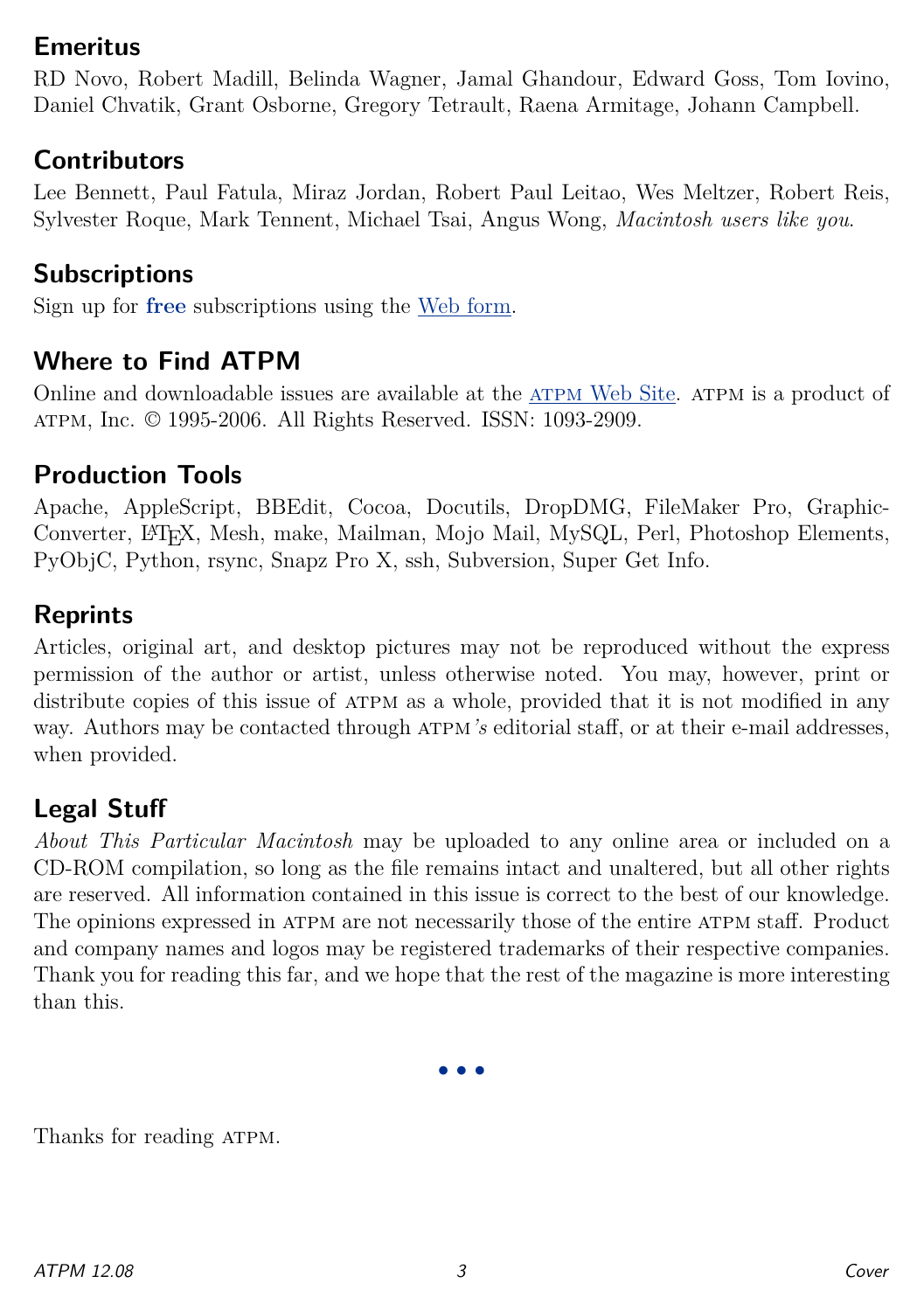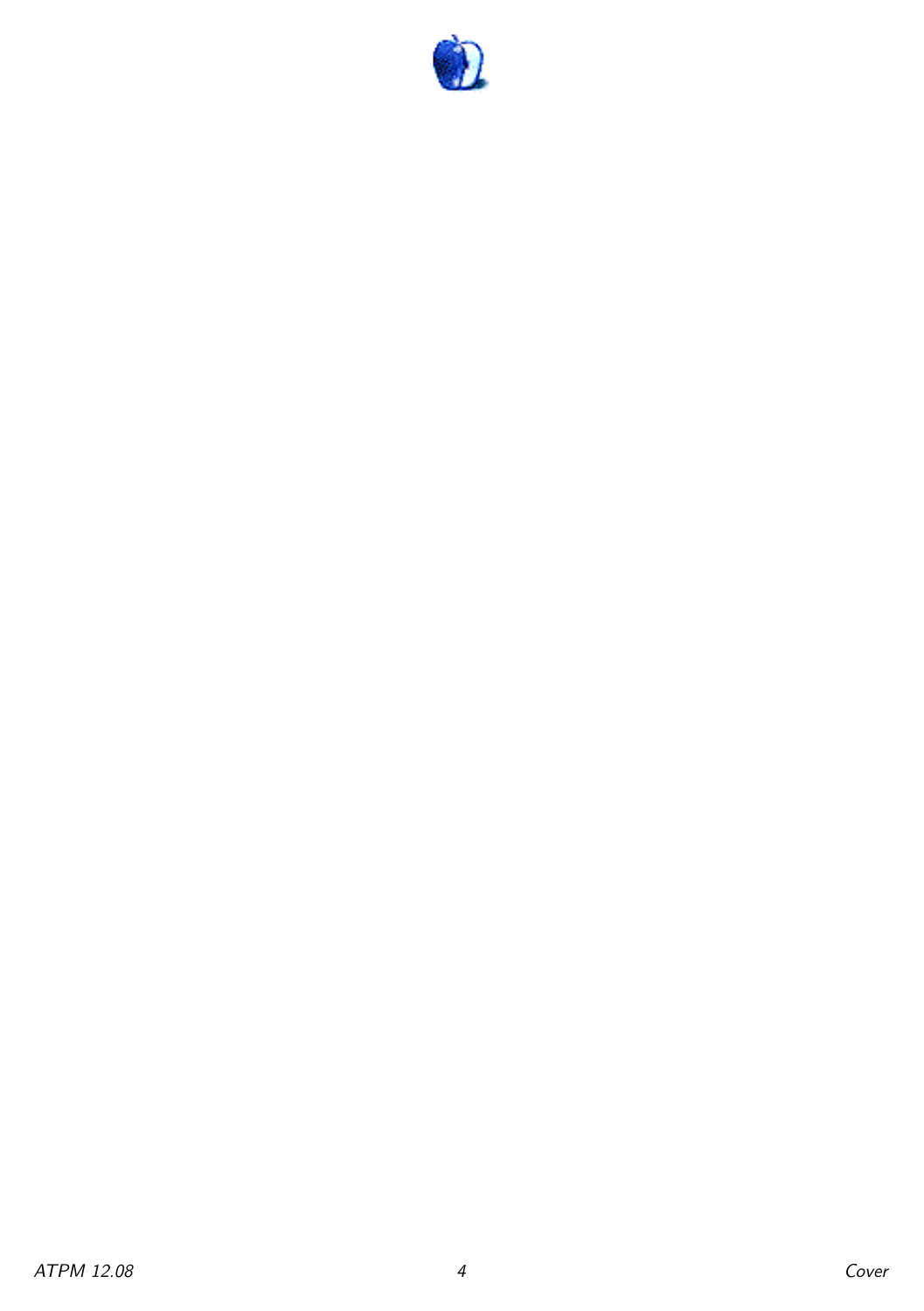### **Sponsors**

*About This Particular Macintosh* has been free since 1995, and we intend to keep it that way. Our editors and staff are volunteers with *real* jobs who believe in the Macintosh way of computing. We don't make a profit, nor do we plan to. As such, we rely on advertisers and readers like you to help us pay for our Web site and other expenses.

• • •

You can help support ATPM by buying from online retailers using [our links.](http://www.atpm.com/about/support.shtml) If you're going to buy from them anyway, why not help us at the same time?

We are also accepting inquiries from interested sponsors and advertisers. We have a variety of programs available to tailor to your needs. Please contact us at [advertise@atpm.com](mailto:advertise@atpm.com) for more information.

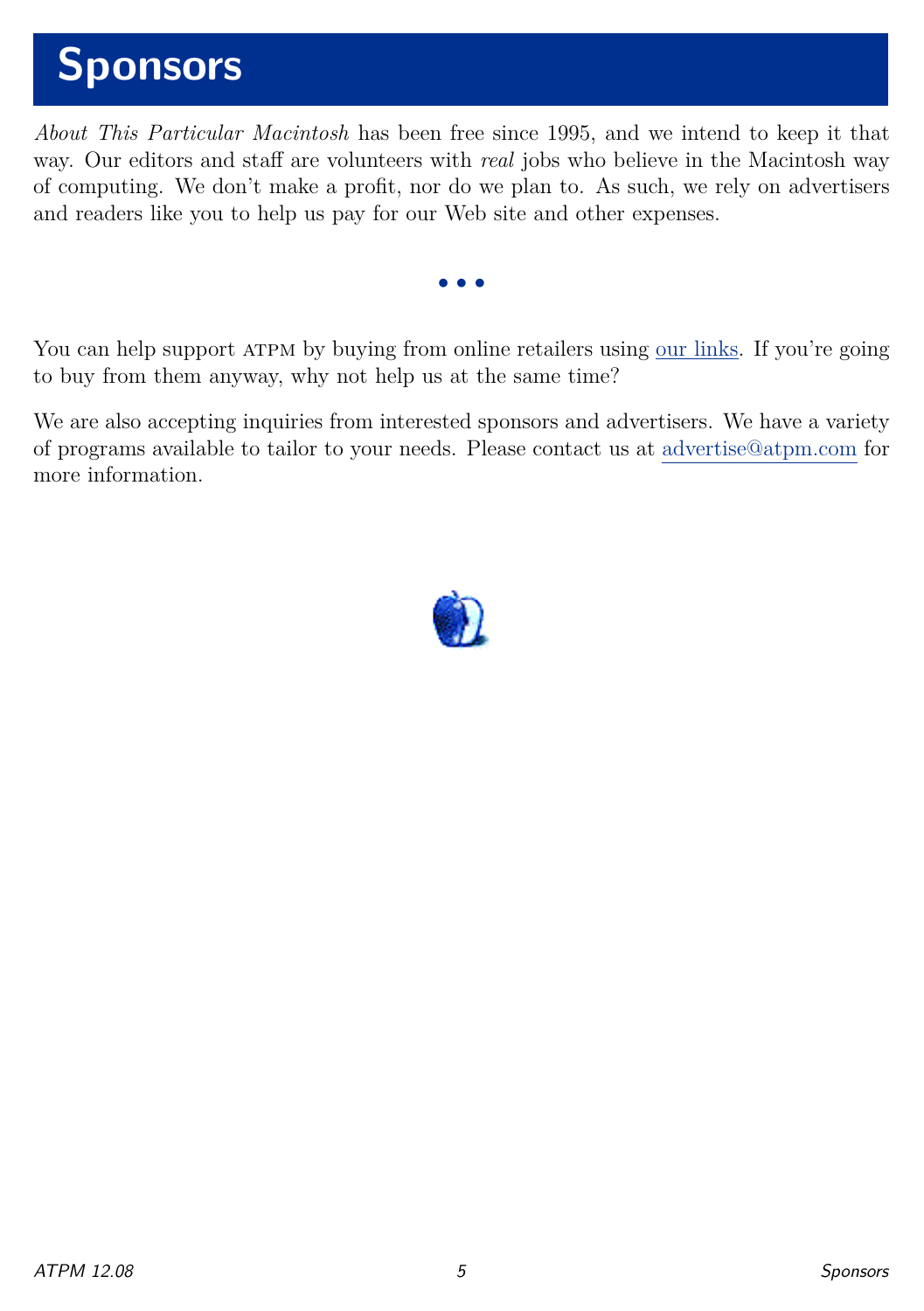### **Welcome by Robert Paul Leitao, [rleitao@atpm.com](mailto:rleitao@atpm.com)**

Welcome to the August issue of *About This Particular Macintosh!* While intense summer heat works its way across the nation, we'll start this month's issue with some cool news as the swift winds of change continue to breeze through the PC economy. This month we look at the climate in the PC business and provide you with an August forecast and a call for participation.

### **AAPL: Will Lightning Strike Again?**

We all know thunderstorms can change the weather. But will lightning strike AAPL again? Apple's share price closed July at \$67.96, up \$2.37 on the last trading day of the month. Propelling the share price higher was an upgrade from a major brokerage firm that sees potential for significant sales and earning growth for Apple in the months ahead.

Over the past three years, AAPL has had an amazing run, showering shareholders with new wealth and many small investors with prosperity. Will lightning strike Apple's share price again to ignite another major rally? The company is pinning its short-term success on a strong back-to-school sales season.

### **Hot Days in San Francisco**

No matter the ambient heat outside, what will be announced at this year's WWDC may heat up the rooms inside the Moscone Center in San Francisco. The Moscone Center has been the place for many of Apple's most important events and product announcements. While most industry watchers don't expect Apple to announce revolutionary new products at the Worldwide Developers Conference this month, most expect the company to showcase the next upgrade to Mac OS X called Leopard as well as the release of Intel-based Macintosh mini-towers.

### **Winds of Change**

In July, Apple Computer released its results for the three-month period ending in June. For the quarter, the Mac and iPod maker announced the second highest revenue and earnings period in the company's history. Revenues were \$4.37 billion and net earnings came in at \$427 million, meaning almost ten cents on every revenue dollar flowed to the after-tax bottom line. During the quarter, the company shipped 1.327 million Macs and over 8.1 million iPods. The company ended June with well over \$9.1 billion in cash and short-term investments. No wonder many Wall Street analysts are taking a second look at Apple yet again.

The Intel transition and the continued popularity of the iPod are transforming Apple Computer into a leading manufacturer of consumer lifestyle products. The winds of change have pushed the company far beyond the realm of its previous counter-culture icon status to a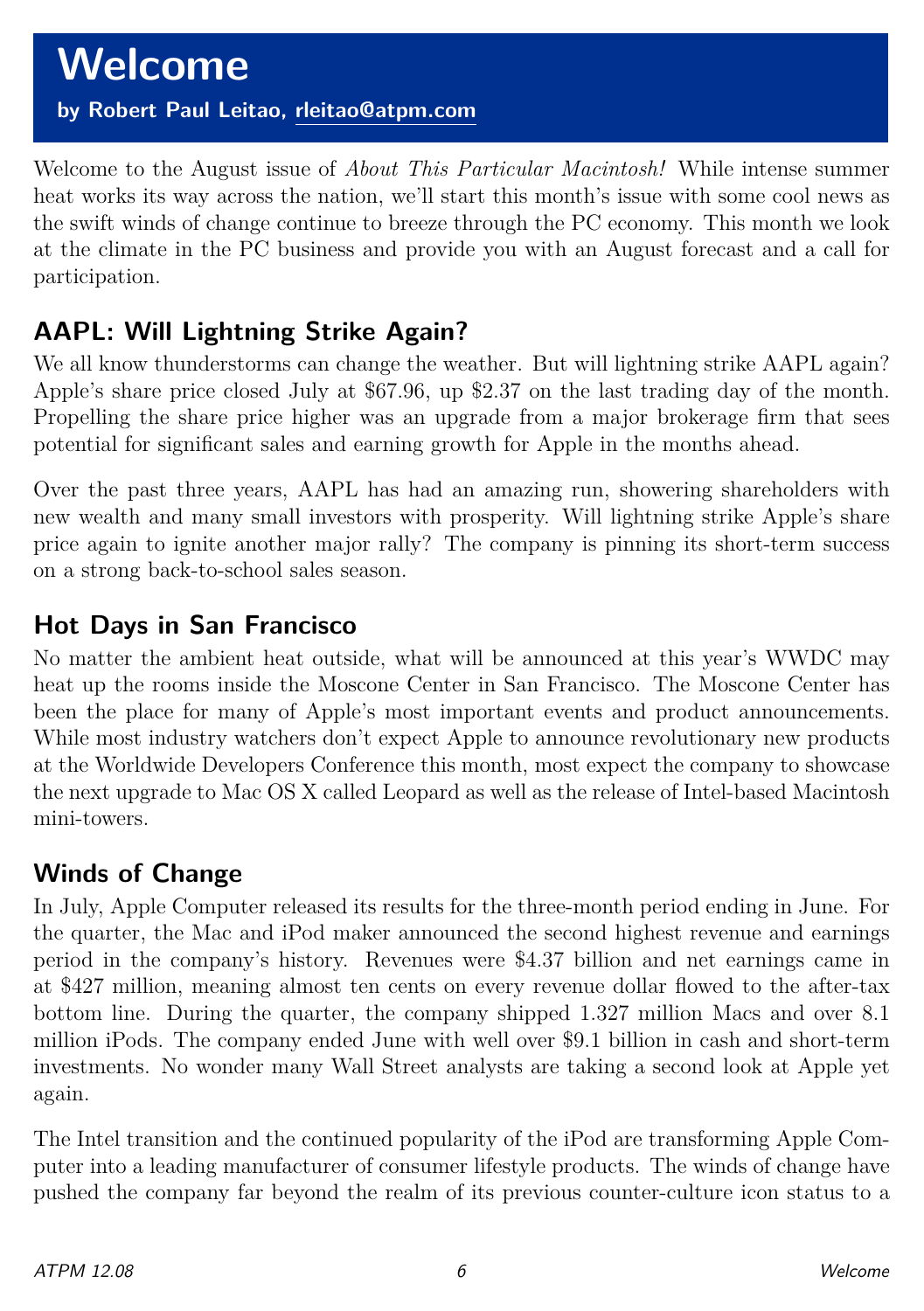newfound position as a true innovator in the convergence of content creation and distribution. The PC industry, following a 25-year run, has found itself stalled and stagnated by commodity-grade product and banal ubiquity. In that climate, Apple's innovative drive has created its own inertia and crafted its own economy. The iPod Nation is now its own economic force propelling Apple ahead of its competitors and financing Apple's technology advancements in digital lifestyle solutions.

### **Rain on Dell's Parade**

It wouldn't be a PC weather report without a mention of rain somewhere in the world. After Dell drenched the markets with a flood of bad news, the world's number one PC maker has seen its fortunes take another trip south. The company's deteriorating profit growth picture is directly related to its lack of investment in product R&D. Unable to raise prices to boost results, Dell will again resort to price cuts as a means to increase product sales. Whether or not Dell can weather another round of price cuts without further harming the company's balance sheet remains to be seen. \$20 billion worth of share repurchases may only be delaying the inevitable as the company quietly implodes.

### **Our August Forecast**

Early August will bring unseasonably hot weather to much of the nation. As we progress through the month, Apple's good fortunes from new product announcements will bring welcome relief to Mac users. Things will heat up for Apple as back-to-school buying boosts sales and market share.

### **ATPM Wants You**

atpm is looking to add more regular reviewers to our staff. Though all positions with *About This Particular Macintosh* are volunteer, reviewing is a great way to share your product knowledge and experience with fellow members of the Macintosh community. If you're interested, contact ATPM's Reviews Editor, [Paul Fatula.](mailto:reviews@atpm.com)

Our unseasonably cool August issue includes:

### **Bloggable: Earth Tones**

In this summertime silly season, Mac bloggers still need something to write about. The end result has been another month of much ado about Mark Pilgrim's switch from the Mac to a Lenovo PC, and from OS X to Linux. That, and more on WWDC, Windows on the Macintosh, and Net Neutrality, in this month's *Bloggable*.

### **MacMuser: Beeping Mad**

Are you tone deaf? Have you become desensitised to the world around you? Should Apple save the world from mono-tonality?

### **MacMuser: Rockin' With a Roller**

Romeo, Romeo! Wherefore art thou my Alfa Romeo?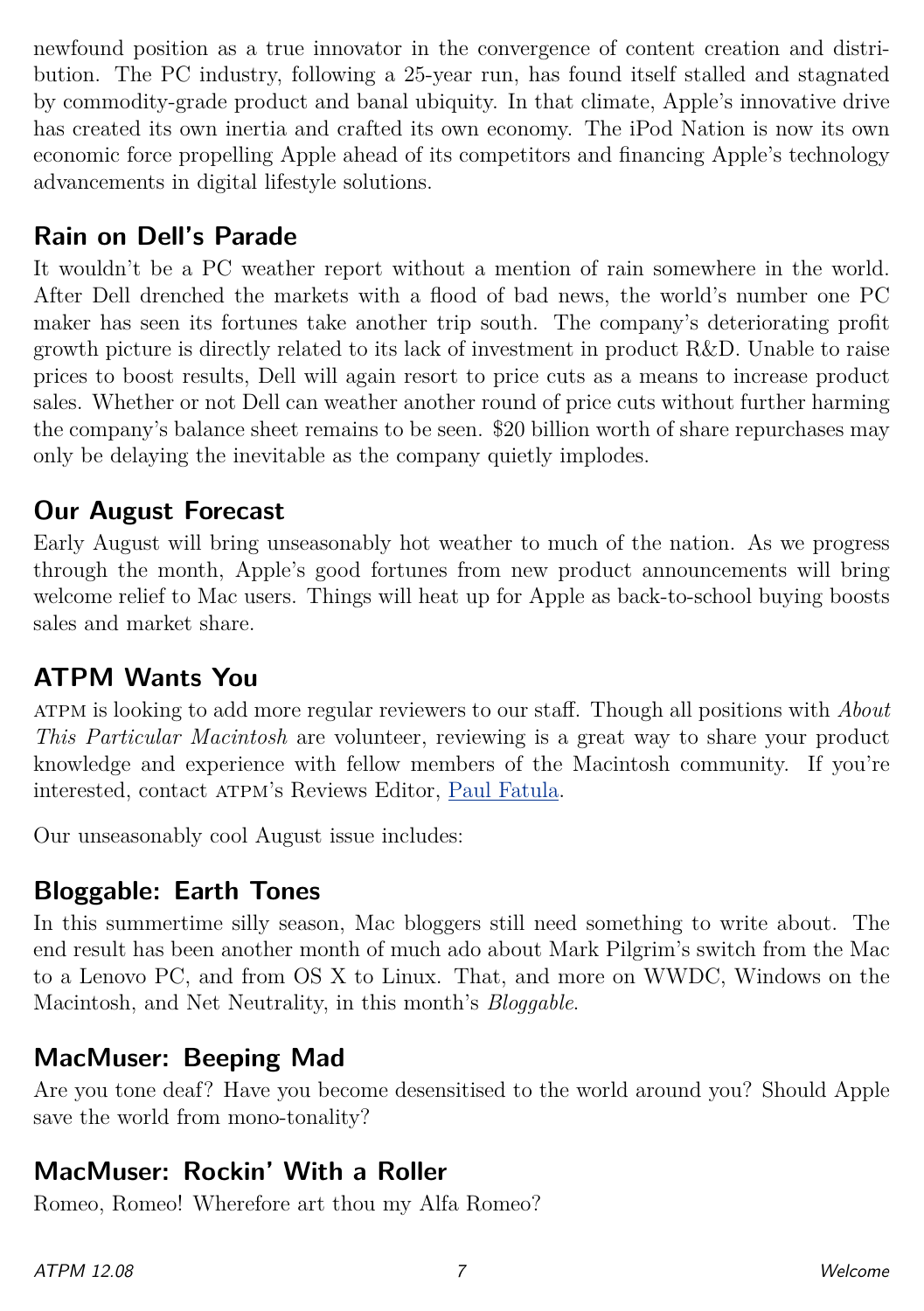### **Personal Computing Paradigm: Mac OS X's Increasing Stability**

Despite its protected memory, Mac OS X was initially less stable than Mac OS 9, and it still crashes now and then. But stability continues to improve, to the point where computing feels different.

### **Web Accessibility: Sandvox: Sand in the Eyes**

Miraz Jordan returns to ponder whether other popular applications are any better than iWeb.

#### **Segments: My Life With Automator: How I Spent My Summer Vacation**

In a few weeks, students everywhere will be returning to school. Their teachers will ask what they did on their vacations. Here's what I did.

### **Segments: Spotlight**

"True character is revealed in how you live your life after you win the lottery.. . .it's time to see how our favorite computer company faces up to its destiny."

### **How To: Sending Automated Birthday Greetings Via Automator**

Are you always forgetting to send someone birthday greetings? With Automator's help this may help you never you forget again.

### **Desktop Pictures: FIFA World Cup**

Reader Robert Reis shares photos from the FIFA World Cup in Germany.

### **Review: Adobe InDesign CS2 One-on-One**

Plenty of full-color screen shots; an enjoyable, vernacular writing style; a high-quality video to go along with every lesson—what better way to finally teach yourself how to use Adobe InDesign?

### **Review: EyeTV 250**

Paul Fatula reviews Elgato's EyeTV 250, a hardware and software combination that lets a Mac be used for watching and recording analog television. Move over, VCR; the 21st century is here.

#### **Review: Keep it Simple With GarageBand: Easy Music Projects for Beginners**

Being new to GarageBand and having "questionable" musical ability, I found this book helpful. Perhaps you will, too.

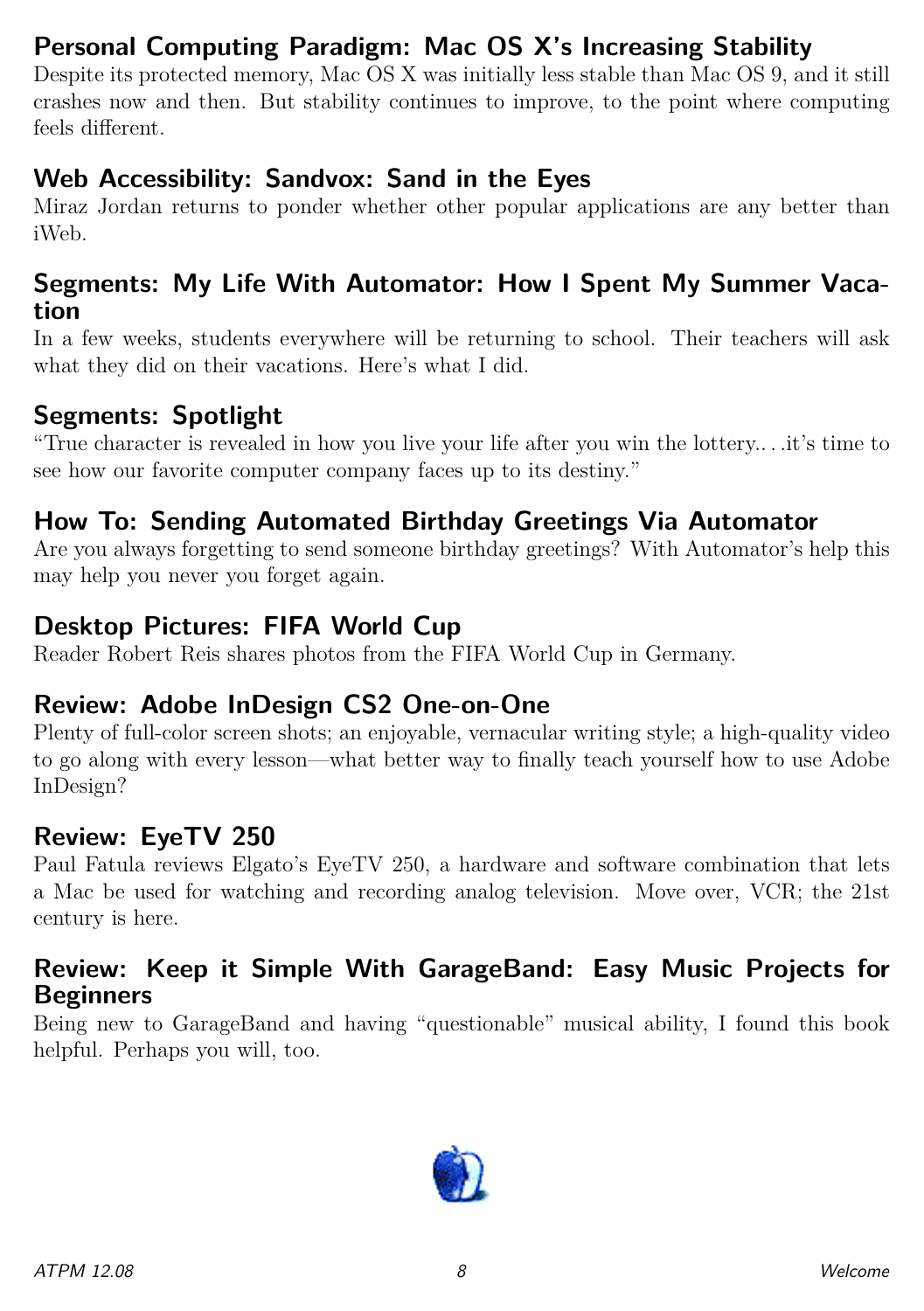### **[On the Topic of Leaving Mac for Linux](http://www.atpm.com/12.08/bloggable.shtml)**

I very much enjoyed your commentary on the departure of one of the Mac legends for the world of Linux. Conversely, after many years of SuSE Linux, I made the opposite switch. Not having the knowledge or computer skills that your departed friend has, I nonetheless found that Linux is a very usable system, as long as you don't have a need for drivers. For example, I had to use a third-party driver loader to use my Linksys wireless card. Upgrades to the kernel are constant. Having now switched to Mac OSX, let me make some observations:

- I miss KDE, its power and its flexible features.
- I miss context menus.
- I don't miss fighting with drivers and searching all over the Net for files, due to dependency issues.
- I love the smooth, integrated environment of OS X and having one company to call for hardware and software *support!*
- I find that with OS X, I am not spending time having to work around issues. Instead, I am enjoying the machine.
- OS X has the stability, security, and eye-candy that makes me feel very good about my own switch.

I am enjoying beautiful graphics, superior fonts, more stable video drivers, and a fullysupported system. For me, this was a good move.

*—Mike Reith*

### **[Maybe You Ought To Be Using Automator](http://www.atpm.com/12.07/automator.shtml)**

Like you, I've been thinking for a while that there must be ways I could use Automator, but I never bothered to investigate until your fine article. With your helpful instructions, I have now created workflows to back up my Documents and Pictures folders to an external hard drive once a week.

I do have a question, though: I saved the workflow as an iCal plug-in, and set a recurring event to run the backup. However, in your directions you say to choose "Run Script" under Alarm Type, and choose the plug-in. First, I had no idea where the plug-in was saved to, but finally ran it to earth in the Library/Workflows folder. But it was grayed out and unselectable. So I fired up the Automator Help, which indicated that rather than "Run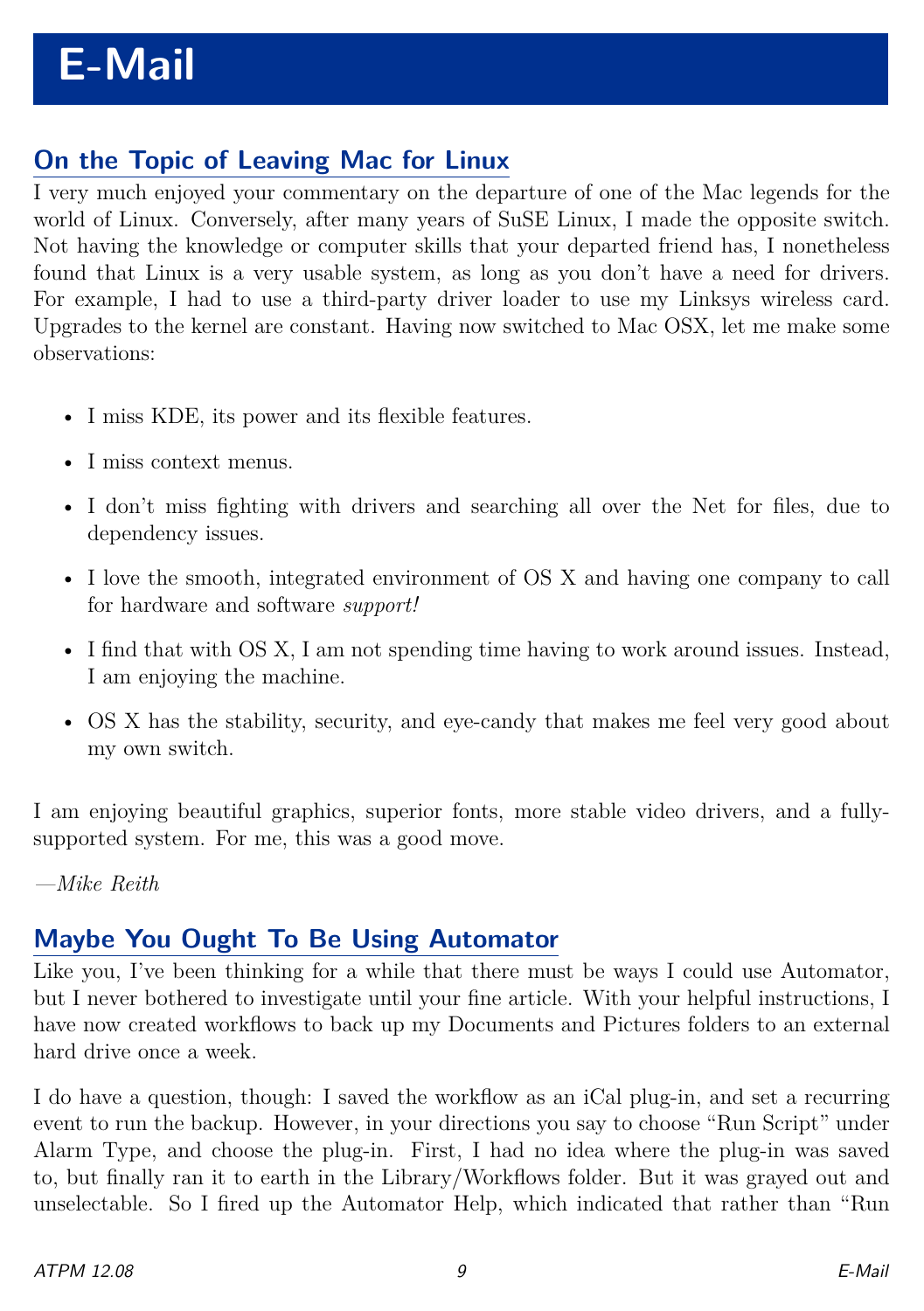Script" I should choose "Open File" for the Alarm Type, at which point I was able to choose my saved workflow from a pop-up menu. I guess I won't know if it's right until 2 AM next Saturday morning.

*—Julia*

Thank you for the positive response and the correction. I am in the process now of backtracking to find the specific hint that led to my directions. As you can tell I too am new to Automator. I may have inadvertently included directions for my first attempt where I got the same behavior that you did.

—Sylvester Roque

Thank you for spreading the word about Automator. With your help and the assistance of great Web sites like [automatorworld.com](http://automatorworld.com) and [automatoractions.com,](http://automatoractions.com) more and more Mac users are finding out about this powerful tool.

• • •

May I also recommend <u>[automator.us](http://automator.us)</u> as a place to download free actions and projects.

Keep up the good work!

*—Sal Soghoian*

Y'know, I have mixed feelings about Automator. Like tripdragon and others have said, it's nice as long as you don't go outside the bounds of what's permitted. When I try to use it I'm constantly running into things I'd like to do but can't. Maybe once Automator is better integrated with GUI Scripting, and when you can more readily create a library of script actions to be used over and over again, this will improve.

• • •

I do agree that everyone should at least play with it and be aware of what it does. It may help to look at it as sort of a Visual AppleScript, or an AppleScript for Workflows.

Right now Automator feels a lot more like a technology demo than something useful. Maybe that'll change over the next couple of years.

*—Drew Thaler*

Automator has limited value for me. Automator is great when someone creates and distributes workflows and actions that meet my needs. But this is rare. When I need to

• • •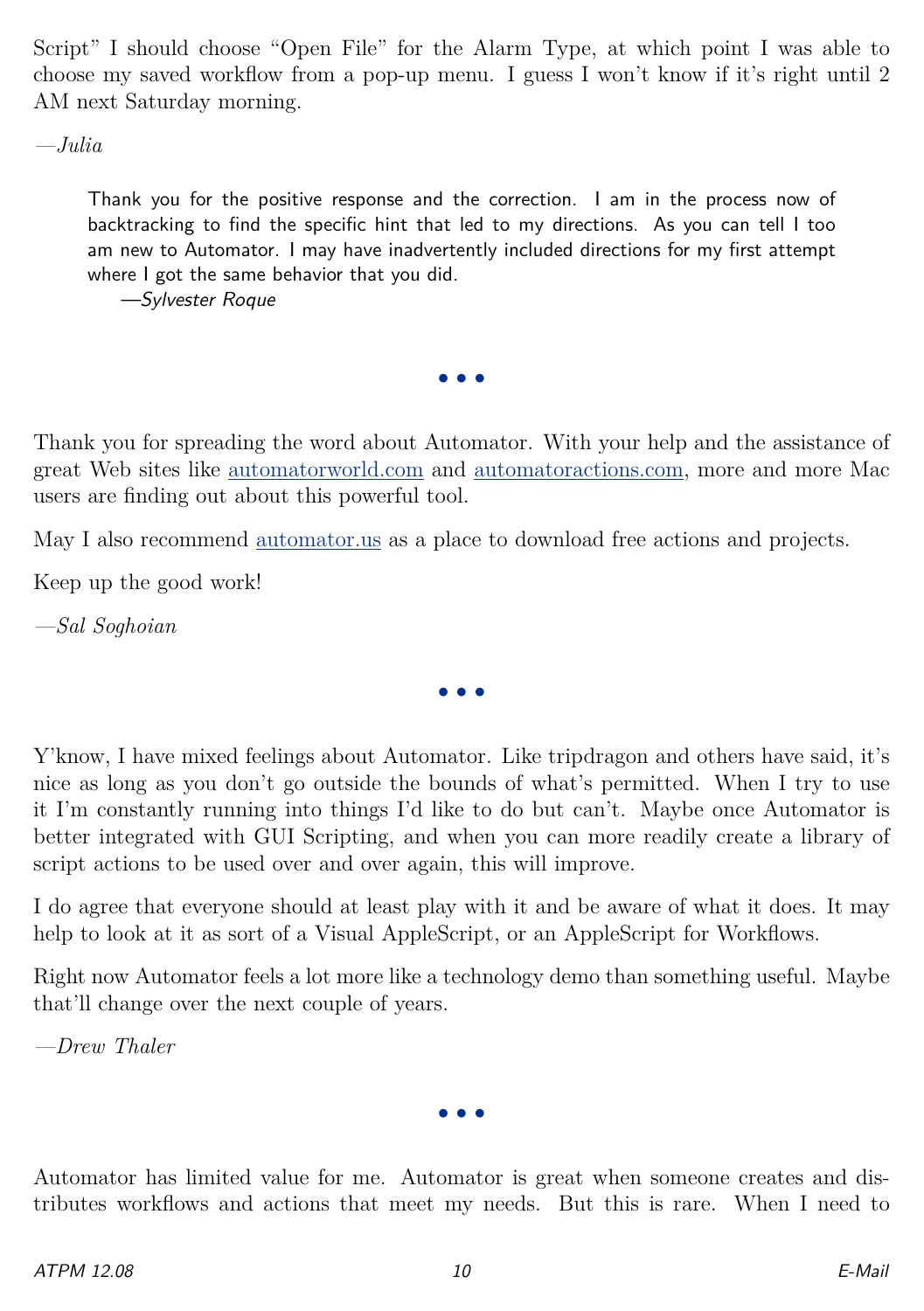automate a process, I find Automator too limited or too awkward. I prefer my old reliable applications: QuicKeys and AppleScript.

*—Gregory Tetrault*

• • •

I have copied the second workflow as described, but Safari still opens the URLs in separate windows. I am using the "display in tabs" action you said to download. Any idea why this is happening and how to stop it? Would love to make this work, as it's a fantastic idea—looking at a few same sites and checking my mail are the first things I always do on my computer. Perfect for Automator—if only it worked! Is there any way of making it open up Firefox and not Safari? thanks.

*—Lynden*

Lynden, I hope this solves your problem.

For that workkflow to operate correctly you must open Safari's Preferences and enable tabbed browsing from the Tabs pane. You must also go to the General tab and change the Open Links from applications to "in a new tab in the current window." The action created by ATPM editor Eric Blair does not require additional configuration.

If you are using the other action, you must complete an additional step. Create Internet Connection Files for the sites that you want to visit. Go to the site that you want and drag a bookmark for it to a convenient location; I put them all in a single folder. In that first step where it says "Get Specified Finder Items," point it to the location of your connection files.

I have tried several ways to get this working with Firefox. The workflow that relies on Internet Connection Files almost works. In researching this article I have not found any similar Automator actions for Firefox. It should be possible to create a similar Automator action for Firefox, but it will probably have to be done in something other than AppleScript since Firefox appears to have a limited AppleScript vocabulary.

—Sylvester Roque

### **[Outlining Interface Futures](http://www.atpm.com/12.07/atpo.shtml)**

I sometimes call myself an 'industrial ontologist.' I am one of a handful of people who make their living applying ontologies to knowledge-based software. So I have some cred when I say the 'attack on folders' is just plain dumb.

The concept of subsumption, containment, inheritance, IS-A, etc is fundamental to all the useful ontologies I know of. Sure there are other relationships, and, yes, subsumption can be inferred, but in practice it's a first-order relationship.

The concept of nested folders, or outliner levels, particularly folders that allow multiple memberships (graphs), is a very useful way for humans to view and revise subsumption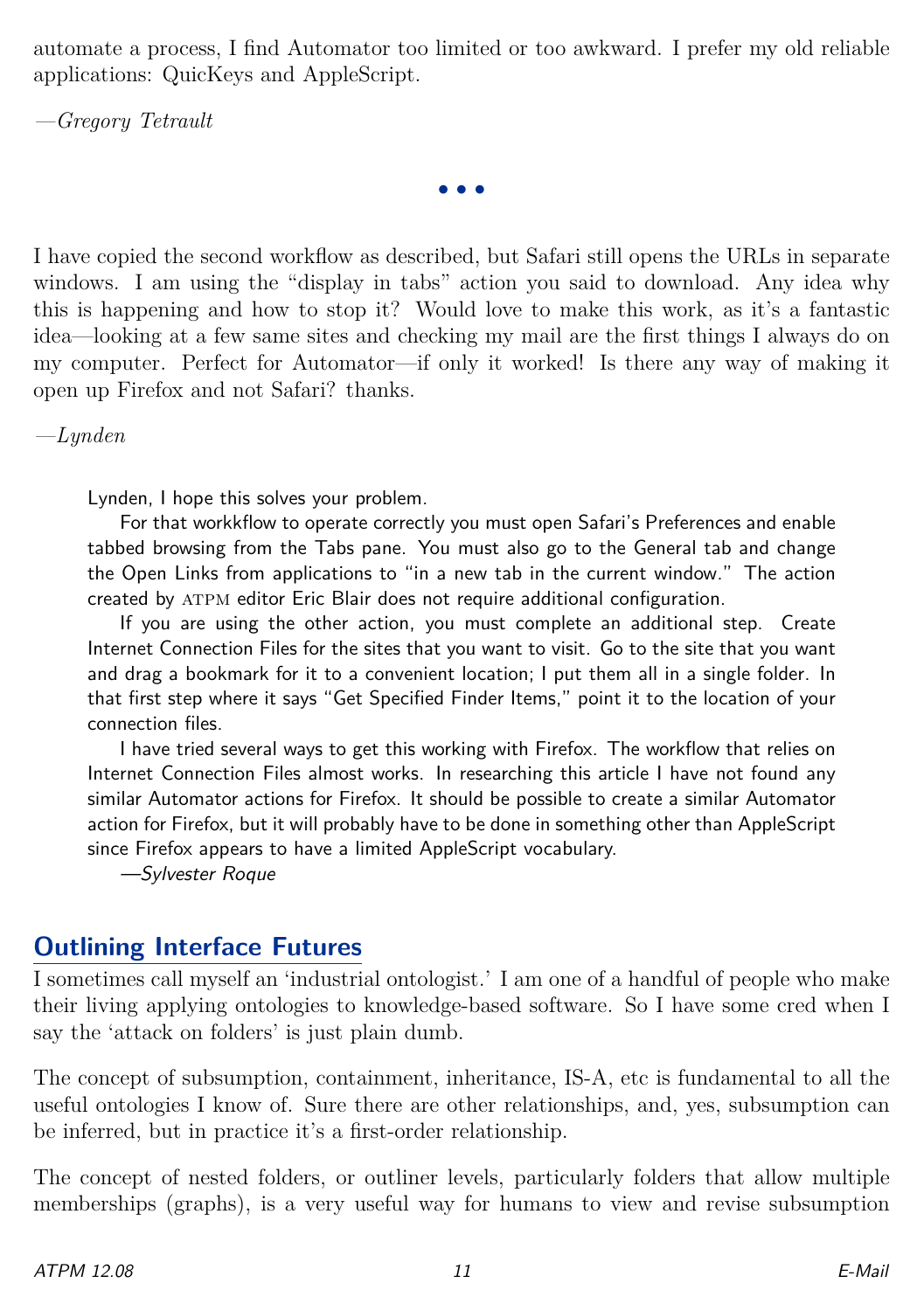relationships. One of the things that drives me nuts about every full text search engine except Yahoo Desktop Search (X1) is they don't treat the parent folder string as a key search term. How stupid. OS X makes the same mistake (which is why I purchased an aftermarket Spotlight extension).

Subsumption is useful. Folder outlines are a good way to view this relationship. We need robust metadata and better ways to manage graphs, but we still need the folder metaphor.

• • •

*—John Faughnan*

Your observation that three different models can be supported by outline structures has some very definite practical significance. It implies that outlines are not only useful tools of thought but also pose a certain *threat* to thought. We outline without giving much thought to the meaning of the subsumptive relationship. If those relationships can have categorically distinct import, we had better be very careful not to mix metaphors in one argument. At least at first sight, any call for increasing the paradigm count sounds like an exacerbation of a bad situation.

Fortunately for outlining, I think your interesting idea is quite wrong. It is all whole/part. General/detailed is whole/part applied to properties; whole/part is general/detailed applied to objects or entities conceived as objects.

*—Stephen R. Diamond*

I definitely agree folders and other forms of hierarchy shouldn't be the only means to represent user constructed and emergents relationships, and I also agree they are much overused, but I did want to argue for preserving them.

• • •

I'm a full text search addict. It's been transformational. At one point I got rid of every folder in Outlook except "save" and "save older" (for technical reasons it was easier to split up my archives into past 6 months and 6 months to 10 years).

In the e-mail/Outlook world there's a lot of rich metadata, so I could make do without folders, though recently I've returned to creating temporary folders for active projects folders don't really cause much trouble with full text search.

In the file system there's far less metadata (alas, I wish I'd had a chance to use BeOS), and containment relationships (name of containing folder) are invaluable, so I really need to treat containers as first rate metadata. I still create hierarchical structures with lots of "pointers" (shortcuts); I'm just more comfortable with shuffling them about.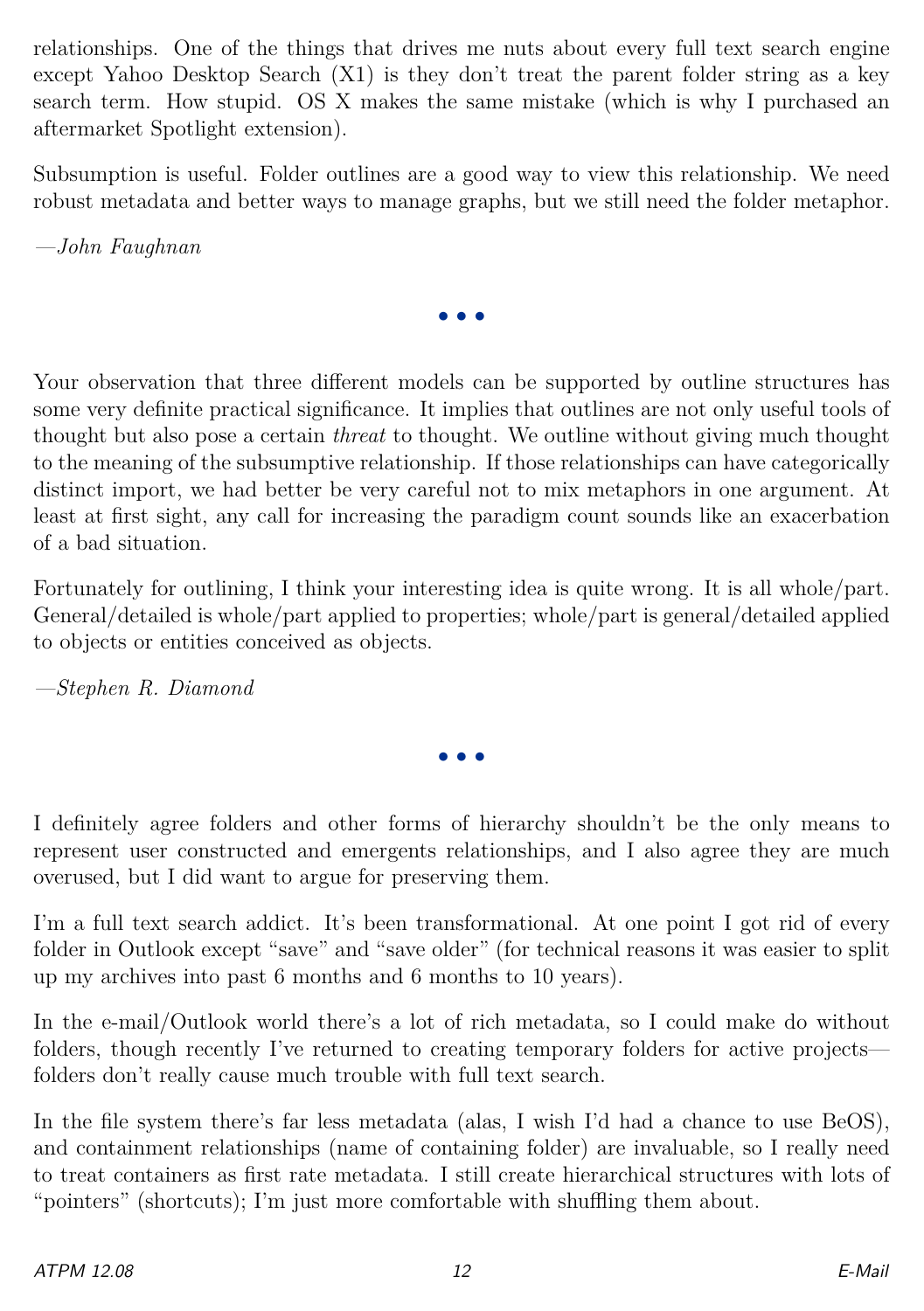With enough metadata one can deduce subsumption relationships. SNOMED, a medical ontology, does this using a Description Logic engine. In practice, hand crafted hierarchy is still needed, I think it will always be helpful.

Constructed hierarchy will play a role too. . .

How does this relate to outliners? I think the user defined hierarchy will always have a place (OK, pre-singularity anyway), even though acyclic and cyclic graphs are very useful  $\mathrm{too} \dots$ 

• • •

*—John Faughnan*

Almost in passing, you make another interesting point—that Mac users, being more creative and intellectual on average, drive the development of outlining applications further than does the environment of Windows users. The theory that users create a favorable environment based on the percentage receptive users rather than on their absolute number may also explain the rise and fall of the outliner on the Mac platform, which happens to coincide with a similar rise and fall on Windows. The computer was a new thing, and creative or adventuresome people were more concentrated on both platforms back then. What I find terribly interesting, though, is that while the Mac platform's outlining had important features that outliners on neither platform can yet attain, this development went much further on DOS than on either Apple or Windows.

If the summit of Mac outlining was More 3.1, the summit of DOS outlining was GrandView. My knowledge is second hand—I couldn't begin to use DOS—but confirmed by numerous trustworthy sources.

This, it seems to me, provides some very strong support for your theory that the level of the users drives the development of outlining applications. A small select group of early computer users created a temporary market for a product way ahead of anything produced today. Average level counts in this area, apparently, not raw numbers.

But the past peaks to which you look should for inspiration and guidance should not be limited by platform-chauvinism.

*—Stephen R. Diamond*

• • •

I agree with those who suggest that quite a few people will be upset if Apple dismisses the benefits of hierarchical folders and files too aggressively. It'll be making the same sort of mistake Microsoft made about a decade ago when someone powerful (Gates?) thought their UI should look like a Web page.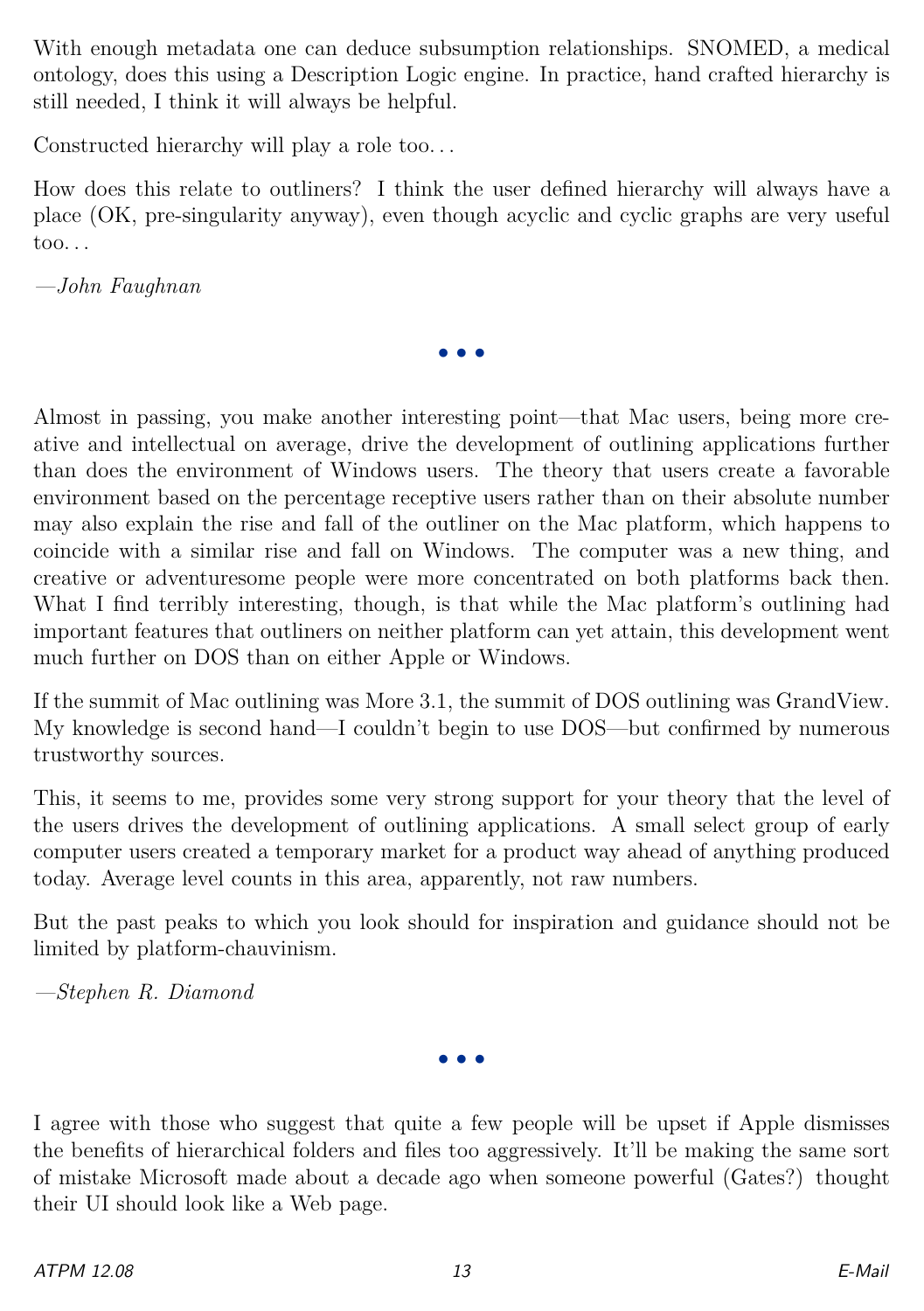I write and edit books. Folders provide a marvelous place to "stuff" everything that goes into a book. It'd be a waste of my time to try to invent some elaborate schema that works as well as a folder for each book with subfolders for graphics and text. The very presence of something there reminds me that I need to use it. I even have a Junk folder so nothing really gets thrown away.

That said, smart folders are a good idea, particularly for time-based organization, i.e. so I can look at every file I was working on yesterday. But as a primary tool of organization—no way. Smart folders for content would force me to remember too much about how I organized something months ago, meaning coming up with long-forgotten words.

And doing keyword searches with Spotlight is a bit like many Google searches. There are so many hits, the results are almost worthless. All too often, I know in some vague sense there was another document I meant to include. But for the life of me I can't come up with any phrase that would locate the file for me. I need everything like that stuffed in one specific folder.

In short, files/folders are still best for major projects. Smart folders are handy for time or some easy-to-remember categorization scheme like red for urgent. Most of the time searches are only useful when you've found the file (or at least folder) you want and need to get to a specific place in it. Searching an entire hard drive that way is absurd.

Finally, if we're going to be attaching attributes and keywords to documents, Apple needs to make sure adding that sort of content much easier than it is now: saving, going to the Finder, finding the file, and using Get Info. One neat trick would be to give document windows a flip button, perhaps on the right away from the red light row. It would seem to flip the window over to a side where attributes could be set for each type of file and useful keywords added, as well as scratch notes for the user. That'd be much more intuitive than yet another menu selection. It's also more likely to be used, and the eye candy would impress switchers.

*—Mike Perry*

### **[iDisk Ennui](http://www.atpm.com/12.06/macmuser-idisk.shtml)**

Mark, you might like to try [FileChute](http://www.yellowmug.com/filechute/) for transferring data to your iDisk. It actually made iDisk usable for me, and now I regularly transfer more than 1 GB of files now with zero failures.

*—anonymous*

### **[The Clayton's Web](http://www.atpm.com/12.07/web-accessibility.shtml)**

My wife owns a very nice digital camera that takes great snapshots but I'm a professional photographer and I'd never use it in my line of work—not even for taking preparation shots. If I reviewed her camera with my professional needs in mind I'd skewer that camera as badly as you've skewered iWeb. And I'd have done every casual photographer a disservice because for what it does and for what it was made to do her camera does a wonderful job.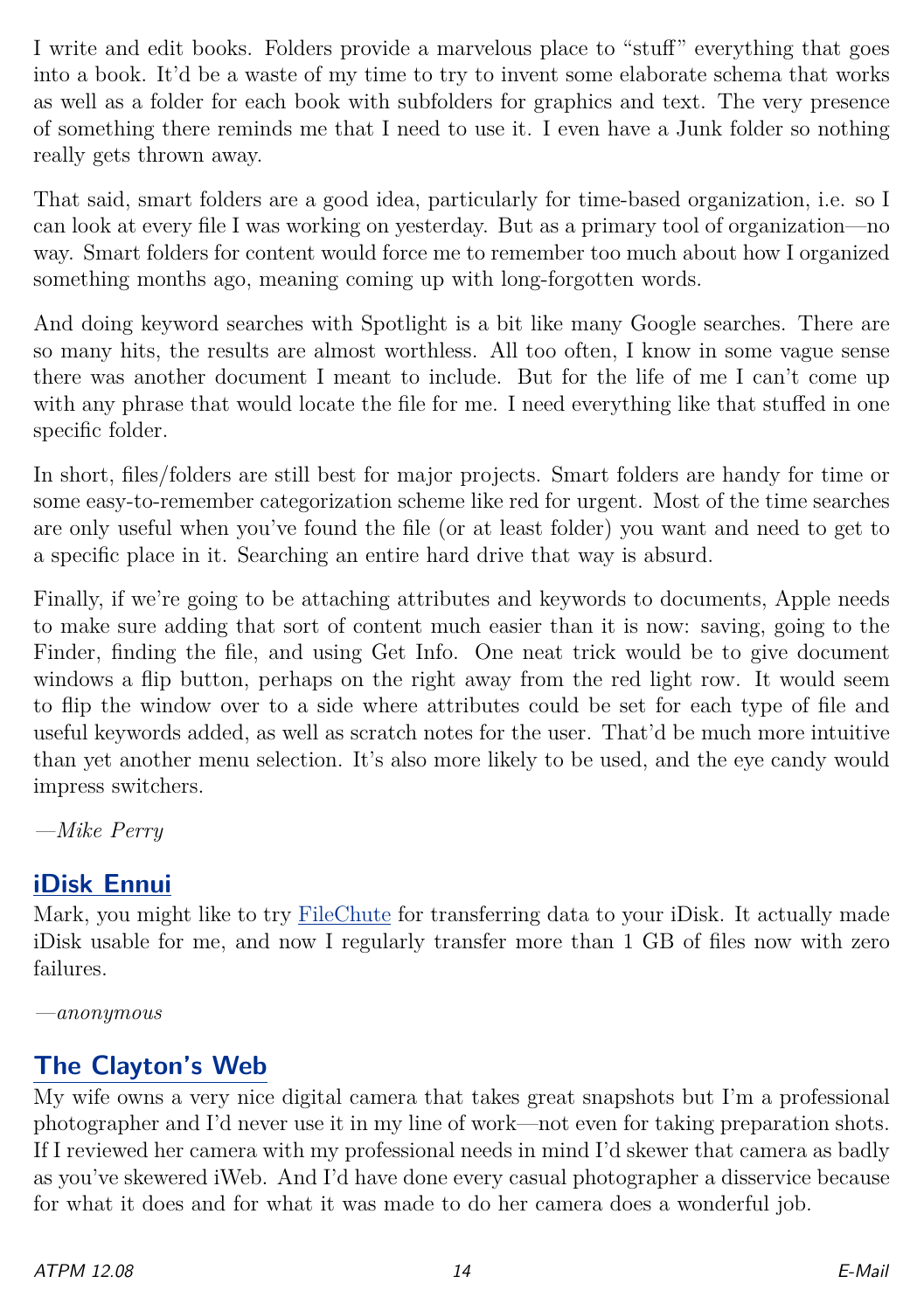Before you write any more reviews for any other product take the time to consider the market for which the product was created and who fits in that market. Then write your review with that in mind. It is one thing to say iWeb isn't the right program for many users. It is another to damn a program because it doesn't fit your conception of what a program should be.

And let me go one step further—if this is the kind of garbage I can expect to find on this Web site regularly, it is a site I'll soon eschew on a regular basis.

*—David*

This was not a review. It is a recurring column about Web accessibility. Therefore, whether iWeb makes it easy for novices to create nice looking Web pages is beside the point. The issue at hand was how iWeb handles accessibility. Reviews in ATPM are explicitly labeled as such and consider a wider range of criteria. —Michael Tsai

#### **[XIII Review](http://www.atpm.com/12.07/xiii.shtml)**

An addendum to my review above: e-mail support for XIII from Feral was returned within 24 hours, but unfortunately was lost in the middle somewhere. So fear not! Feral is there and ready to help you with questions. (They did emphasize it's useful to use the "Generate Report" feature in the game when doing so and attach that to your mail.)

*—Matthew Glidden*

We'd love to hear your thoughts about our publication. We always welcome your comments, criticisms, suggestions, and praise. Or, if you have an opinion or announcement about the Macintosh platform in general, that's OK too. Send your e-mail to [editor@atpm.com.](mailto:editor@atpm.com) All mail becomes the property of ATPM.

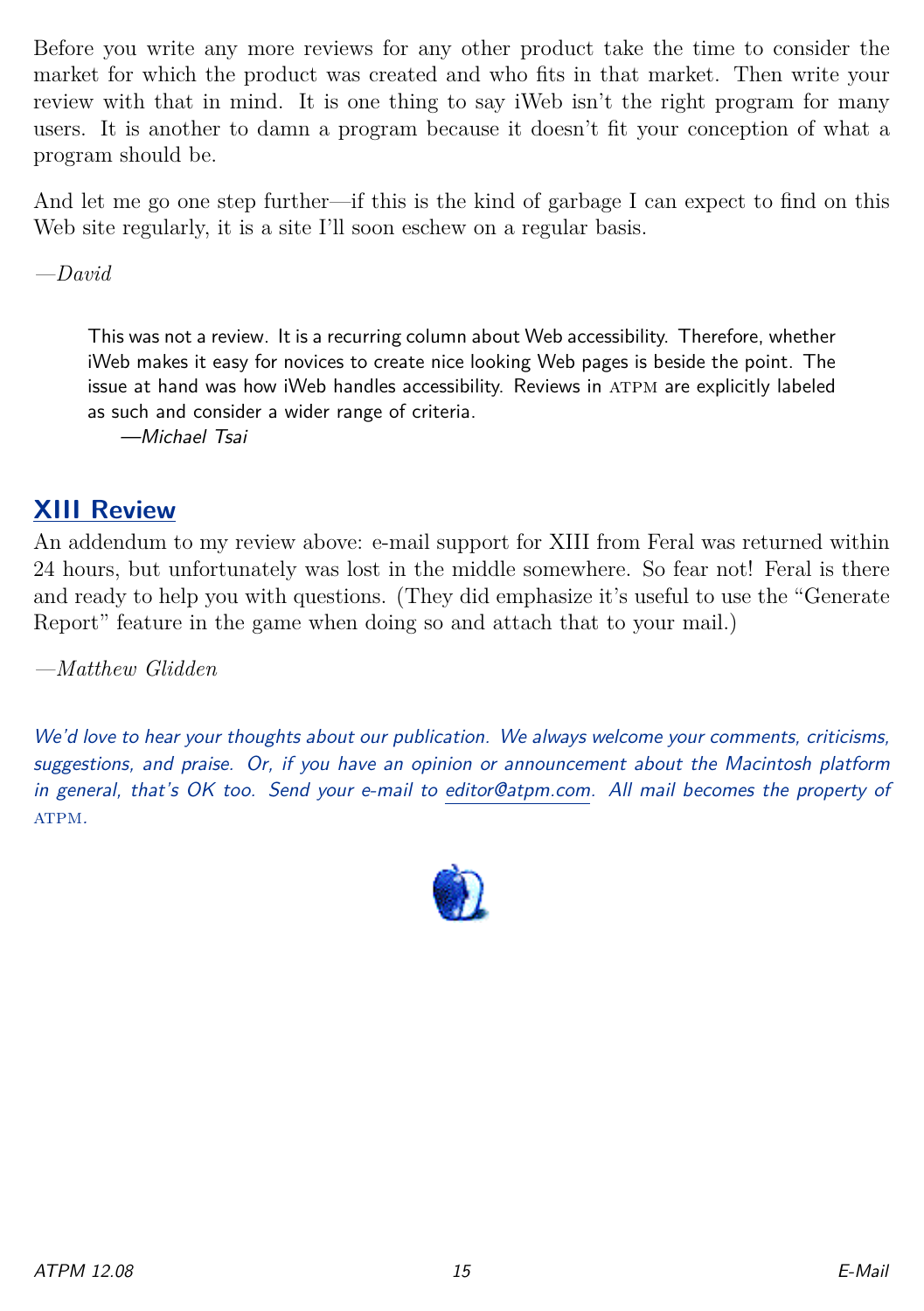### **Earth Tones**

In Britain, summer is known as the "silly season," because even though politicians are on vacation, the press still needs to sell papers and the broadcast media still need viewers. So they run frivolous, silly stories with blaring headlines for the entire summer.

Here we are, it's the first of August, and that [story from early June](http://www.atpm.com/12.07/bloggable.shtml) about Mark Pilgrim switching to Linux just won't go away. I say it is the silly season: we have no better stories.

Now, having said that, this *is* the best story we have, and it's spawned a variety of interesting discussions. I think you deserve to know about, for instance, the debate over whether Apple should relicense its software as open source. The participants are serious, and it's interesting material.

But my usual disclaimer for this kind of material applies. On some level it reads like the seemingly endless debates over Al Gore's earth-tone wardrobe during the 2000 campaign it's interesting, but doesn't have a chance of changing anything.

So. Tim O'Reilly and John Gruber start with the big question: is Mark Pilgrim the canary in the coal mine for OS X? As O'Reilly notes, Jason Kottke [discovered](http://www.kottke.org/remainder/06/06/11361.html) that Cory Doctorow has [given up his Mac,](http://www.boingboing.net/2006/06/29/mark_pilgrims_list_o.html) and it's entirely plausible that Paul Bausch [might also.](http://www.onfocus.com/2006/06/3811) But O'Reilly's interpretation is that [this has to do with Linux,](http://radar.oreilly.com/archives/2006/06/ubuntu_linux_a_threat_to_mac_o.html) that Ubuntu is reaching the point that it may surpass Red Hat as the premier distribution. He doesn't make any strong suggestions about Apple either way, but his commenters seem to believe that the usual barriers to using Linux—configuration, compiling applications, etc.—are keeping more people from switching the way they once switched to Macs. (I can say that was my experience, as a switcher from Linux to OS X.)

John Gruber notes that this shouldn't worry Apple much, because the idea with currency right now, that Apple is selling more computers than it used to, apparently isn't true. He looks at the numbers from 1996–2000 and from 2004–2006, and finds that they're selling [about the same number of computers.](http://daringfireball.net/2006/07/mac_os_x_tipping_point) Apparently, by the numbers Apple isn't really growing its market share significantly, OS X notwithstanding. (Then again, maybe not: *Ars Technica* reports that Apple is now [ranked second](http://arstechnica.com/journals/apple.ars/2006/7/8/4569) in consumer preferences for likely computer buyers.) He says, "Switching is afoot—but it hasn't yet reached the tipping point where it goes mainstream." He seems to believe that, rather than being canaries in the coal mine, Pilgrim and Doctorow are just the prime candidates for reverse switching, the kind of geeks who care really passionately about their computers but who are not indicative of the computer market as a whole.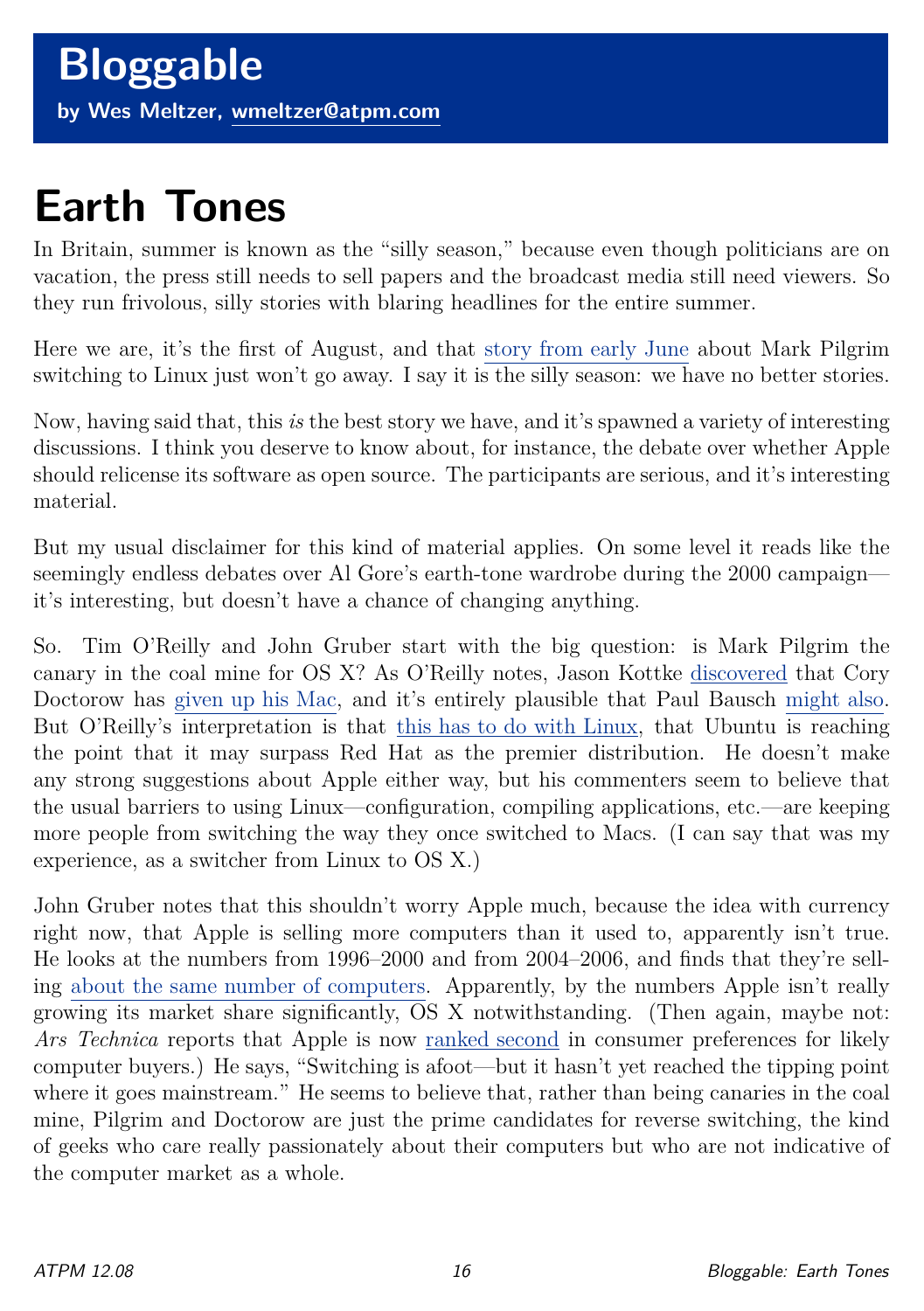A different but related topic is the question of whether open-sourcing Apple's bundled applications could fix some of the things that people like Mark Pilgrim have complained about. I mentioned in July that Tim Bray wondered why Apple's applications couldn't be improved upon; Gruber rebutted (and somehow, I missed it) with an interesting businessbased argument. He says, essentially, that while Apple *could* do that, they won't: Apple uses the software to [help sell more copies](http://daringfireball.net/2006/06/apple_open_source) of OS X. (Bill Bumgarner notes, too, that it's [surprisingly complicated](http://www.friday.com/bbum/2006/07/15/open-sourcing-is-not-easy/) to open-source traditionally closed software.)

Bray isn't so sure, and writes:

If there were an enhanced guerrilla version of, for example, Mail.app, that did message-selection correctly and had a next-unread button, both these fixes being provided by a community member, [some things would happen.](http://www.tbray.org/ongoing/When/200x/2006/06/20/Apple-Open-Source) First, I'd use it. Second, the vast majority of Mac users wouldn't. Third, when the Leopard release of Mail.app, presumably with new goodies, came out, it would be backported to Tiger. Fourth, I and most of the other people using the variant Mail.app would upgrade to Leopard anyhow.

Justin Blanton adds that it wouldn't be all that surprising to see the very same users who want to hack the official software to upgrade to the latest and greatest version, so they can hack *that*. [They're enthusiasts,](http://justinblanton.com/2006/06/everybody-upgrades) remember. But Gruber isn't sold, mostly on the grounds that even if not very many users end up downloading these "guerrilla" versions of Apple software, by the numbers, it's still a large enough number of users [to cause problems for Apple.](http://daringfireball.net/2006/07/mr_jimmy)

Now, having said all that, Rich Siegel at *Glorified Typist* makes a compelling argument that Pilgrim is making the fundamental error of confusing OS X with the applications that run on it. In other words, he's making the same mistake that so many anti-Mac partisans have before. To Siegel's mind, if you're going to use open-source software in Linux, most of it is available for OS X—why *not* [stick with what works?](http://www.glorifiedtypist.com/2006/07/its_allhhhonly_about_the_apps_1.html)

I think I've indicated before that I'm agnostic on the question, but that I doubt open-source software can replicate what makes OS X great. Maybe Pilgrim is right, and we're betting on the wrong horse. But I think Siegel's on to something. Just a hunch.

### **And Angela Merkel Photographed Topless**

- You know, information about Leopard is due out in August, at the Worldwide Developers Conference, a week after this column publishes. But it's been quiet so far on the buzz. Wonder what might make it in? *Engadget* had a nice [Leopard rumor round-up](http://www.engadget.com/2006/07/01/leopard-rumor-roundup/) in early July, which makes for interesting reading. I'm skeptical, but take a look. In the same vein, the G5 tower replacement (probably the "Mac Pro") should be announced then, too, and *Ars Technica* has a nice look at [what Intel chips could go in it.](http://arstechnica.com/articles/paedia/hardware/promacs.ars)
- Julio Ojeda-Zapata points some of his more, uh, *misguided* readers in the general direction of still more information on how to [run Windows](http://yourtech.typepad.com/main/2006/07/codeweavers_get.html) on a Mac. I have long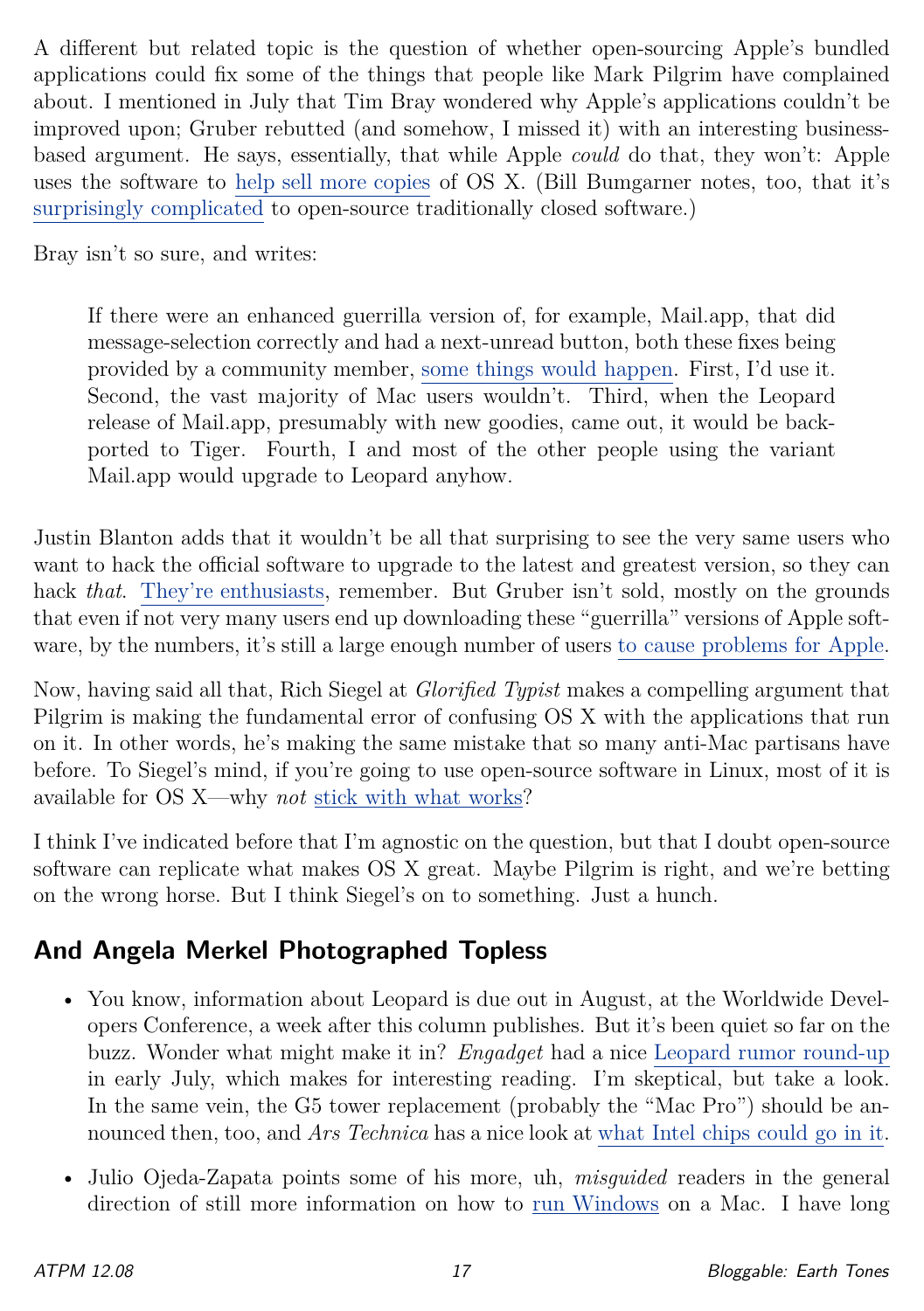refused to do such a thing, personally, but I'm willing to stipulate that it might be useful for someone. If it is for you, go ahead and take a look.

- The iPod Hi-Fi is a reasonably slick little device, but it's also outrageously expensive. An intrepid techie decided to turn his *original* Macintosh—yes, that's right—into an extra-cool and much less expensive rendition. That iconic design can [live on now!](http://homepage.mac.com/arawaksolutions/)
- Vint Cerf, one of the Founding Fathers of the Internet, gave an interview to John Battelle about Net Neutrality (yes, I'm still on that). He underscores, in the interview, just what's at stake here: "[Why would one] base a business on this 20th century model, when you could be thinking the way the people in the U.K., in New Zealand, in The Netherlands and places like Japan, Hong Kong and Singapore are thinking[?] What they're saying is let's open this broadband pipe up." By implication, Cerf says, [we are not.](http://battellemedia.com/archives/002725.php) We are moving backwards. Write your senators and representatives, to demand that they respect your right to your bandwidth.

Copyright © 2006 Wes Meltzer, [wmeltzer@atpm.com.](mailto:wmeltzer@atpm.com)

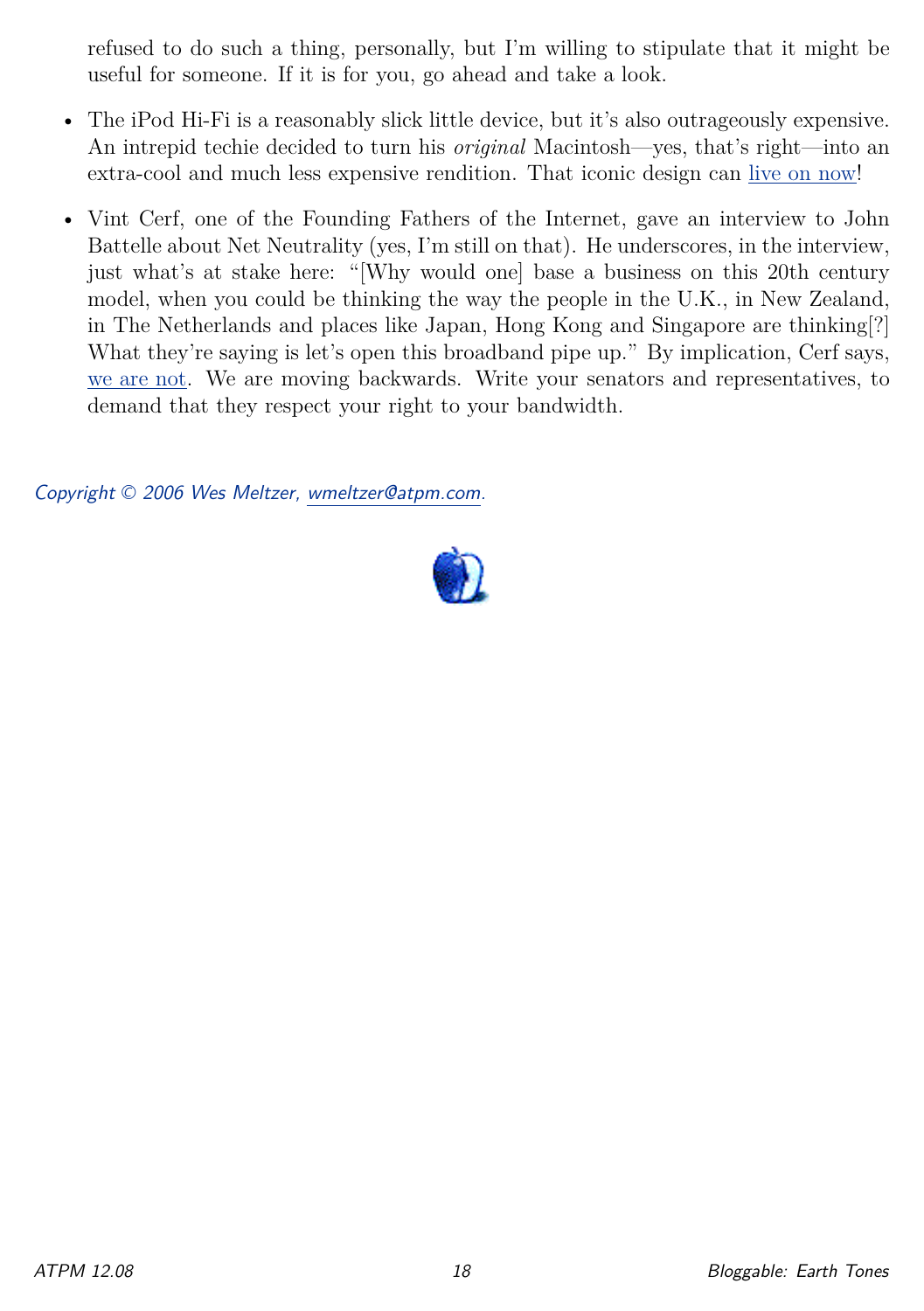### **Beeping Mad**

There used to be a time when grocery shopping was a civilized affair. In those days, there were no supermarkets with aisle after aisle of toilet tissues and mineral waters to select from. The choice was simple: take it or leave it. Mineral water was, in any case, something to be treated with suspicion, being a fancy foreign product. More usually, refillable siphons full of water mixed with bicarbonate of soda were added to whisky and tonic water for a "G&T" and contained huge levels of quinine to protect the Memsahib from malaria.

The grocer behind the counter would serve you, taking items from the shelves behind him for your shopping bag. He would slice your bacon, grind your coffee beans, and cut your cheese to order. Shopping was a much slower experience, and paying for it took even longer. The bigger stores had vacuum tubes leading to the Accounts Office upstairs. The grocer put your money and his handwritten bill into a canister; he then placed it into the tube and pulled on a heavy mahogany handle. Off whisked the canister with a soft sighing sound. A minute or so later, another canister returned with your change, making a sort of farting noise as it arrived.

Other shops had a cashier sitting in a little booth inside the shop, where you queued up to pay for your groceries, somewhat reminiscent of shops in communist Russia. The grocer who served you never handled money; instead, the cashier sat behind an enormous polished brass and wooden till with huge mechanical keys. She (always a woman) pressed the keys with both hands stretched across them in a sort of forerunner to resetting the PRAM's Command-Option-P-R. In a horizontal window at the top of the till, numbers on little metal plates flagged up the total Pounds-Shillings-Pence.

How different it is at supermarkets nowadays. Stores spend tens of thousands designing their decor. Experts in retailing make sure the lighting above the meat counter makes everything look fresh. The smell of fresh baked bread wafts toward you from the back of the shop, sometimes as an artificial perfume, although they'd hate you to know that. The position of every product is determined so that, for example, newspapers, sweets, and convenience items are at the front of the shop to entice passersby. Fruit and vegetables are always near the door to encourage the feeling of being in a country market. Staffers have tasteful and stylish uniforms, with even the managers wearing the same haircut and design of suits.

So why is it that these expensive experts make the bar code scanners at the checkouts beep at such an annoying pitch?

Sainsbury's, one of the UK's major supermarket chains, has such an irritating beep as every item is passed across the scanning head that it actively discourages me from using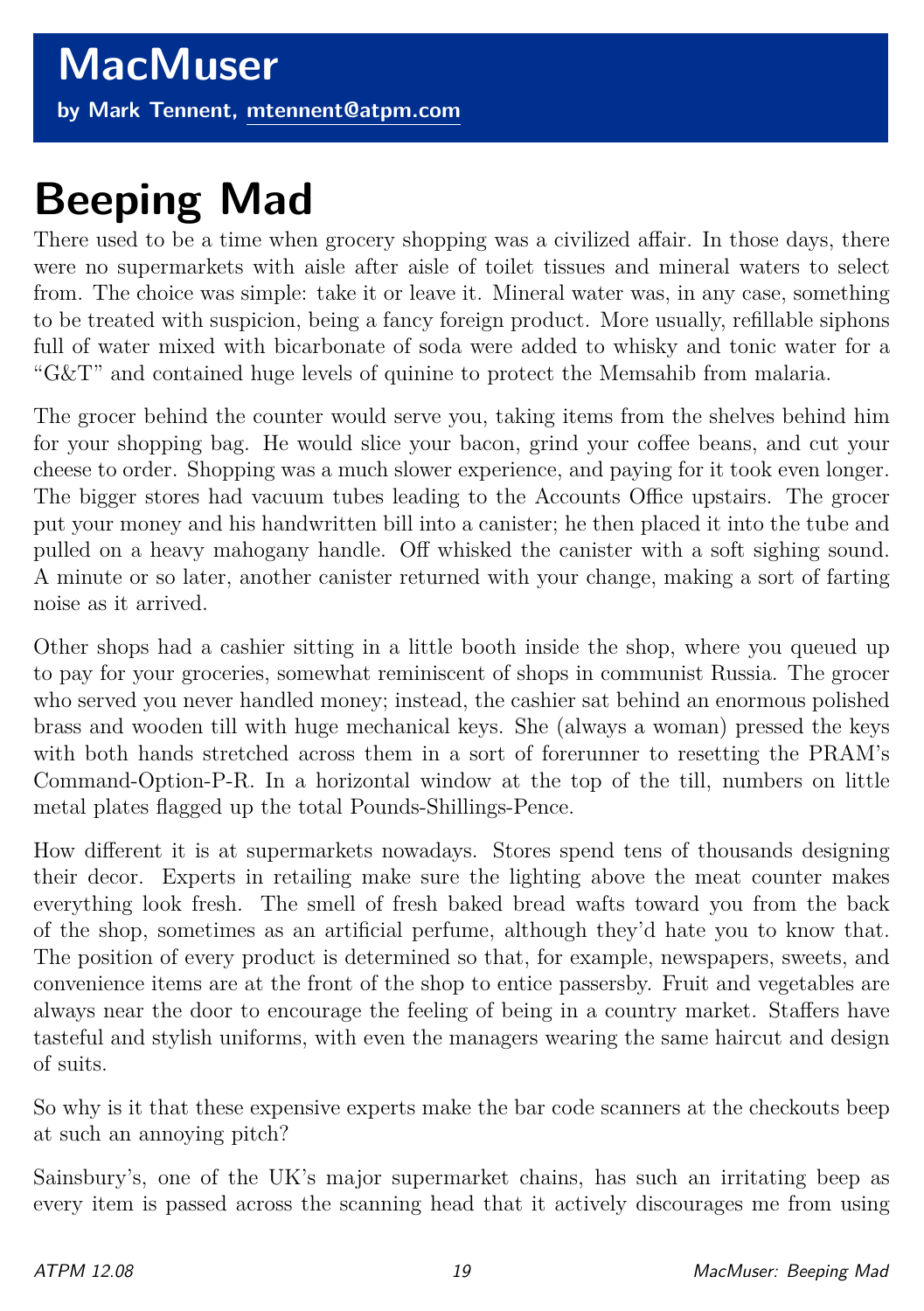the stores. The beeps seem to have a smug, self-satisfied tone that reflects the advertising of the stores. Down the road, the Waitrose chain has got its beeps just about right. The stores are supposed to be the best grocers, and their beeps reflect this with a sort of sophisticated and slickly subdued notification that an item's price has been accepted at the till. Plus, the volume is controllable by the operators, who all seem to have it set to the lowest (and the store's parent company sells Macs).

It is not just limited to supermarkets; just about everything seems to be designed with a beep. I bought a new cooker hob for my kitchen recently, a ceramic induction version. What I didn't know is that every control beeps as it is operated, and at a pitch and volume meant to be heard above the noise of the kitchen. I hesitate to say "pressed" because the controls are etched onto the ceramic top and don't actually need to be touched to be used, unless, that is, you have wet hands when nothing in the world will turn down the pot that is boiling over. Our new washing machine/tumble dryer has a complicated panel that has to be programmed for each task. It is as incomprehensible to me as my cooker hob is to my wife, with this annoyingly complex device beeping every time a button is pressed. One can't even use a telephone without it emitting a cacophony of discords for every number.

Very often it is possible to turn the beep off, as long as you can work out how to do so. Usually one or two buttons are designed to operate the whole device and have to be in the right mode to do the task. Why are modern devices so buttonly challenged? Surely it is not going to add a huge amount to the cost to add one control on a DVD recorder that says "Record" or "Set Start Time" and so on? After all, a whole QWERTY keyboard costs just a few pounds/dollars nowadays. And come to that, why are hand controllers so complicated? Thank goodness for the likes of Sony, whose reassuringly expensive products are at least designed to be relatively easy to use.

The worst culprits for beeping must be computer keyboards. What is the point of issuing a beep when it's obvious to anyone that a key has been pressed, especially since behind the beep is the clatter of the key? Some nasty, cheap keyboards come with a nasty, cheap beep and a nasty, cheap rattle. Apple at least designs keyboards with squidy keys that avoid the plastic on plastic click others seem to have.

In fact, why doesn't Apple turn its attention to the thing it is best at, interface design? Apple would soon clear the world of beeps or at least make them user selectable from a well-chosen range designed to appeal to everyone. Occasionally, controls need an audible feedback, and Apple encompasses this with its usual tasteful style. The [Mighty Mouse,](http://www.atpm.com/11.09/mighty-mouse.shtml) for example, has a scroll ball, which on other mice would be a wheel that clicks as a piece of plastic flicks past a cogwheel. Apple's solution was inspired; it put in a tiny piezo speaker instead, which very quietly "clicks" as the scroll ball is scrolled.

If Apple were to get its hands on user interfaces, at last I would be able to use my DVD recorder, mobile phone, washing machine, car radio, TV, cooker hob, digital receiver, and all those other things that, like me, the majority of the world's population finds a beeping mystery.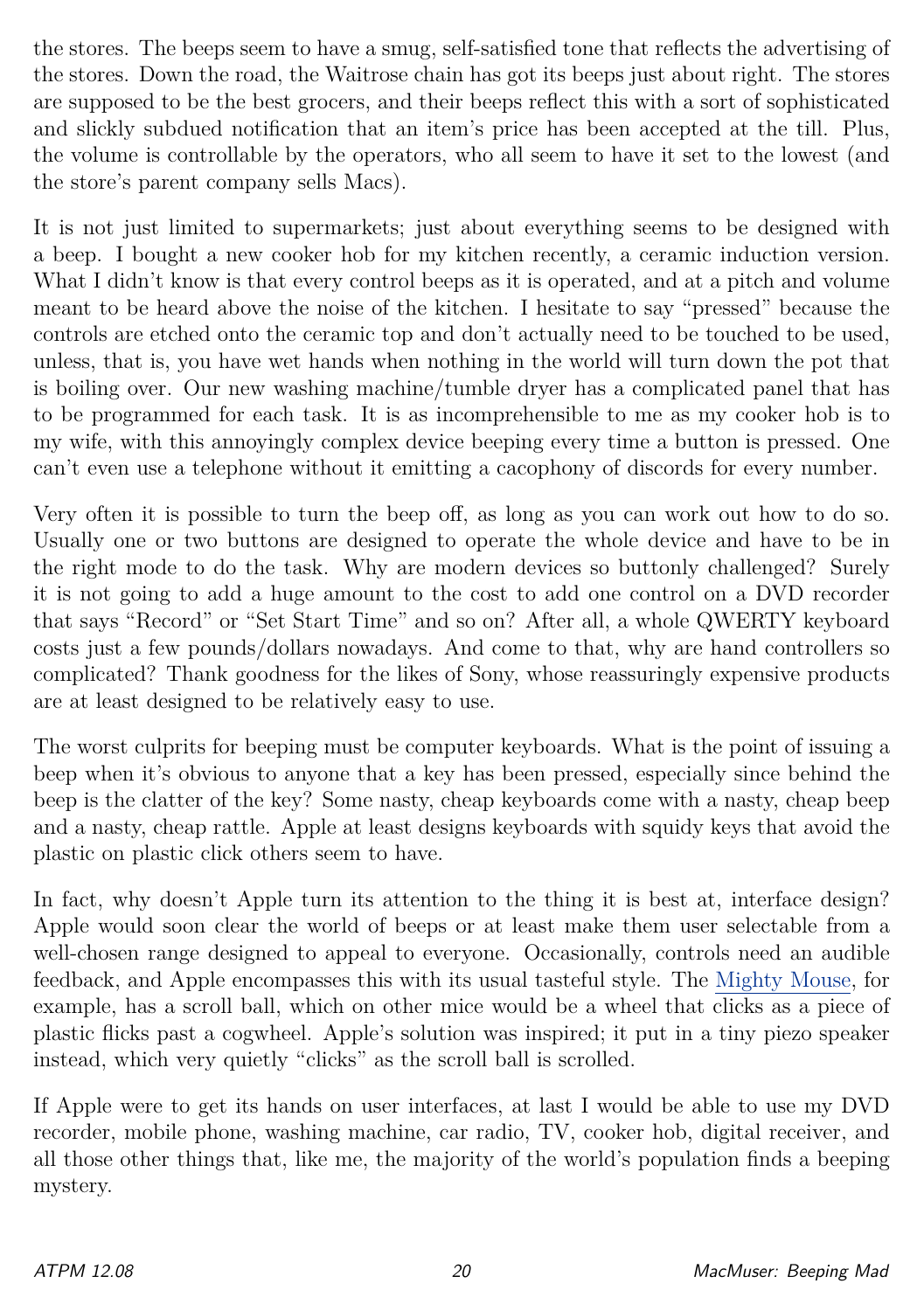Copyright © 2006 Mark Tennent, [mtennent@atpm.com.](mailto:mtennent@atpm.com)

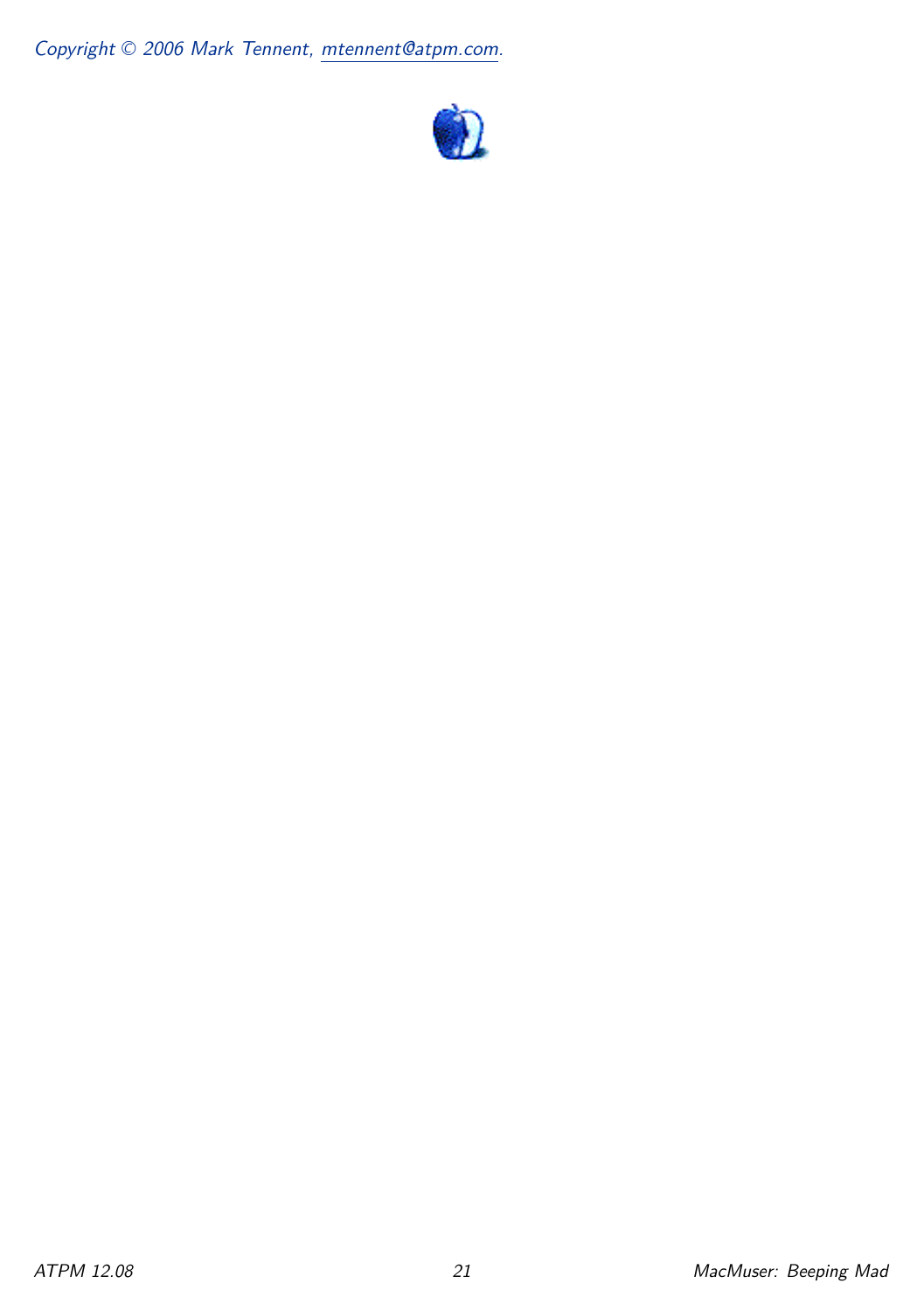### **Rockin' with a Roller**

There used to be a time when going to a motor show was the chance to view gleaming vehicles costing impossible prices, all draped with nubile nymphets wearing little more than a chamois leather bikini. In the raunchy 1970s and 80s they often wore less, but with these more politically correct times, it's just as likely to be Sven as Sheila pouting provocatively.

This year, the London Motor Show has made tuning-up more than just a petrolheads' pastime as it combines cars with a rock festival. A ticket brings rocking and a roller together in perfect harmony. The bands booked to play include golden oldies Roxie Music and Van Morrison, UB40, and Simple Minds, as well as young wannabees and justmadeits. The cars are the world's latest fashion statements, no doubt all having an iPod holder too.

For the first time, real hands-on experiences are available for free—with the cars, not the nymphets. Firms such as Mazda are letting punters get behind the wheel of their MX-5 roadster and RX-8 sports coupe, and drive a test circuit against the stopwatch. Seven other manufacturers including Honda, Peugeot, Seat, and Toyota, have built another 1.5 mile long track with a slalom, high-speed bends, and a couple of straights where drivers can floor the throttle. Not to be outdone,  $4\times4$  manufacturers have a 500 metre course with obstacles designed to test specific aspects of a vehicle's off-road ability. Visitors sit in the passenger seat as instructors take them round the circuit in a variety of vehicles on sale at the show. The manufacturers just need to know you are over 18 and hold a current driving license to "have a go."

Finally, professional stunt drivers will be staging *Romeo and Juliet*, complete with warring families, balcony scenes, and stand-offs. Instead of people playing the characters, it will be cars, liveried as the Capulets and Montague families. By some weird coincidence, one of the UK's greatest car nuts is [Lord Montague](http://www.speedace.info/lord_montague.htm) who stores his collection of vehicles at [Beaulieu,](http://www.beaulieu.co.uk) his stately home in Hampshire. The house and collection are open to the public, and many years ago I met Lord Montague there. Ever the chancer, he said: "You can have my autograph for five shillings," to which my father promptly replied, "You can have mine for free!"

Back at the show, car manufacturers from four continents and umpteen different languages have managed to work together, and as a result the potential purchaser will have a far greater knowledge of their products, and will make a selection based on personal experience. It is of no consequence whether the vehicles are petrol, diesel, electric, four-door, three-wheeled, or convert into a submarine. They are all motor vehicles and share that simple feature in the same show.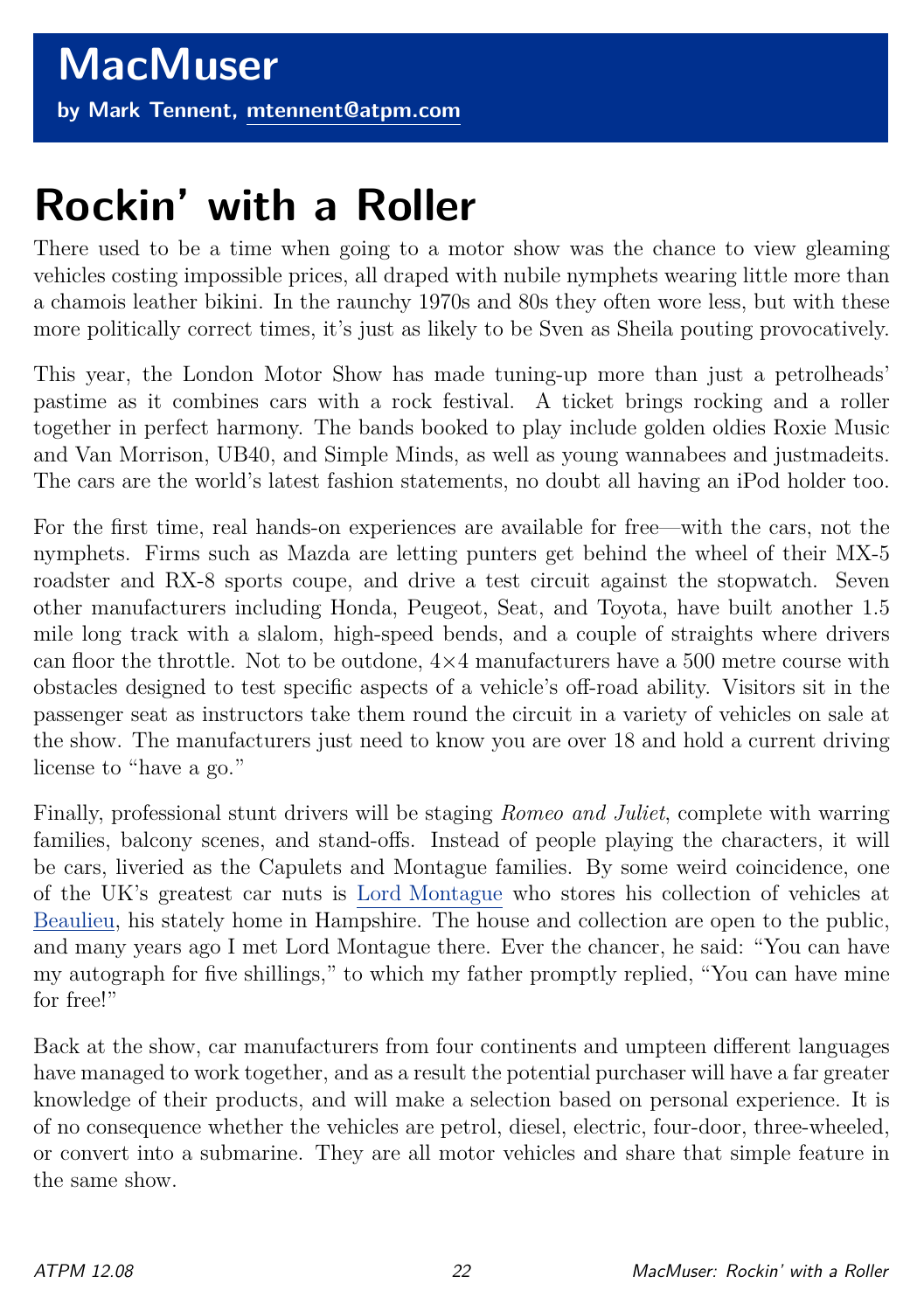Why can't we have the same sort of thing at computer shows? Every time I've bought a new computer, printer, or other piece of kit, I've never been entirely certain what I am purchasing. All the reviews in the world are never going to give the same hands-on experience that only comes after the new kit is unpacked and set up. Apple Stores try to make it easier to judge a computer, but they are always so busy it is often impossible to get anywhere near the one you are interested in. Or it won't have the software you need.

I want to test a computer, for example, running Photoshop, Illustrator, InDesign, XPress, Office, and a few other applications, all open at the same time. Then to print out *this* file I've brought with me, on *that* printer *there*, and compare it with *the other* printer over there and maybe the one in the corner too. How easy is it to fit new cartridges, and do they have to be from the same manufacturer? Will adding extra RAM really help? Show me the computer with a couple more chips in, or a different graphics card on a different monitor. Then I want to do the same with Windows or Linux and really choose the best of them.

Computer shows need not be annual Jobsfests, Ballmer Bashes, or vast halls full of kit that have no relationship with the equipment in the booth next door. With wireless networks, a little co-operation between exhibitors, and the will to do it, we could have a completely radical shake-up in how equipment is presented. Car suppliers are years ahead of computer equipment dealers in that they give, as default, a pre-purchase road-test. The only time I've ever been offered this was when Epson first released their Stylus Color Pro printers in the mid-90s. I tried the printer for a week then ordered one.

As it seems new Macs will all be able to run multiple operating systems concurrently, perhaps it is time for a new style of Apple Expo to emerge. One where Windows, Linux, and Unix software publishers are encouraged to attend alongside their Mac-only colleagues. They, in return, will be able to see that Apples are just computers, and most of the time will work with any off-the-shelf gadgets. The more integration there is of software and hardware with a greater emphasis on it being catholic and all-embracing rather than Windows-centric, the less likely it is that Macs will be sidelined.

For all the jokes we make about Vista, Microsoft's imminent new operating system, it is going to be a major competitor to OS X and some would say a lot better, too. It is inevitable that Vista will not work with many current devices and applications, so manufacturers will have to learn the new features and adapt accordingly. At the same time, they could open their minds to Apple computers and Mac OS X and make them compatible too.

Copyright © 2006 Mark Tennent, [mtennent@atpm.com.](mailto:mtennent@atpm.com)

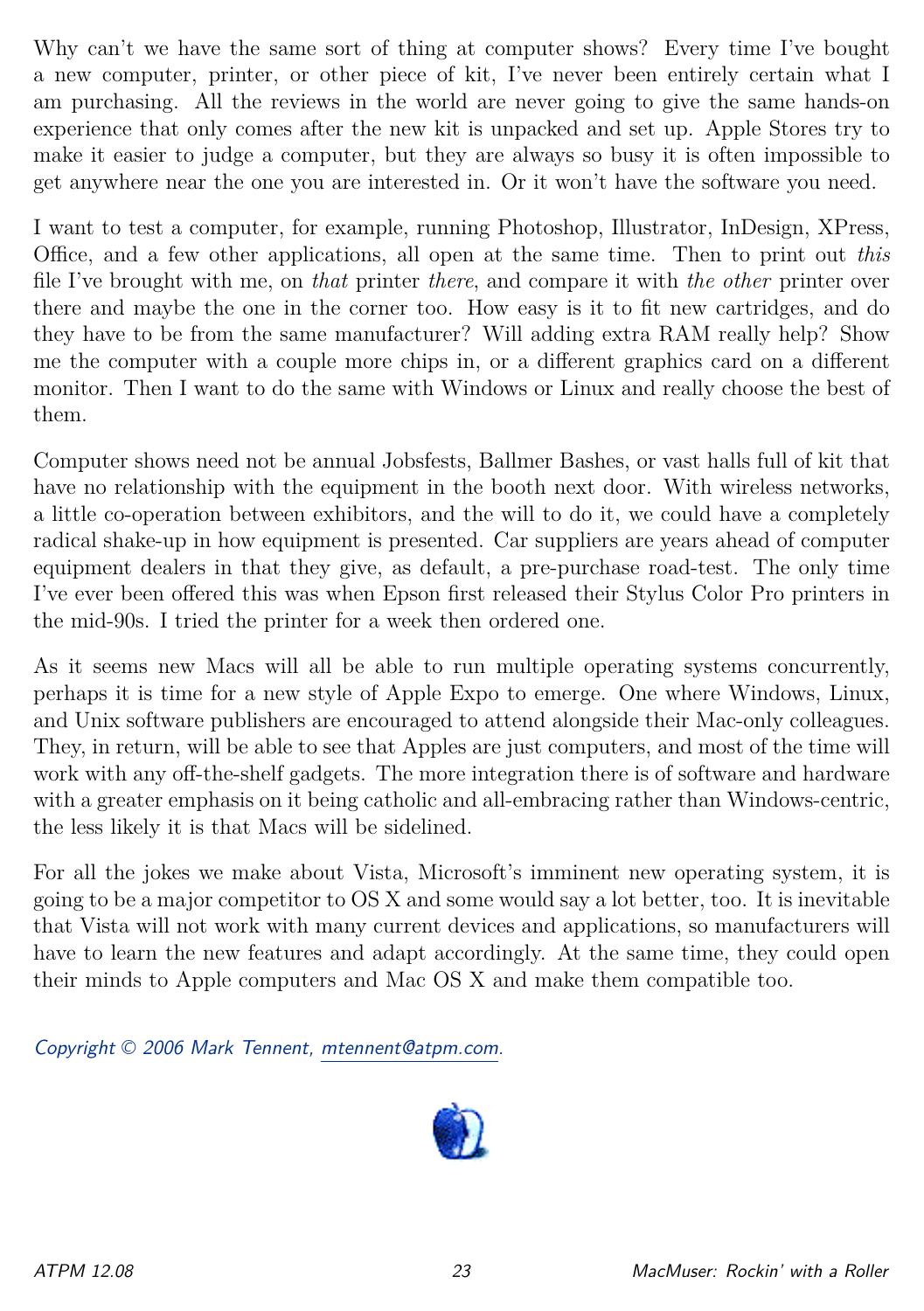**by Michael Tsai, [mtsai@atpm.com](mailto:mtsai@atpm.com)**

### **Mac OS X's Increasing Stability**

Remember why Apple felt the need to stop development of the classic Mac OS and transition to Mac OS X? Looking at the situation now, we see all kinds of benefits. For users, OS X features major improvements in graphics, text, networking, internationalization, multiprocessing, and other areas. Many of these features *could* have been added to Mac OS 9, but it was easier to use the foundation from NeXT. Developers love the Cocoa frameworks and having access to the Unix tools, and they've used these to start a renaissance in Mac application development.

Apple was surely thinking about these benefits, but they weren't the main reasons given for the switch. Long before OS X, Apple announced various plans to move the Macintosh to a "modern" operating system—one with [pre-emptive multitasking](http://en.wikipedia.org/wiki/Pre-emptive_multi-tasking) and [protected memory.](http://en.wikipedia.org/wiki/Protected_memory) Pre-emptive multitasking is important for developers, since it simplifies the code that they write, but I doubt that most users saw it as a big deal. It was better than [co-operative multitasking,](http://en.wikipedia.org/wiki/Cooperative_multitasking) sure, but we'd been multitasking since [Switcher](http://www.folklore.org/StoryView.py?project=Macintosh&story=Switcher.txt&sortOrder=Sort+by+Date) and [MultiFinder.](http://blog.wired.com/apple_os/index.album?i=6) No, what we really needed was the protected memory. Mac OS crashed a lot, though less if you were careful about what software you installed. Protected memory promised crash-free computing.

Actually achieving this has taken a while. When Mac OS X 10.0 shipped, it was, for many users, less stable than their OS 9 setups. Applications crashed frequently. This is somewhat understandable. Many of the crashes were caused by bugs in the OS itself. Also, developers were writing lots of new code on top of an operating system that was still in flux and only partially documented. When a crashing application doesn't bring down the whole system, there's less incentive for the developer to fix all the crashing bugs, especially when there's so much other work to do during an OS transition.

The nature of application crashes had changed. Under OS X, the protected memory system instantly shuts down an application that tries to read or write from memory that it shouldn't. Under the old Mac OS (especially prior to Mac OS 8), illegal memory accesses often went undetected. An application could silently corrupt its data structures, or even those of other applications or the system, and it might not be until much later (if ever) that this was manifested in a crash of the machine. The [fast-failing](http://en.wikipedia.org/wiki/Fail_Fast) in OS X can make applications seem more unstable, but they truly are protected from one another, and the instant crashes and crash logs help developers to write software that's more stable.

I also experienced a lot of system crashes in Mac OS X's early days. These encompass a wide variety of problems with different causes, but all of them mean that you lose what you're working on (in every application) and need to reboot. In 2002, I started keeping track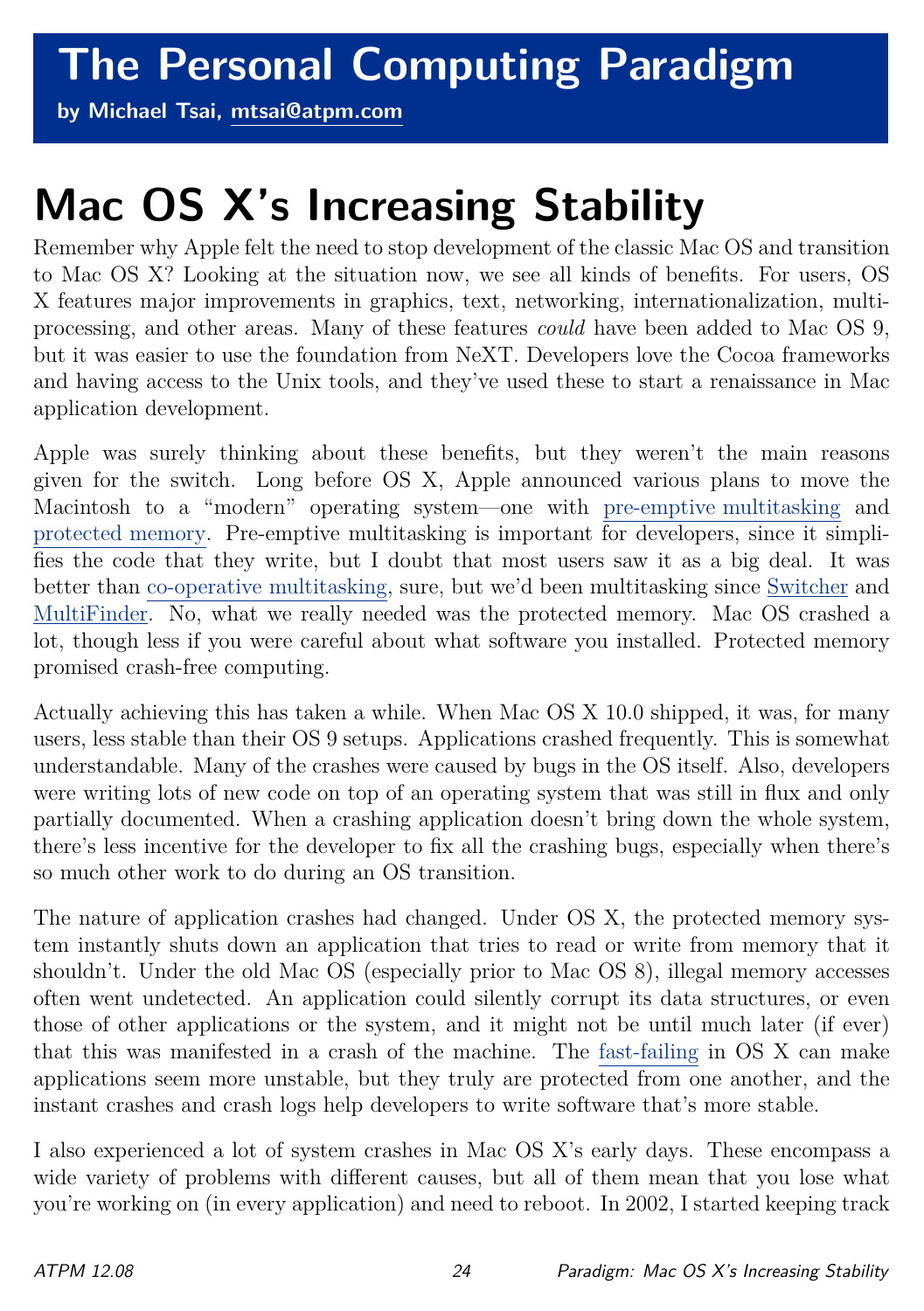of the system crashes to see if any patterns would emerge. That year, OS X spontaneously logged me out nine times. Six times, the screen and mouse froze. Four times, the kernel panicked. Once, the Mac wouldn't wake from sleep. Once, the entire machine slowed to a crawl and I had to reboot. And once, all the applications I was using crashed within a minute so of each other, so I thought it best to reboot.

In 2003, there were no spontaneous logouts, but stability wasn't much better. There were seven total freezes, plus four effective freezes where I couldn't do anything but watch the beachball spin. Three kernel panics. Once, all the applications quit when I plugged in my iPod. Once, it wouldn't wake from the screensaver.

By 2004, things were improving. There were no logouts and only one panic, which I attribute to a bad Toast driver for my external DVD burner. Seven freezes without the beachball. Four with it. My *guess* is that my most stable OS 9 system crashed once a month, so this is a slight improvement.

2005 was the most stable year for me: just two kernel panics. Perhaps not coincidentally, this is also the year that I [stopped using Classic.](http://www.atpm.com/11.07/publishersletter.shtml) There were quite a number of "soft crashes" this year, which I didn't count. Several times per week, the Mac would get slower and slower. Short scripts that used to run instantaneously would start to take up to 15 seconds. I was never *forced* to reboot, but I chose to do so every few days to recover the lost speed.

2006 hasn't been quite as good as 2005. So far, there have been three freezes (one while copying to a hard disk that turned out to be bad, and one at shutdown so it didn't really matter) and one panic. Once, iTunes froze (and couldn't even be force-quit) when I plugged in my iPod shuffle, and it was impossible to restart or shutdown the Mac cleanly. Once, Front Row gobbled up nearly 2 GB of memory, bringing the rest of the system to its knees, and I had to log out. A similar thing happened with Xcode 2.3's dedicated network builds feature, until I disabled it. And a bug in the OS made it impossible to use the  $\Delta E$  i-Installer without freezing the system, so I downloaded a different  $\Delta E$ <sub>E</sub>X package. The creeping slowness problems have mostly abated with some OS updates a few months into the year, though I still see regular font rendering problems that require [resetting](http://www.bresink.com/osx/TinkerToolSys.html) the font cache and rebooting.

Although Mac OS X's stability isn't perfect yet, it is indeed getting better. Of course, I still save my documents frequently, just in case. It's been a reflex since I started using computers. The reduced number of crashes has, I think, reduced the amount of damage to my disks' catalogs. I still run [DiskWarrior](http://www.atpm.com/6.03/diskwarrior.shtml) and Disk Utility regularly, but they only find problems occasionally—not nearly every time, as they used to. But if the increasing system stability hasn't changed these habits, it *has* changed my state of mind. Applications still crash, and every once in a while I lose a few minutes' worth of work, but I no longer worry about the whole system crashing. Instead of expecting the Mac to crash, but not knowing when it will, I expect it to just keep running.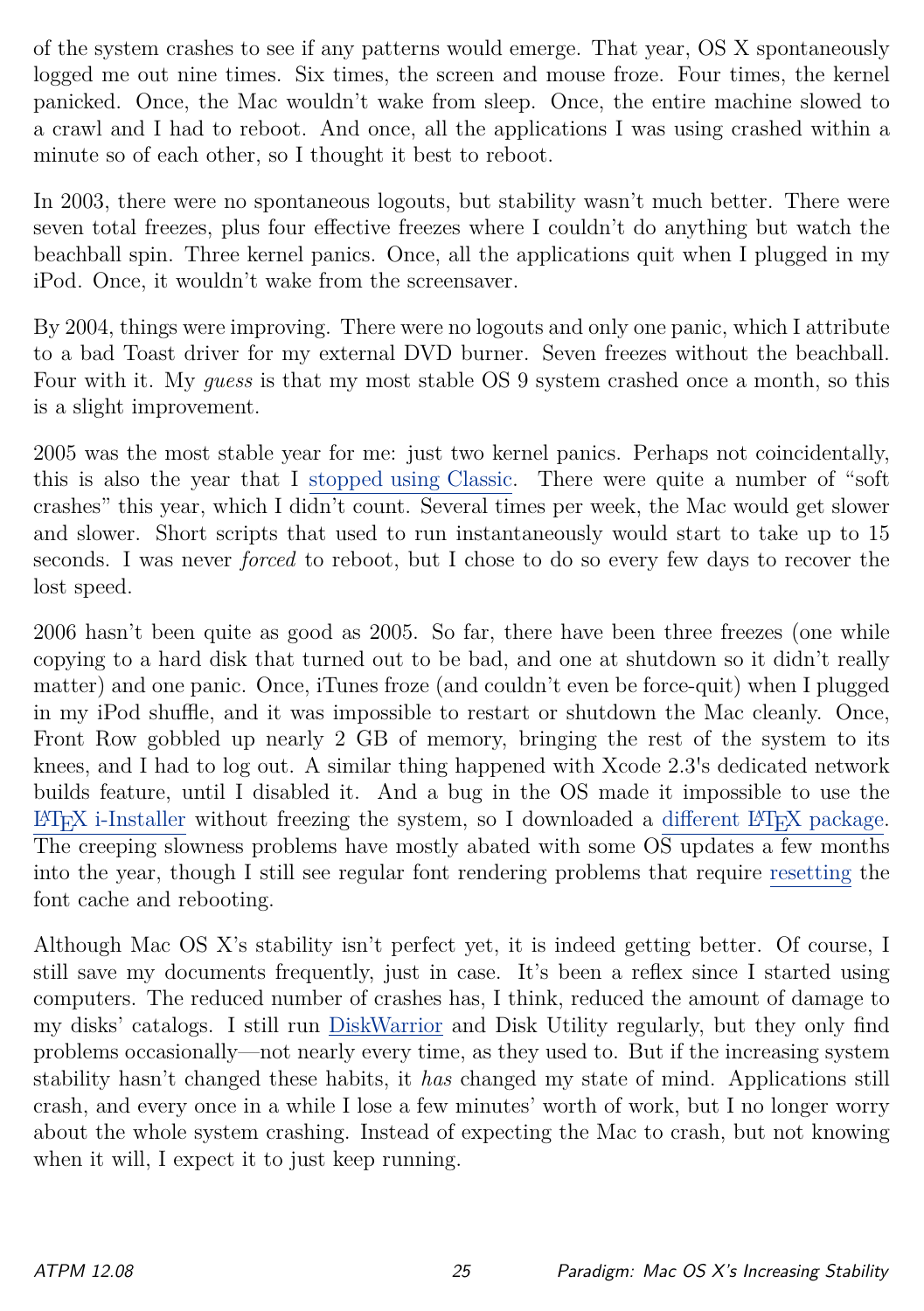Copyright © 2006 Michael Tsai, [mtsai@atpm.com.](mailto:mtsai@atpm.com) Michael is the publisher of ATPM and a developer of [Mac OS X software.](http://c-command.com/)

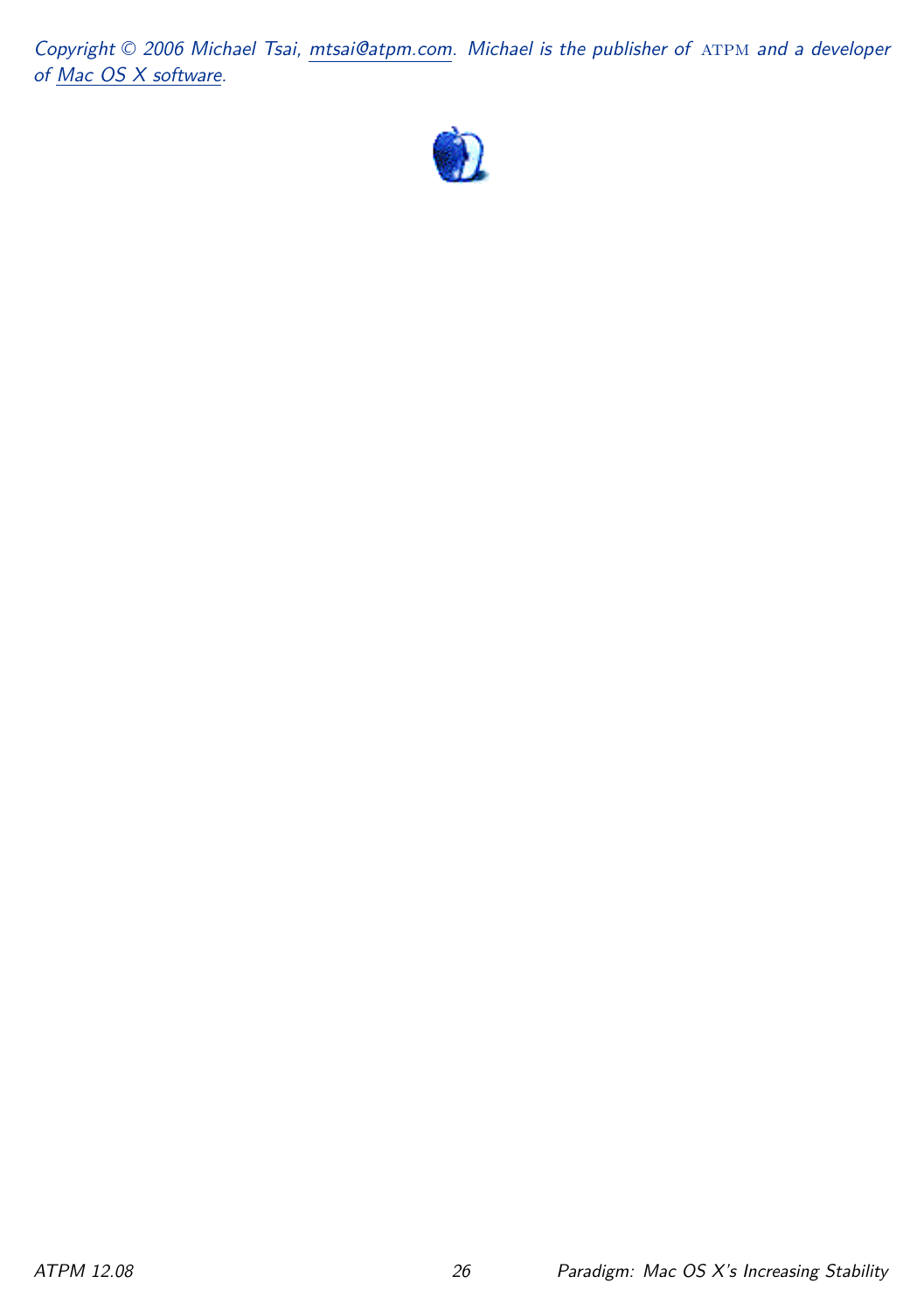**by Miraz Jordan,<http://mactips.info>**

### **Sandvox: Sand in the Eyes**

Last month, I [wrote about iWeb](http://www.atpm.com/12.07/Web-accessibility.shtml) and how it gets in the way of creating a good Web site. Over the next few months, I want to see if any of the other popular applications does a better job. I set out to create a simple one-page document with a little text, some headings, a list, a couple of links, and a photo.

### **My Assumptions**

In these articles, I assume the user of the software is creating a couple of fairly straightforward text-based Web pages with a few images—appropriate for a brochure site for a small business or community group.

I also assume the user isn't a professional Web designer with a deep knowledge of HTML, but I do assume she has a sufficient level of understanding about Web pages to choose suitable commands from menus or toolbars.

#### **Nine Fundamentals**

A good Web site has relevant content and is written in plain language, with plenty of headings, useful page titles, clear navigation, alternate text for graphics, and meaningful text links. For maximum benefit, the coding meets modern standards and is valid.

If every Web site were to incorporate these features, the Web would be a much friendlier place. These nine targets aren't hard to hit, but it's up to the software we use to make it possible, even easy, for us to hit them.

### **What Software Can Do**

The human author needs to select the content, organize the structure, and write plainly, but it's up to the software to make it easy to apply page titles and headings, to add useful alternate text, and to edit link text. The software should automatically apply appropriate coding and offer an easy way to check validity.

It would also be useful if the software were able to provide some on-demand assessments of the clarity of the language, the quality of the link and alternate text, and the existence of headings. I don't know whether any current tool offers these options.

### **Sandvox**

The regular version of [Sandvox](http://www.karelia.com) is \$49, while the Pro version offers extra features for \$79. A free demo is available. Mac OS X 10.4.4 is required.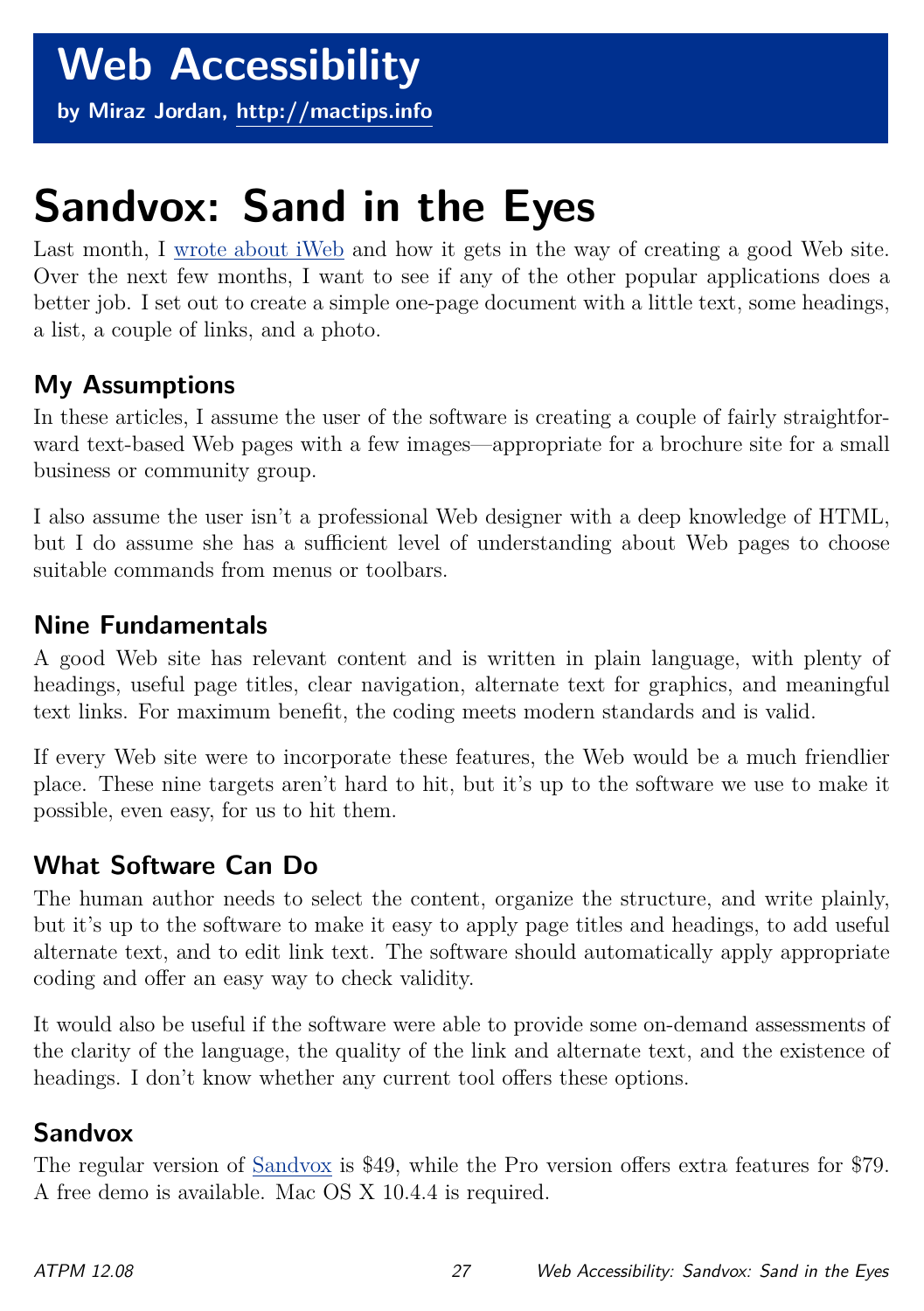### **The Process**

Without reading the manual, I started up the demo version of Sandvox 1.0.3 and chose the first offered theme for my new page. I entered some text on the default page. Then I tried to add a link or two and a photo, and to format my text a bit: a few headings, some emphasized text, and a list.

### **The Interface**

It was easy to add links, although it's a definite no-no these days to open a link (without warning) into a new window. Sandvox gives you a check box for opening a link into a new window right when you create the link.

The photo was a bit trickier because the media browser showed only iPhoto and my Pictures folder, while the photo I wanted was in a separate folder. I was able to drag the photo in from the Finder and use the Inspector to add alternate text, wrongly called a Description.

Next I set out to:

- turn the headings from ordinary text into heading text
- mark up three lines of text as a numbered list
- emphasize a few words

These common tasks proved to be a problem.

### **Headings**

Real headings on a Web page aren't just big and bold text, but are marked up with  $\langle h \rangle$ tags. I looked all over the interface for something that would let me apply a level three heading, even referring to the wiki documentation and the quickstart PDF. My only options appeared to be to make the text bold and/or to increase the font size. I put this task on hold temporarily.

### **Lists**

Next I tried to make three lines of text into a list, with or without numbers. Again, I could see no way at all to do this. Another task on hold.

### **Emphasis**

Sighted visitors looking at a Web page see bold and may leap to the conclusion that bold means words are emphasized. Blind visitors and software such as search engines don't understand bold as emphasis, though. The correct markup is to use either the  $\langle$ strong> tag or the **<em**> tag.

Something such as a book title could be marked up as bold, because there it's simply a visual aid—the title could equally well appear in a different font or color.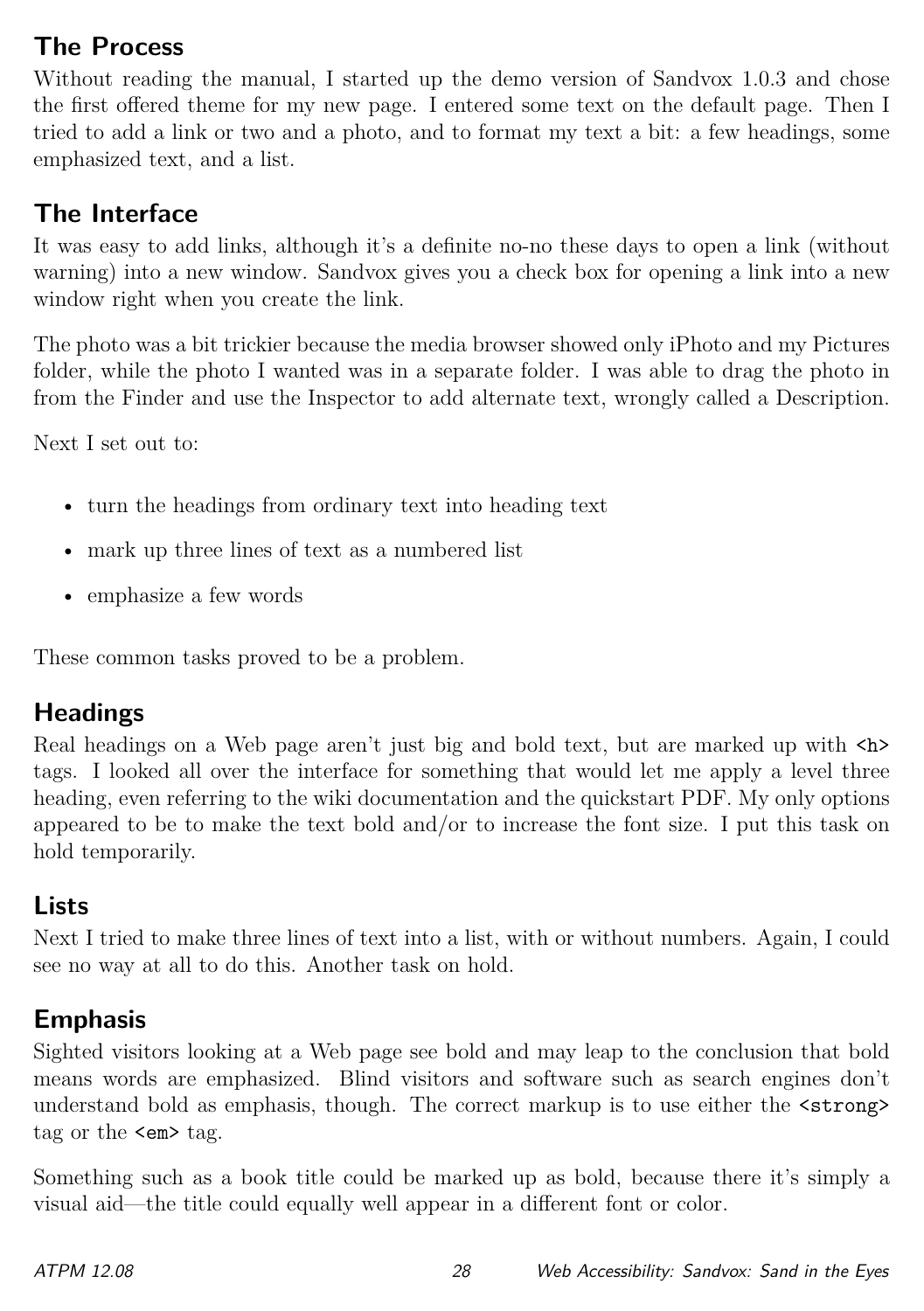I had a few words to emphasize. I selected them and reluctantly chose Bold from the Format menu, since there was no other option available.

### **The Code View**

Having failed in two of my three formatting tasks, I went looking to see how Sandvox had marked up my page. For this I used the View>Web View>HTML Source menu item.

Accessibility generally refers to the experience visitors have with a rendered Web page, but the tool used to create Web pages should itself be accessible. The HTML source of my Web page was an undifferentiated mass of tiny black text. Many tools use syntax coloring they make tags blue, for example, while text may be black and perhaps attributes are red. Sandvox's HTML source was impossible for me to read. It was also not possible to edit the HTML directly.

Unfortunately, I could find no way to enlarge the source text. The standard Command- + keyboard command switched me back to the Web View, while commands such as View>Make Text Bigger silently failed. I pasted the text into my trusty text editor and enlarged it there.

### **The Coding**

The document I created used modern XHTML coding and passed the validation test with no errors. That only proves that validation tests if code is syntactically correct, not whether a page has been well put together.

Because I had found no way to create headings or lists, those aspects of my page were deficient. The page did not reflect my writing intentions and did not communicate effectively. I could have marked up the headings as bold, but as I've written before, bold does not equal heading on a Web page.

The text I had wanted to emphasize had indeed been marked up with a  $\leq b$  tag, rather than the <strong> or <em> that was appropriate. The only real use for bold as a menu item these days is to create a <strong> tag.

### **My Conclusions**

Sandvox is lacking in some of the simplest and most fundamental functions for making accessible Web pages. I should be able to easily apply heading and list formatting to my text; I should be able to choose <strong> rather than bold.

And that's just the basics. There are plenty more intermediate and advanced tasks that Sandvox seems to have no capacity for, such as adding title attributes to links.

Like iWeb, this software may be useful for creating pretty pages for friends and family to view. It's not up to the task of creating the kind of Web pages a small business or community group needs.

#### **Useful Links**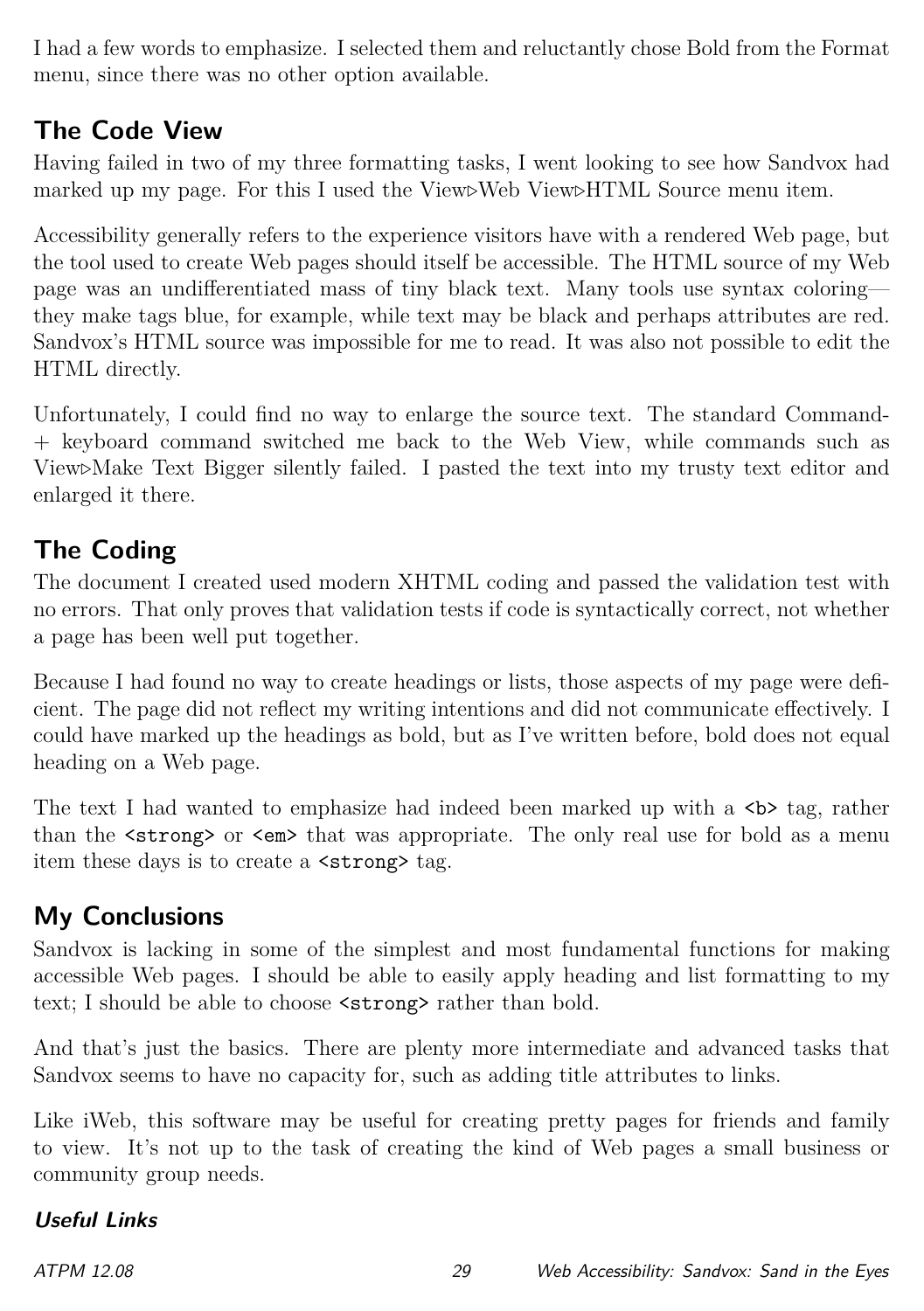- [Quick Tips to Make Accessible Web Sites,](http://www.w3.org/WAI/References/QuickTips/Overview.php) Web Accessibility Initiative.
- [W3C Markup Validation Service.](http://validator.w3.org/)

#### **Related Articles**

- [Web Accessibility: The Clayton's Web,](http://www.atpm.com/12.07/web-accessibility.shtml) ATPM 12.07, July 2006.
- [Web Accessibility,](http://www.atpm.com/10.01/web-accessibility.shtml) ATPM 10.01, January 2004.

Copyright © 2006 Miraz Jordan, [http://mactips.info.](http://mactips.info) Miraz lives in Wellington, New Zealand. Her book, [WordPress 2: Visual Quickstart Guide,](http://www.amazon.com/gp/product/0321450191/) has just been published.

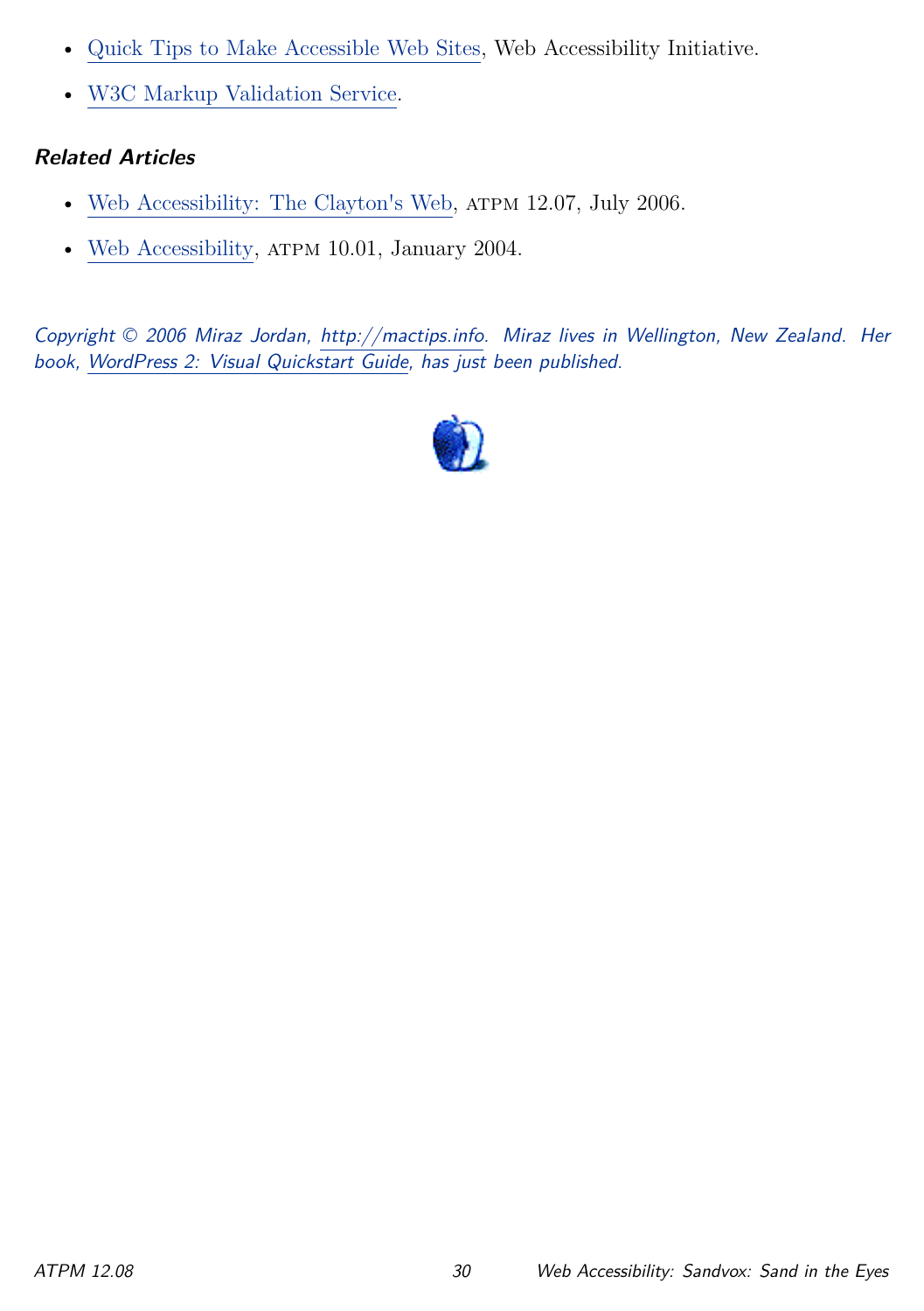**by Sylvester Roque, [sroque@atpm.com](mailto:sroque@atpm.com)**

### **My Life With Automator: How I Spent My Summer Vacation**

Dear Teacher,

Sorry to disappoint you, but I didn't do anything exciting on my vacation like go to the Grand Canyon or visit Yellowstone. I stayed home the entire time, but we did have a family reunion. That was a lot of fun. In my spare time, I wrote a few articles for *About This Particular Macintosh*. It's an online magazine about Macintosh computers. The writers don't get paid, but it's fun anyway. If I'm really lucky, I get to help someone learn about his computer.

Last month, I wrote a [How To article,](http://www.atpm.com/12.07/automator.shtml) "Maybe You Ought To Be Using Automator." When it was published, I was attending a family reunion. Later that night, I received an e-mail informing me that comments had been added to the article. I read and responded to the first comment. Someone named Julia had posted a positive comment and a correction. Thanks, by the way, for keeping me on my toes. Despite the necessary correction, I was pretty excited. It usually takes several days for one of my articles to generate any comments. Some articles don't generate a comment for months. The next day was a different matter entirely as a strange series of events started. By the time everything was over, someone named Sal Saghoian had taken up a lot of my vacation time. Well, technically, he didn't. His program was the cause of all the trouble. If you want to find out how, read on.

On July 2nd came a flurry of e-mail activity bringing both good and bad news. On the one hand, I was flattered to discover that Sal Saghoian, Apple's product manager for these computer programs called AppleScript and Automator, had read the article. I never dreamt someone of his stature would read my article. That was the good news. What would turn out to be not-so-good news came in the form of Willis Nash's comment describing his desire to send automated birthday greetings to contacts in his Address Book.

Normally, I try to answer a reader's question right there on the Web page. This time, I needed a little more information. A couple of e-mails later I was hooked on trying to make his idea work. I should be able to knock this idea out in no time, right? Besides, it gave me a good excuse to sharpen my budding Automator skills. After all, I knew iCal could schedule sending the e-mails at a convenient time. I also knew that iCal generated a "Birthdays" calendar based on entries in your address book. Unfortunately, it turned out not to be as easy as I thought. As far as I can tell, you cannot attach the necessary script to that calendar.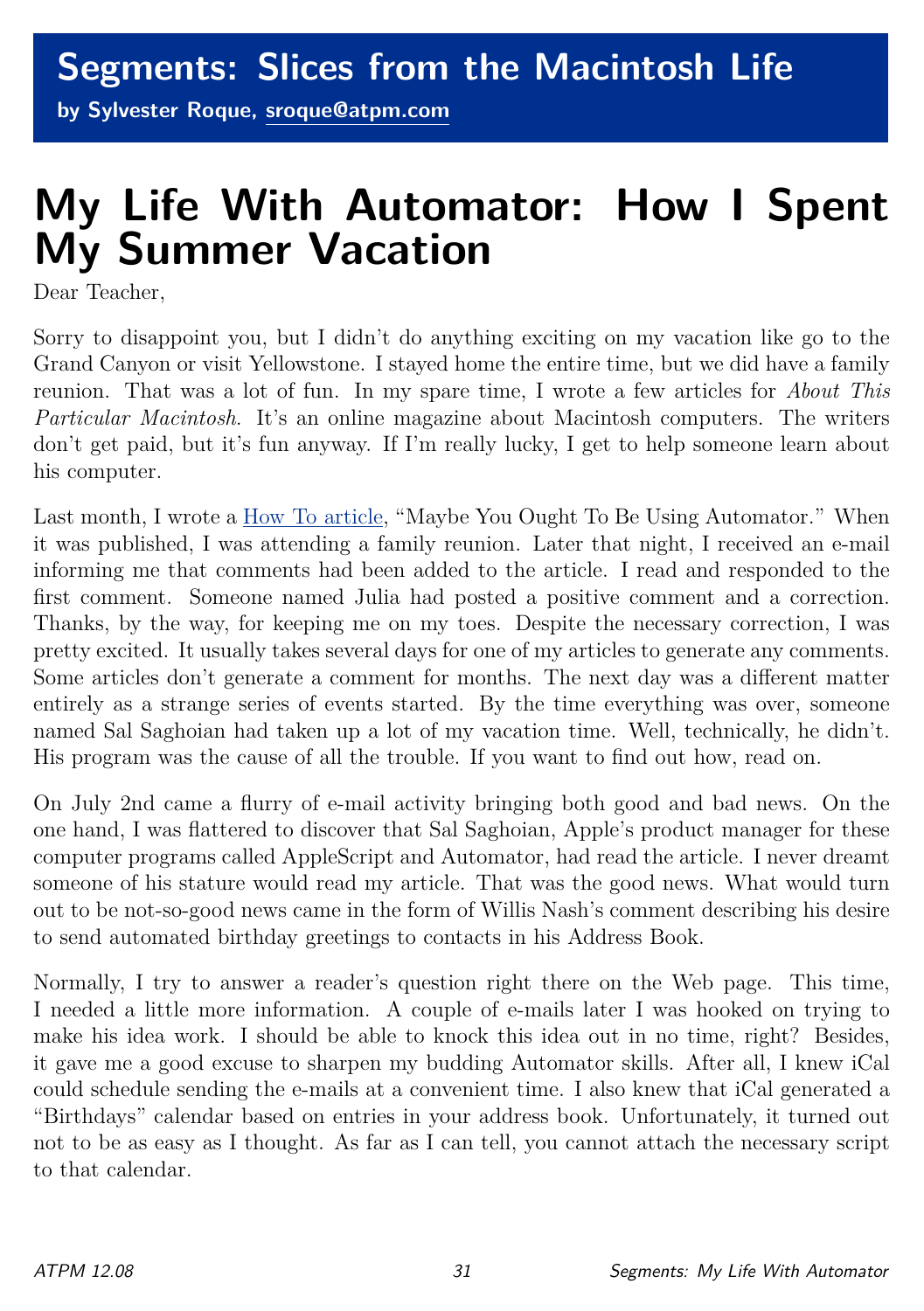Somewhere around July 4th, I began working in earnest on a solution. In addition to Automator, I started using Address Book, which I had never used before. It didn't take very long to cobble together a rough draft of a workflow that would e-mail birthday greetings to everyone in my Address Book with birthdays on any given day. Individuals with good sense would have stopped there, but my tendency to make things difficult took over.

### **The Downward Spiral Begins**

Once the basics were worked out, I realized that among the few cards in my address book were people who didn't have a current e-mail address. Sending greetings to them would require several days' advance notice. Perhaps enough time to get a card and send it via snail mail. A week or two should do it. Maybe there was someone who needed a major party. That might take a month or two of advance notice. Enough time to buy a cake, hire a clown, or even decorate a bit. That might take even more notice. A month or two would be sufficient.

At this point, things became a sequence of get an idea, test for errors, try again. Lather, rinse, repeat. Oh wait, that's a different problem. That's how the next several days went with occasional breaks for trivial things such as eating and personal hygiene. I also took a brief detour to write the [Keep It Simple With GarageBand](http://www.atpm.com/12.08/kiswg.shtml) review. At this point, I had a pretty good idea how to do each of the component tasks. I could send an e-mail on the right day, check for birthdays coming up in the next two weeks, and finally check birthdays coming up in the next two months. The problem was that I didn't want all three components to run every day. That just wasn't very efficient. In programmer speak I needed Automator to branch out and run different workflows depending on the circumstances. All of this should be done with little or no user intervention. The whole point was to create something the user didn't have to remember to run.

I knew from my research for last month's article that, left on its own, Automator does not deviate from its specified steps. It's a little like the toy that keeps walking in a straight line until it hits the wall. Left to its own devices, Automator would just run right into the proverbial wall. Sometimes it tells you when it's hit the wall, but it never tries to avoid running into the wall. You can make it deviate from its predetermined path by chaining a series of workflows together.

### **Sit Up and Pay Attention**

I had already figured out how to remove people with no e-mail addresses into separate workflows. Automator didn't know what to do if no one had a birthday on any given day. After looking at several AppleScript code samples, I solved that problem. With luck, maybe this would be done in time for a follow-up article for atpm. The biggest problem was that sometimes sending e-mails just didn't work. It was sending one e-mail but not sending the confirmation e-mail. Four days' work figuring out that problem.

I know teachers are always telling students to pay attention while doing their work. Boy, were they right. If I had been paying attention, I would have realized that e-mails were indeed going to the right accounts. It looked wrong to me because I have Mail configured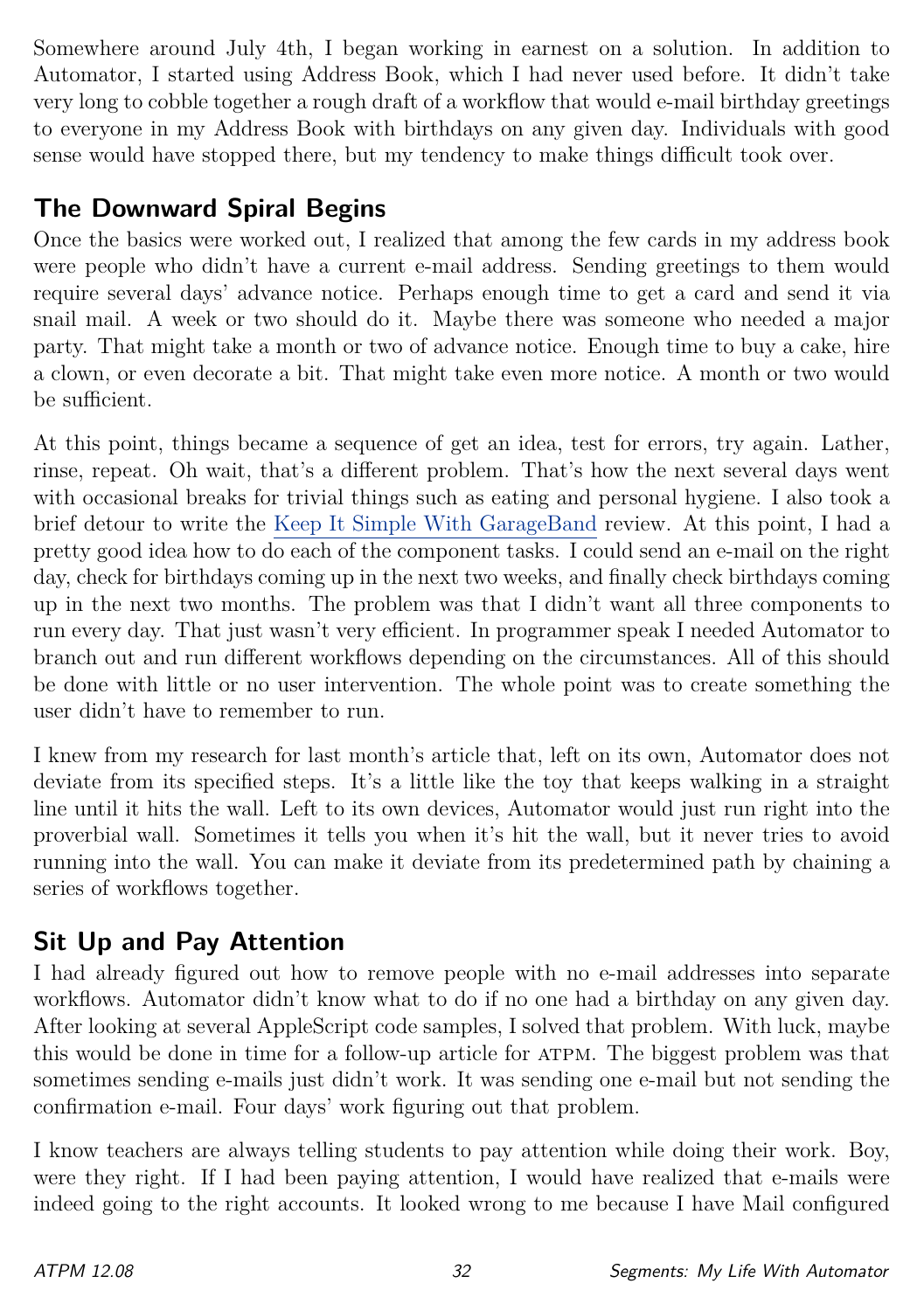in such a way that I can see e-mails from all my accounts in the same Inbox. If I had paid closer attention, I would have noticed that before now. This reminds me of that time in junior high when I got five pages of arithmetic wrong because I didn't pay close enough attention to the directions. You can't add the whole numbers and subtract the fractions all in the same problem. I can't quit now. This is the best toy I have played with in a long time. Besides, you can do some really useful stuff with Automator.

Under other circumstances I probably would have quit by now. Who am I kidding? I wouldn't have even begun this task in anything other than Automator. I am not, I repeat not, a hard-coding programmer. Quit for a day or two and that urge to get back to work was just irresistible. I can't help it: Automator is addictive. It was a little like a silicon version of good cop–bad cop. One chip telling me I was "this close" to finishing and one chip telling me to quit for my own sanity. In the end, I kept working. Thanks, Sal, for making such an addictive program.

### **What I Have Learned So Far**

By now, three weeks have passed. I took time to create a few other small Automator projects. I can launch iTunes in one click and go to any genre of music in my library. I can launch iTunes with or without ever having to hear a podcast. It also lets me create a Finder command to rename a file without accidentally opening it by mistake. I do that all the time. Those things weren't as exciting as the birthday greetings project, but they work. Projects like that reassure me that anyone could be having fun with Automator.

The three weeks weren't a complete loss. I know more about Automator than I did a month ago. Not only can I make it do what Willis wanted, but I also know how to do a few other things. Maybe next year I'll have a more normal vacation.

Copyright © 2006 Sylvester Roque, [sroque@atpm.com.](mailto:sroque@atpm.com) The Segments section is open to anyone. If you have something interesting to say about life with your Mac, write us.

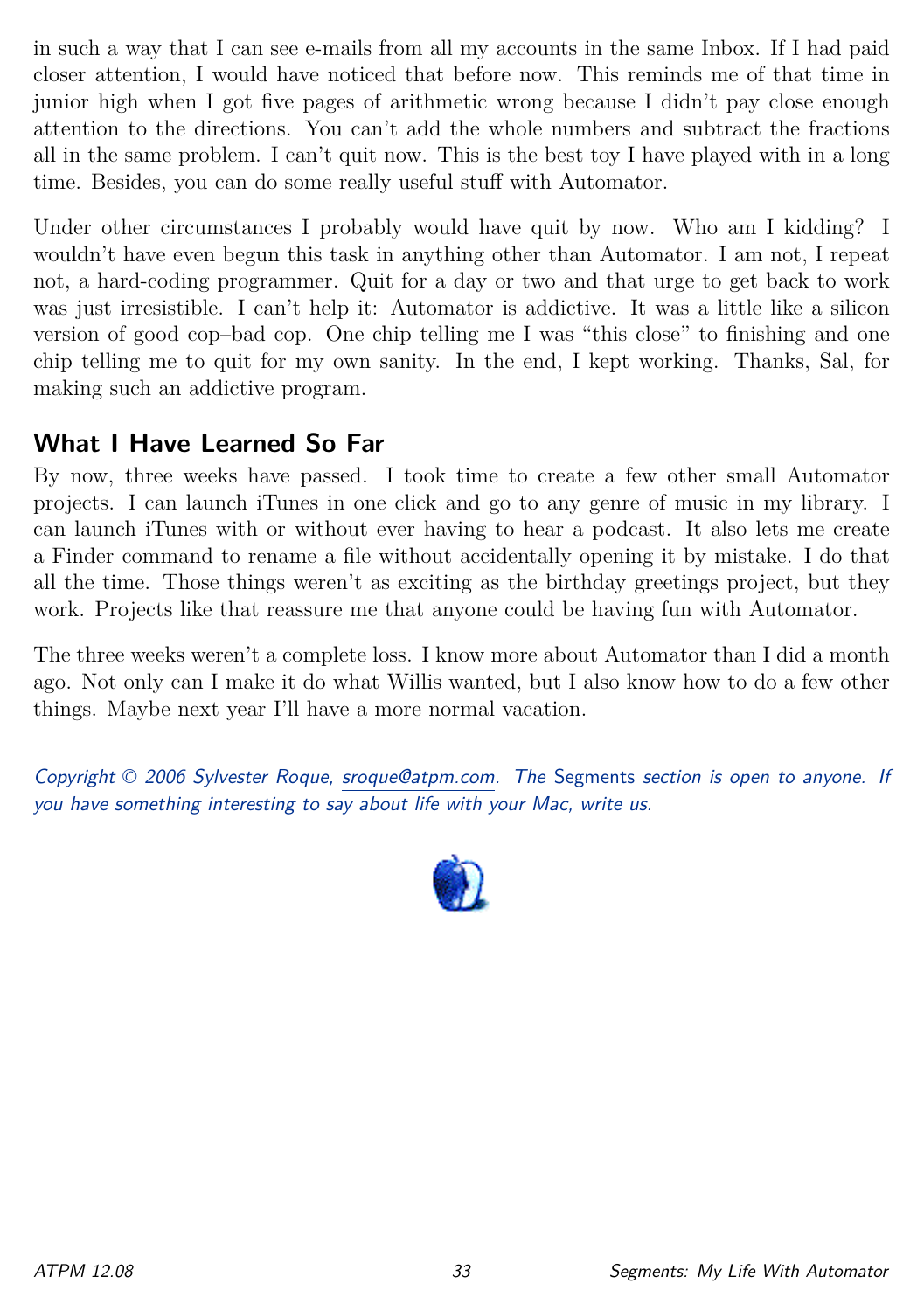**by Angus Wong, [atkw@anguswong.net](mailto:atkw@anguswong.net)**

## **Spotlight**

I laugh every time I read about a new "iPod killer" thingamajig in the news. It's almost like the dotcom period manifest in consumer electronics. "We're going to be the next iPod. Do you know how big the market is for MP3 players? If we even capture a small piece of this huge pie, we will make tons of money in the next decade." Every time these wannabes put out another press release on *Business Wire*, I think about all the profits their advertising agencies will be making, launching the new players around the world. And now Microsoft is getting into the game with Zune. Ever see that [unofficial video](http://video.google.com/videoplay?docid=36099539665548298) about Microsoft packaging? Zune's launch will probably be just like that, except more expensive.

But aping the iPod is not the biggest game in town. I'm seeing people trying to replicate Apple's success in hardware design and operating system design. These are, by and large, the same people who were clueless about the original iMac. ("Why would anyone want a computer in a specific color?") Now we see Dell and other PC OEMs burn midnight oil churning out "cool looking" PCs from third-world factories. Meanwhile, Microsoft is "improving" the user experience with Vista, which as usual tries to look like the Mac OS on the surface. Us experienced users will know that beauty is more than pixel-deep and, like almost all of Microsoft's applications, once you start trying to use the damned thing, you'll likely trip on the crazy arrangement of functions, icons, and "features" that seemingly only Microsoft can so badly mangle. I continue to be surprised that a company with the resources and talent that Microsoft has is able to produce such lousy products. Even startups, or solitary shareware authors (not to mention unpaid open source gurus) produce far better software than the largest computer company on Earth.

I suspect the "cancer" that pervades Microsoft is not that there aren't intelligent people working within its organizational bowels. I'm sure Microsoft hires excellent people. So I can only conclude the problem lies with the design philosophy of the company. Looking back, this shouldn't be surprising. A company that, instead of innovating, used strong arm tactics in the market to push its wares, probably finds it easier to just add a feature to a product in the quickest way possible, than to think carefully how best to add that feature, so as not to slow down release. Revenue is generated through upgrades, so the more versions people buy, the better it is for the bottom line.

The flip side of this viewpoint is epitomized by Apple, which spends oodles of time and money thinking of ways to make the user experience better. One can argue that the old Apple never really focused sufficiently on the bottom line, preferring innovation over accounting. Google's looking the same way. The result of this is less money earned, and increasingly happy, and loyal, customers. The Microsoft philosophy results in more money earned, and increasingly unhappy, and even hostile, customers (read: forced users). While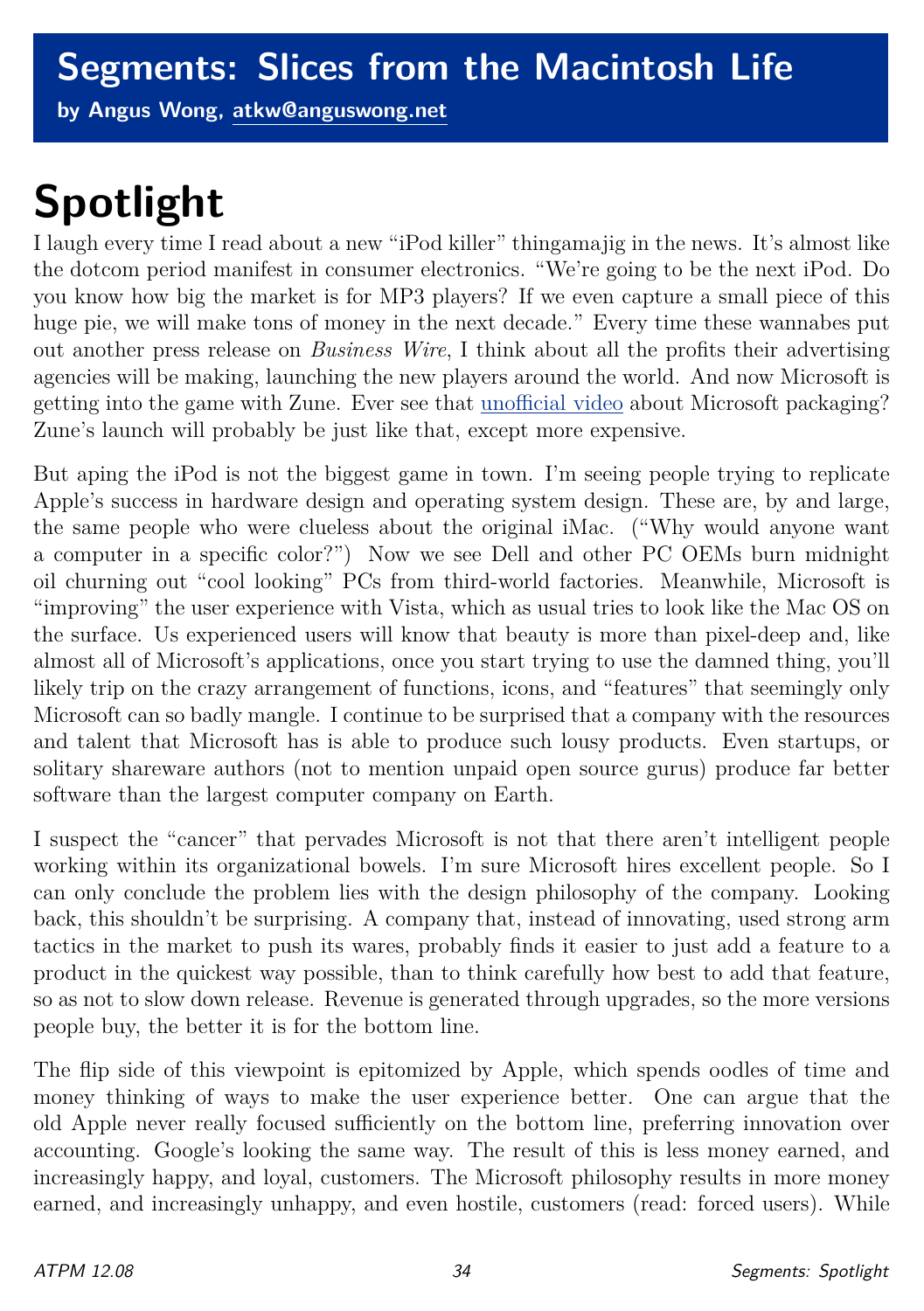Wall Street applauds the short-term results of the latter route, it can only end in disaster while the other method risks company sustainability (as we have seen before with Apple) but creates a user base that can actually help carry a company through horrible periods of history.

One of the proof-points I have for my theory on "The Microsoft Way" is the success of the Xbox business. I have an Xbox, and I've been recommending it with almost the same zeal as I do Macs (almost, but not quite). The Xbox platform is by far superior to any other gaming platform out there, and especially when compared to Sony's PlayStation. I don't expect success out of the PS3.

The intriguing thing is, from what I understand (and I could be wrong), the Xbox team was created at Microsoft not unlike the way the Macintosh project started off at Apple. Now that's where the similarities probably end. Apple was always innovative. But perhaps the Xbox got to be successful precisely from its lack of Microsoft Manifesto. Maybe this is what is going to be needed for the company to finally be respected by the technical community. I recall wanting to use Microsoft BASIC in the 1980s. I even thought the early incarnations of Word and Excel to be superior to competitive offerings. But somewhere between Windows 3.1 and XP, the company lost the way and succumbed to the evil temptations of the fast buck.

I bring this up because I see Apple headed that way. Not in the same godawful execution as Microsoft, but because I foresee astounding success with Apple. True character is revealed in how you live your life after you win the lottery. Google's tried to articulate a "no-evil" stance which has already been compromised. Linux tries hard, and is still trying. Now it's time to see how our favorite computer company faces up to its destiny.

Copyright © 2006 Angus Wong, [atkw@anguswong.net.](mailto:atkw@anguswong.net) The Segments section is open to anyone. If you have something interesting to say about life with your Mac, write us.

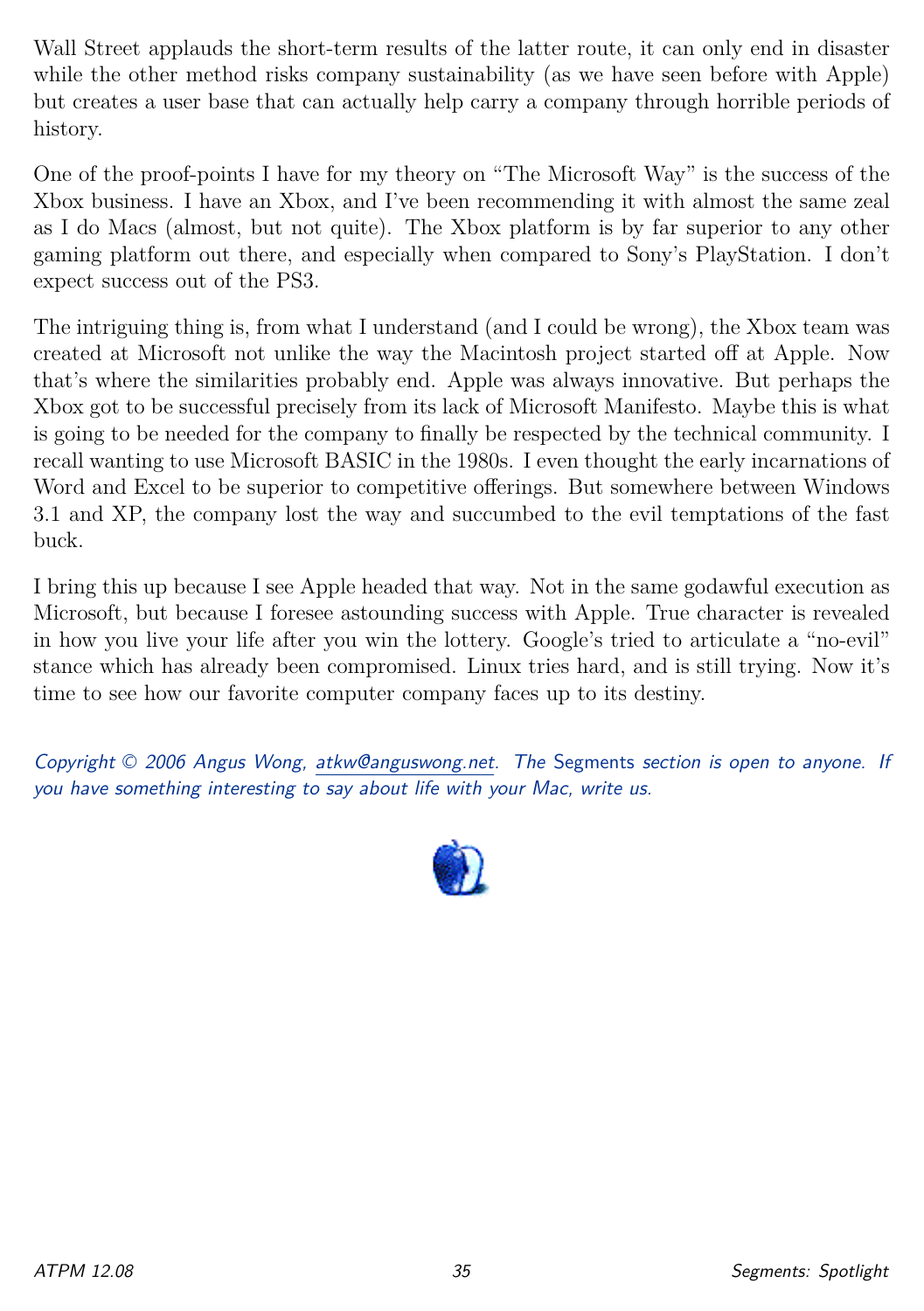### **Sending Automated Birthday Greetings Via Automator**

In this month's [Segments](http://www.atpm.com/12.08/segments.shtml) column, I described my experiences with Automator for the last month. In short, ATPM reader Willis Nash posted a comment lamenting the fact that neither Address Book nor iCal provided advance notification of a contact's approaching birthday. While this may be possible with third-party software, the question was whether it could be done with Automator.

After a few e-mails for clarification, I realized that Willis wanted to send automated birthday greetings via e-mail to anyone in his address book. As usual, I went a little overboard and expanded the idea a bit. The result is three Automator workflows and an AppleScript. Let's take a brief look at the role of each component.

- One workflow looks two months ahead for anyone with an upcoming birthday. This gives you time to plan a party if you like. Although it only runs once each month, this workflow always looks two months ahead. If it looked less far ahead, sometimes you wouldn't receive much notice.
- The second workflow runs each week and looks two weeks ahead, providing time to send greetings via regular mail. The logic is the same as with the first workflow. Running weekly and looking two weeks ahead means you should always get more than a week's advance notice of someone's birthday.
- The third workflow, inspired by Willis's idea, checks your address book daily for anyone with a birthday on that day and sends them an e-mail greeting. Each of the workflows sends you a confirmation e-mail if any birthdays are found.
- The included AppleScript is the "brains" of this entire project. It decides which of the workflows to run on any given day. Left to its own devices, Automator does not provide this decision making capability. All the AppleScript that you need to know is included in this article, but if you really don't like the idea of experimenting with AppleScript, the workflows could also be run as separate events triggered by different iCal alarms.

### **What You Need to Get Started**

This project does not require extensive Automator knowledge, nor does it require extensive knowledge of AppleScript. If you have never used Automator before, [my column](http://www.atpm.com/12.07/automator.shtml) from last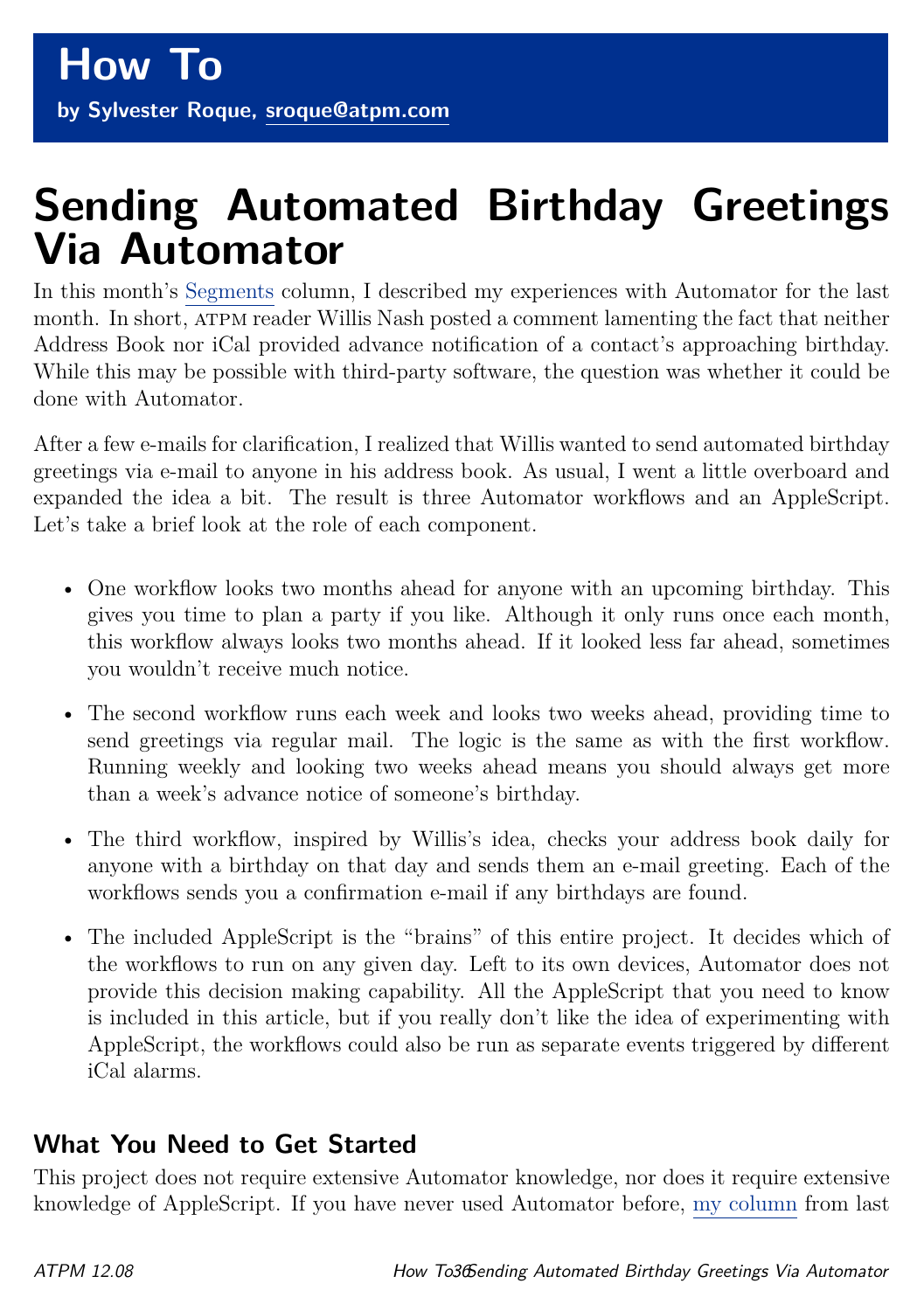month should cover everything you need to know to finish the project. You will also need to install an action called [Stop If Input Is Empty.](http://files.macscripter.net/Automator/Dev%20Tools/process.208) Download the action, double-click the Zip file, and run the installer. Automator must not be running or else the action will not install properly.

As you drop the various actions into place, pay attention to the textual information on the top and bottom right of each action. Text at the top alerts you to the type of data the action is expecting (text, mail message, etc.). Text at the bottom alerts you to the type of information that will be passed to the next action. If the text turns red, there is a possible mismatch that needs to be resolved. Perhaps it was looking for the body of an e-mail message and got something completely different.

Automator attempts to resolve these issues on its own but will need your assistance occasionally. In these cases, check the logic of the workflow. If it appears to be correct, test-running the workflow may resolve the problem. When the workflow is run during testing, a circle will appear on the left side of each action. A red circle indicates that a problem occurred at that step. Green circles are used to indicate steps completed successfully.

In addition to a rudimentary understanding of Automator, this project assumes you are using Apple's Address Book to manage your contacts and a properly configured Mail to handle your e-mail. We will also use iCal to schedule execution of our little program at a convenient time.

Left entirely on its own, Automator proceeds step-by-step until something completely breaks down or it completes the process. In order to adapt to changes, Automator needs to turn over most of the "logic" for decision-making to another language. In this case I chose AppleScript because it's the only one of the scripting languages that the OS understands that I have any experience with—and I have very little of that. This project could probably be accomplished with other languages, but I have not tried it that way yet.

It's important to proceed with this project in an orderly fashion. We will start by creating three smart groups in Address Book. We need the names of those groups to complete the workflows. Once the workflows are completed and saved as applications, we will complete the AppleScript code that glues everything together. AppleScript needs to know where the three workflow applications are in order to compile.

### **Preparing Your Address Book**

For purposes of this project I will assume that you have already added some contacts to your address book. Be sure to enter some birthdays and e-mail addresses. If you haven't added any contacts yet, add two or three to provide some test data; this will make sure the workflows are behaving properly. Don't worry: adding new contacts later is as simple as entering them in your address book. We are going to make Automator smart enough to adapt by creating smart groups in Address Book. Smart groups are similar to smart playlists in iTunes. The groups are rule-based—as new contacts are added, Address Book places them in the relevant groups. With the right rules in place, these groups adapt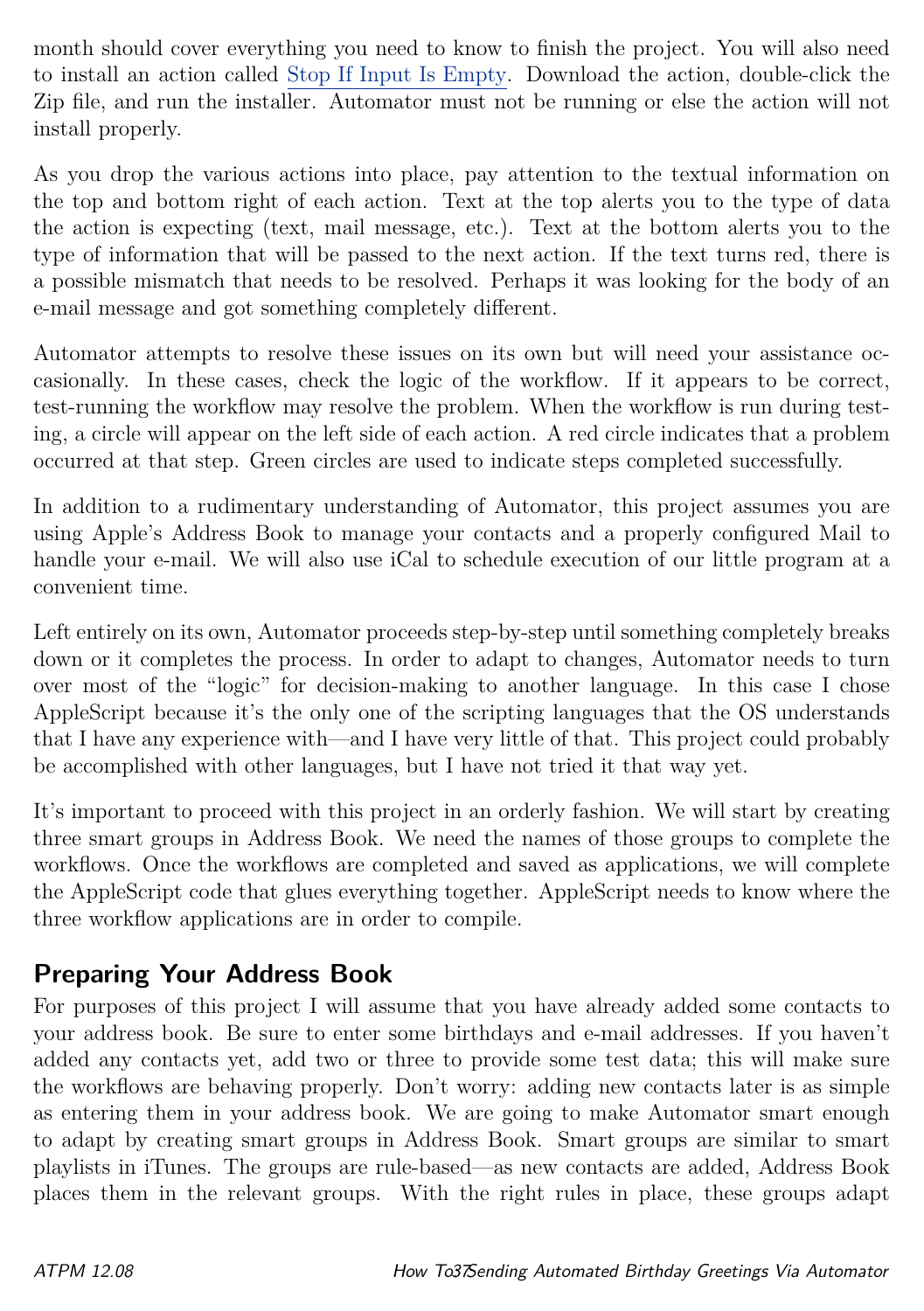dynamically. Automator uses these groups to do its work so it remains current without the user having to re-enter existing data. Now that we have a few contacts to work with, let's create the smart groups at the heart of this project.

From Address Book's File menu choose New Smart Group. In the sheet that appears, give the group a descriptive name. I named my group "Birthdays Today." Jot that name down for later use. We will need it to double-check the workflows later. Set the group to meet all of our conditions. Working from left to right, the first condition should say, "Birthday is in the next 1 day." Click the + symbol to add a second condition. This one should say "Email contains @." Together these two conditions will create a group containing every contact with a birthday today who also has an e-mail address. Based on limited testing, it appears that this condition may be unnecessary. Mail seems to only attempt to send messages to members of the group with valid e-mail addresses. I put the condition in as an additional error check until I have time to fully verify Mail's behavior. If you click the check box at the bottom of the screen, Address Book will highlight this group when its content changes. Click OK to close the sheet.

Follow the process described above to create a second smart group. Just as before, give the new group a descriptive name. I chose "Two Week Birthdays." The first condition should say "Birthdays in the next 2 weeks." Click the  $+$  sign to add a second condition. This one should say "Email does not contain @." This smart group contains the people with birthdays in the next two weeks who don't have an e-mail address in your address book. People who do have valid e-mail addresses will eventally be handled by the workflow that sends daily greetings. I chose two weeks to provide time to send a card by regular mail. Decide whether you want changes highlighted and close the sheet.

With that smart group completed, we are almost finished with our work in Address Book. Repeat the process described to create a third smart group. I named this group "Birthdays In Two Months." For this group, the first condition says "Birthday is in the next 2 months." Condition two says "Email does not contain @." Close the sheet when you have finished creating the smart group. Before we leave Address Book, make sure that you have some contacts entered and have written down the names of your smart groups.

|                                   | Smart Group Name: Birthdays In Two Months                           |                                |        |                                   |
|-----------------------------------|---------------------------------------------------------------------|--------------------------------|--------|-----------------------------------|
|                                   | Contains cards which match $\ \cdot\ $ of the following conditions: |                                |        |                                   |
| Birthday                          | $\frac{1}{x}$ is in the next                                        | $\frac{1}{2}$   2              | months | $\Theta(\Theta)$                  |
| Email                             | ÷<br>does not contain                                               | $\left  \cdot \right $ $\circ$ |        | $\left( -\right) \left( +\right)$ |
| ?<br>Highlight group when updated |                                                                     | Cancel                         | OK     |                                   |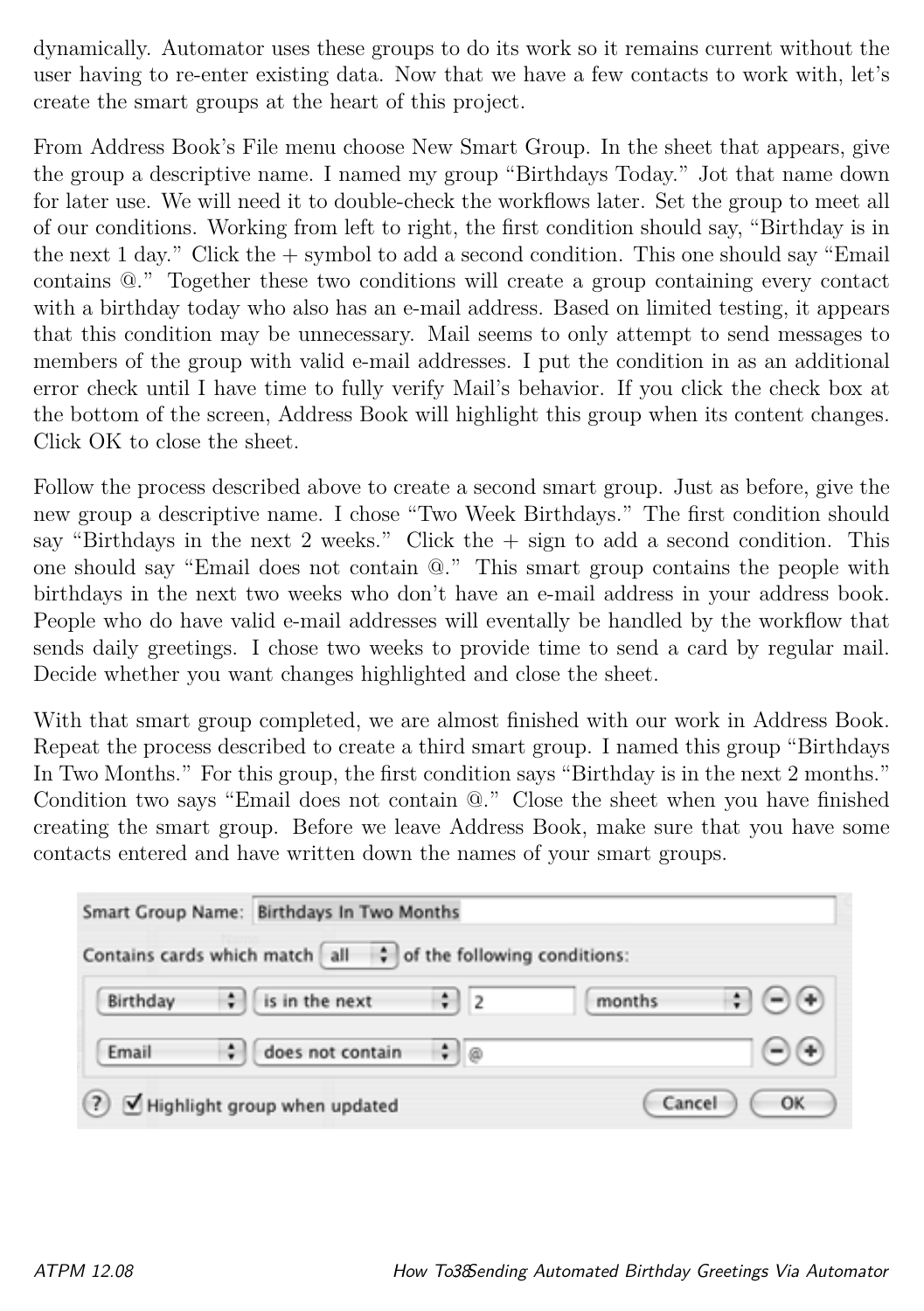### **Building the Automatons**

Now that we are through with Address Book, it's time to build the workflows that are at the heart of this project. I recommend creating a folder to hold all of the workflows in a single place. Keep in mind that if you store this project inside your home folder no one else will be able to access it. I suggest putting it in a folder inside your Applications folder or in the Shared folder. Let's start with the workflow that looks two months ahead.

Launch Automator. As you know from last month's column, Automator's actions are grouped according to the application that makes use of the action. Throughout the rest of this section, I will list the steps in the order they must be added. Drop each action into the pane on the right. If any settings need to be adjusted for that action, I will include a description immediately below that step. Once you have completed the settings for an action, you may want to collapse the box by clicking the white triangle. This will save some screen real estate.

Name the workflow "Birthdays In Two Months Final" and remember where you saved it. You can add the actions by either double-clicking the action or by dragging it into the pane on the right. Here are the actions for this workflow:

1. Address Book  $\triangleright$  Find People In Address Book

Expand this action by clicking the white triangle. The options here are similar to the smart group sheet in Address Book. Working top to bottom and left to right, use the pop-up menus to create the condition "Find People Whose Group is 'Birthdays In Two Months'." Automator tries to assist by showing all of the groups it can find. You don't have to type the names.

- 2. Automator  $\triangleright$  Stop If Input Is Empty
- 3. Address Book  $\triangleright$  Get Contact Information

Expand this box to choose what contact information you want the confirmation e-mail to send you. You will receive one e-mail with the combined list of all relevant contacts.

4. Mail  $\triangleright$  New Mail Message

Expand the box to add your e-mail address as the recipient. Add any text you would like to the body of the message. If you have more than one e-mail account, choose the account that you would like to use to send the message. Contact information for each person in the group will appear below your message.

5. Mail  $\triangleright$  Send Outgoing Messages

That's it for this workflow. Double-check the settings and make any necessary corrections. Save this as a workflow in case we need to edit it later. Now choose Save As from Automator's File menu and save the workflow as an application instead of a workflow. Calll it "Birthdays In Two Months Final." AppleScript will rely on the application version to do its work.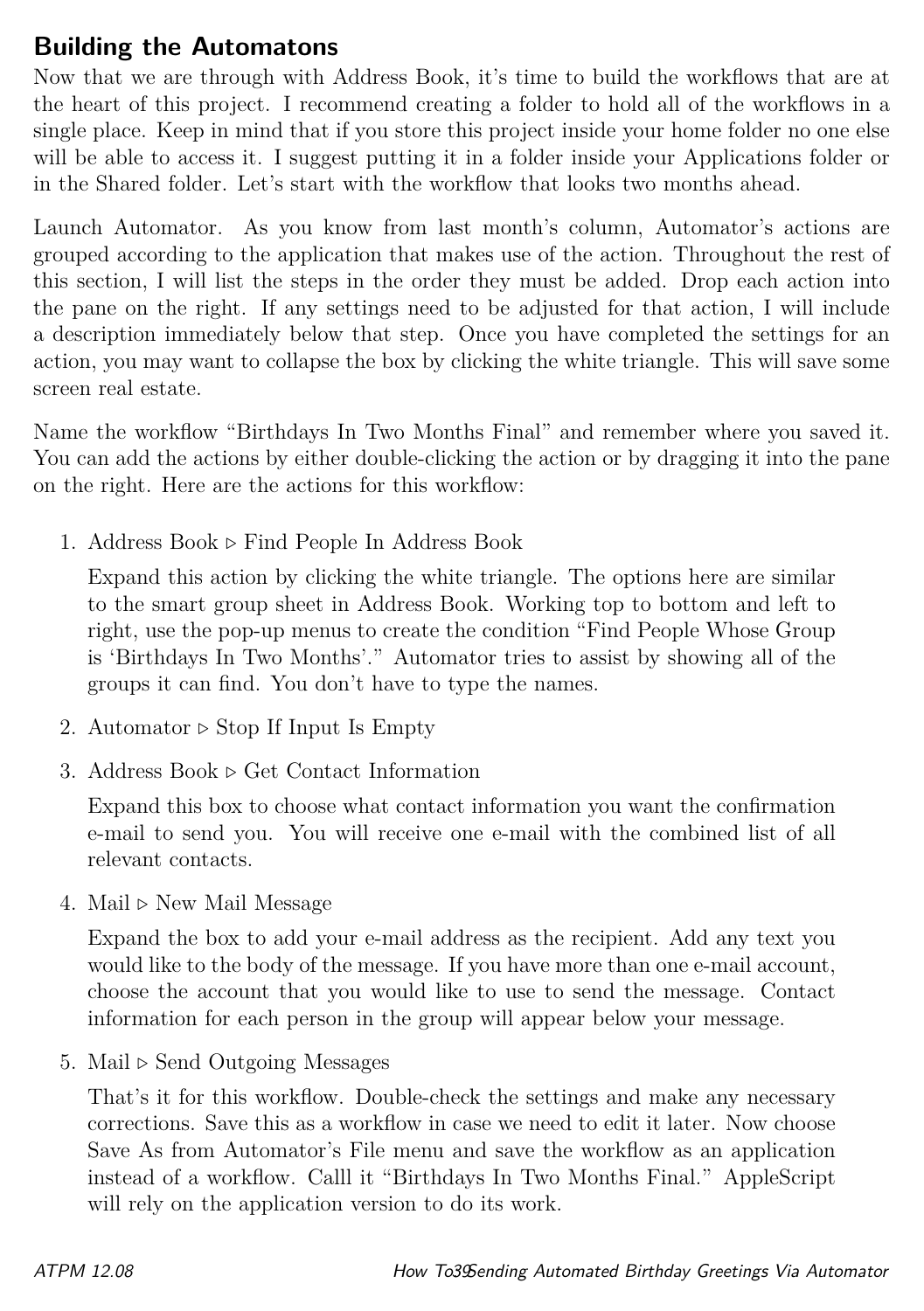### **The Second Workflow—Finding Birthdays in Two Weeks**

The second workflow finds birthdays in the next two weeks and follows the same logic. The steps are identical and require only minor changes from the workflow we just created. If necessary, re-open the workflow version of "Birthdays In Two Months Final." From the File menu choose Save As and save the workflow as a workflow with the name "Birthdays In Two Weeks."

Now that we have saved the workflow with a different name, let's make a few minor changes. In step 1, expand the action and use the pop-up menus to modify the condition. When you are finished, it should read, "People Whose Group is 'Two Week Birthdays'." In step 5, you may want to modify the body text to reflect that the birthdays are coming up in two weeks. If you need to change the e-mail account that will send this message, change that as well.

That's all the changes that we need to make to this workflow. Save it once as a workflow for future editing. Once that is complete, choose Save As from the File menu. Save this copy as an application named "Birthdays In Two Weeks Final."

### **The Third Workflow—Daily Birthday E-mails**

This workflow is a little different from the first two. There are two Send Outgoing Messages actions. The first sends birthday greetings to everyone with a birthday today. The second sends you a confirmation e-mail. The steps and settings are as follows:

1. Address Book  $\triangleright$  Find People In Address Book

Use the pop-up menus to set the condition to find "People Whose Group is 'Birthdays Today'."

2. Mail  $\triangleright$  Send Birthday Greetings

Type in an appropriate greeting. The same greeting will go to each recipient. Choosing "Random Image For Each Recipient" will assure that each person gets a different picture.

- 3. Mail  $\triangleright$  Send Outgoing Messages
- 4. Automator  $\triangleright$  Stop If Input Is Empty
- 5. Address Book  $\triangleright$  Find People In Address Book

This is the same action as in step one. If you do not want the confirmation e-mail to contain contact information, this step is unnecessary,

6. Address Book  $\triangleright$  Get Contact Information

Choose the contact information that will go into the confirmation e-mail that will be sent to you. If you do not want the recipients' contact information in this e-mail, omit this step.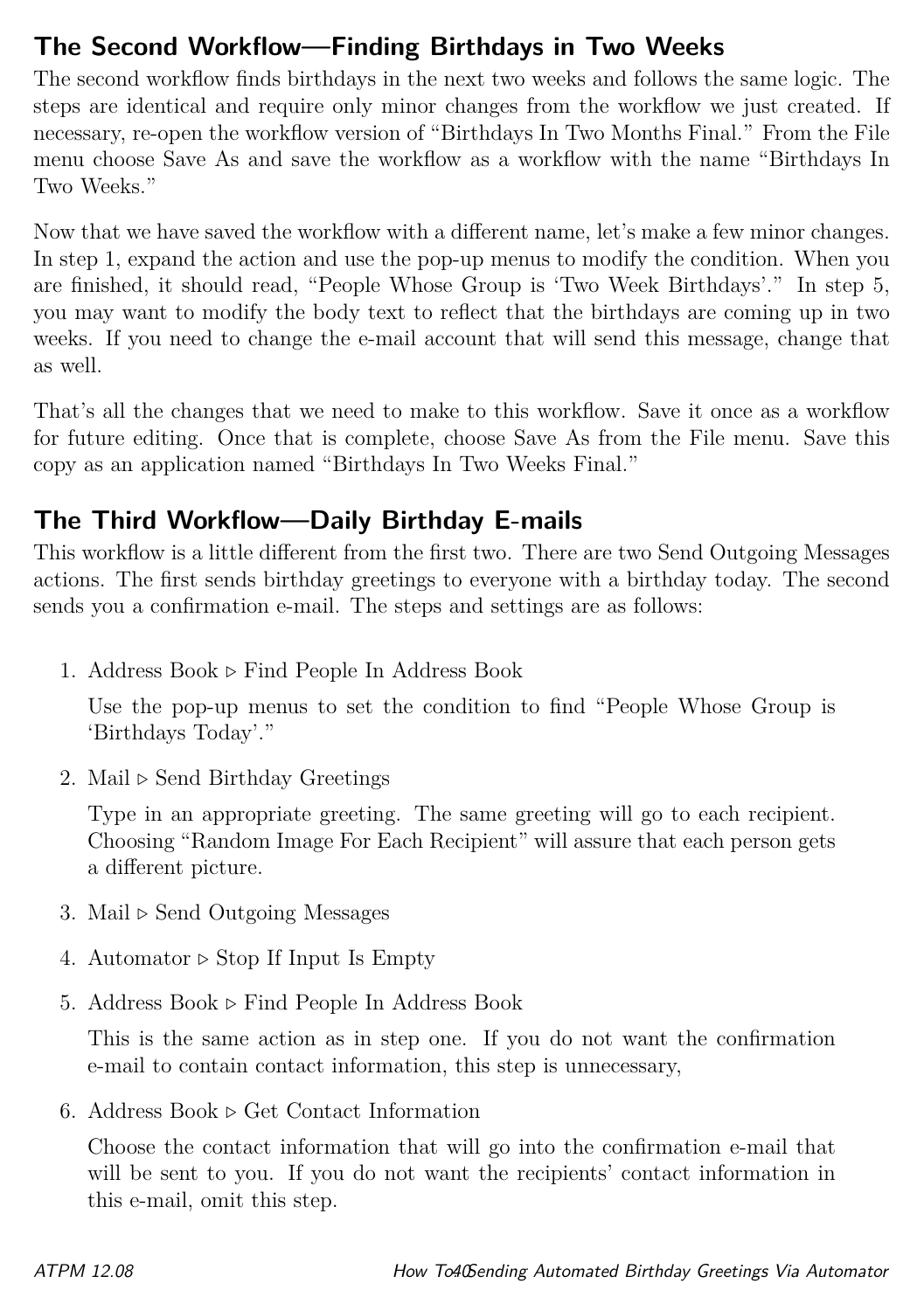7. Mail  $\triangleright$  New Mail Message

Enter your e-mail address and the body text. If you want to send the message from anything other than the default account, change this setting as well.

8. Mail  $\triangleright$  Send Outgoing Messages

That's the last change for this workflow. When you are sure that everything is correct, save it as a workflow in case future editing is needed. Now use the Save As command to save a copy of the workflow as an application called "Daily Birthday Emails Final." By now you should have three different workflows saved as applications. We don't need Automator any longer. It's safe to quit the program.

### **Tying Everything Together**

Earlier I said that Automator was not very good at deciding when to deviate from a path. We are going to turn that task over to AppleScript. Fortunately, AppleScript is already installed. Don't be afraid; I knew almost no AppleScript when I started this. I did get stuck at one or two points and had to ask for assistance on the Apple Discussion board.

We could build this script using the Run AppleScript Command in Automator, but it is a little larger. It will be much more efficient to use Script Editor. Navigate to Applications/AppleScript and double-click Script Editor. When the script window opens, copy the following code and paste it into the window. If your window is divided into an upper and a lower pane, paste the code into the upper pane.

```
– Sets variable TargetDate to today's date
set TargetDate to day of (current date)
– Sets variable TargetDate to day of the week
set TargetDay to (current date) as string
– On 1st of the month check birthdays for the next two months
if TargetDate = 1 then
    – Verbal notification of progress
    say "Checking Birthdays In the next two months"
    – Runs the workflow that checks dates/sends email
   tell application "Birthdays In Two Months Final" to launch
else
    – Each Saturday check birthdays for next two weeks
    if TargetDay contains "Saturday" then
        – Verbal progress notification
        say "Checking Birthdays in the next two weeks"
```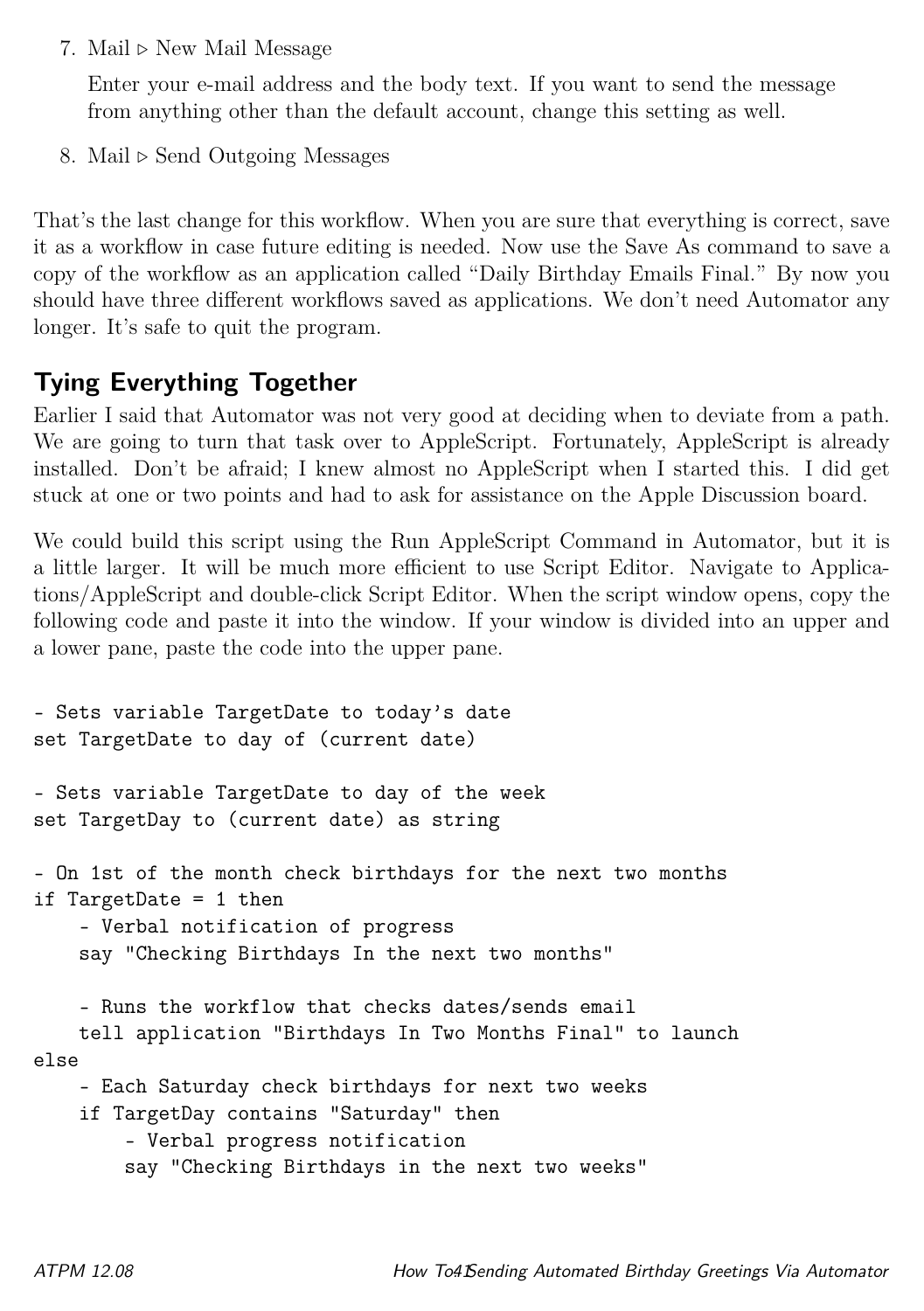```
– Launch Automator Workflow
        tell application "Birthdays In Two Weeks Final" to launch
    end if
end if
– Verbal progress Notification
say "checking Todays Birthdays"
– Sends e-mails daily if needed
tell application "Daily Birthday Emails Final" to launch
– Waits two minutes for messages to be sent
delay 120
– Close Address Book
tell application "Address Book" to quit
– Close Mail
tell application "Mail" to quit
```
I won't go through the code line by line, but there are a few things that you need to know.

The two lines of code beginning with the word set are loosely based upon the "Current Date And Time" script included with Mac OS X. If you want to modify when the weekly and monthly workflows run, adjust the date or day in the if statements to suit your preferences. I also had a little assistance from members at the Apple Discussion Board. Michael Henley was nice enough to point out that I needed to use launch rather than open to get the workflows running from within AppleScript. Neil helped me to work out the procedure to quit mail. If your workflows are named something different from mine, change the relevant names to match the names of your workflows. If you do not want verbal feedback each time the script executes, delete the lines beginning with say. Click Compile in the Script Editor window to check for any errors.

During the process of compiling the script, AppleScript will likely indent some of the lines of text. This is normal behavior and improves readability of the code. Script Editor may ask you to locate the Automator components that do most of the work. Use the dialog box that appears to locate each of the Automator workflows we built earlier. Make sure that you link to the *application version* of each workflow. If no errors are found, use Save As to save this code as a script. Give it any descriptive name that you like. For test purposes you may want to create a fictitious person in Address Book with a birthday set for today. Set the e-mail address to yours and run the script. You should receive a birthday greeting for that person as well as a confirmation e-mail that the message was sent.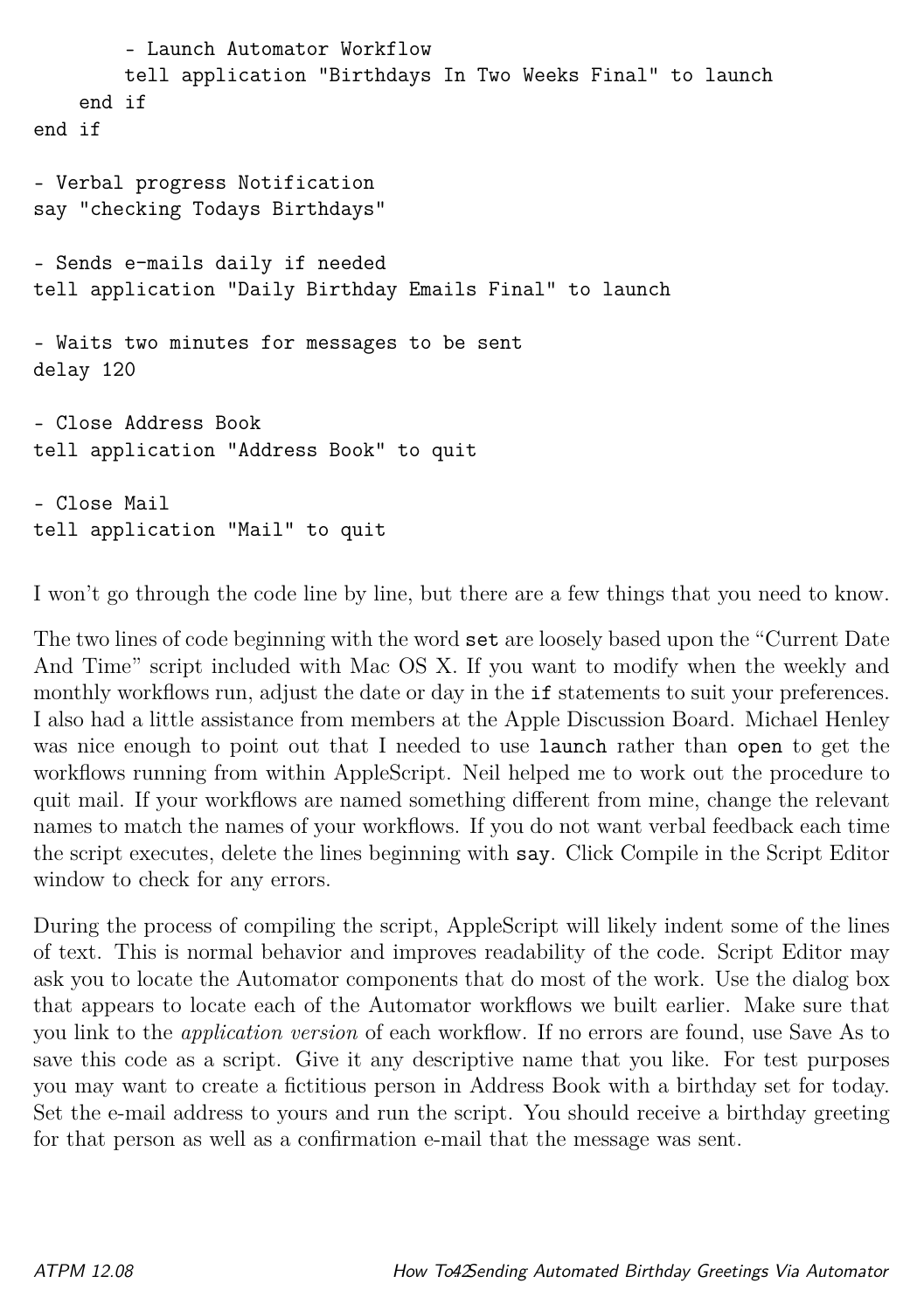### **Setting the Trigger**

If you wanted to manually run this project each day, save the AppleScript as an application. It could also be run as a login item. The first option means you have to remember to run it. The second option would run each time you log in. You probably don't want either of those options. The solution is to let iCal handle this for you. Let's run the script as a recurring iCal alarm, making use of its ability to run scripts. When you are trying to decide the time for this to run, realize that the screen blinks briefly as the e-mails are created so you may want to set the alarm to execute when you are away from the computer. This may also be nice if you have a large number of contacts.

Now that you know when you want this project to run, launch iCal. Click on a date to create a new event, and name that event. In the Info drawer, set the time for the action to occur. Set the repeat to "every day." In the "alarm" section, choose "Run script" and locate the AppleScript that you saved as an application. It's now safe to quite iCal. That does it. You have successfully completed this project. Give yourself a pat on the back.

### **Final Thoughts**

This project still has a few rough edges. It is possible for Mail to quit before all of the e-mails are sent. This is not a major issue since sending seems to complete the next time Mail is opened. I am sure someone more familiar with AppleScript could solve this problem. I think it would be possible to use AppleScript to read Mail's activity monitor and only quit when the process is finished. It should also be possible to eliminate the "blink" which occurs as the messages are sent-perhaps by hiding Mail. I have yet to get this to work reliably. When I do I will post the code in the comments at the end of this article.

This project could easily be adapted to announce anniversaries. Create an appropriate smart group based on the anniversary field and adapt the workflows with appropriate rules. Change the names of the AppleScript and the Automator actions, and you have a new program. This could be triggered by a different alarm.

That's it for now. I'll see you next month. I have no idea what the next column will be about, but I'll think of something. I'm considering other projects that leverage interaction among common built-in applications to solve a problem. By the way: thanks Willis, for the idea. Also thanks to everyone else who provided assistance.

Copyright © 2006 Sylvester Roque, [sroque@atpm.com.](mailto:sroque@atpm.com)

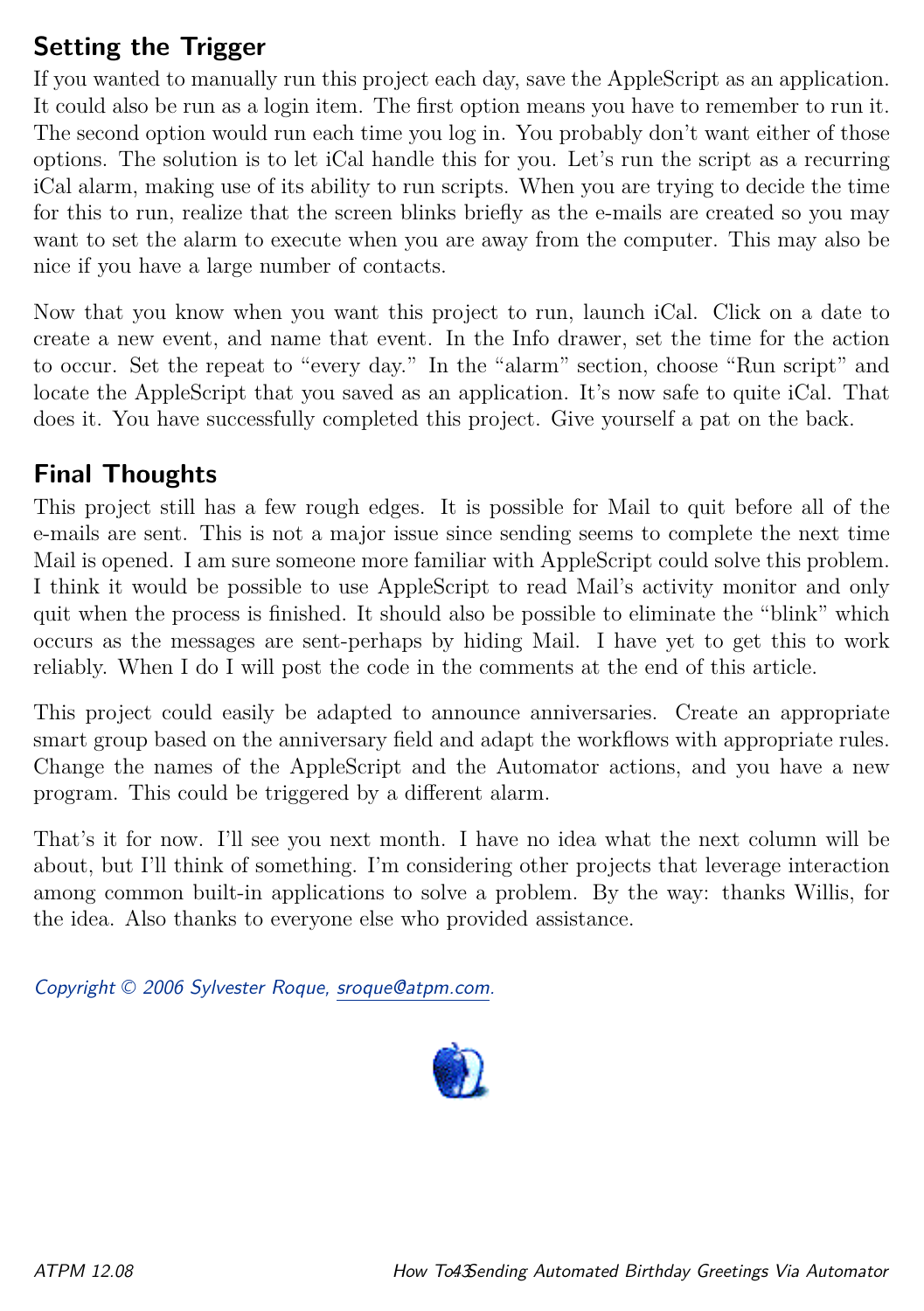### **Desktop Pictures**

### **Alaska**

### **[This Month's Desktop Pictures](http://www.atpm.com/12.08/world-cup/)**

This month's photos of the [FIFA World Cup](http://www.atpm.com/12.08/world-cup/) in Germany were taken by atpm reader [Robert Reis.](http://web.mac.com/robertanthonyreis)

#### **Previous Months' Desktop Pictures**

Pictures from previous months are listed in the [desktop pictures archives.](http://www.atpm.com/Back/desktop-pictures.shtml)

#### **Downloading All the Pictures at Once**

iCab and Interarchy can download an entire set of desktop pictures at once. Use the "Web  $\triangleright$  Download Entire Site" command in the File menu, giving it the URL to the pictures page above. In iCab, use the Download command to download "Get all files in same path."

#### **Contributing Your Own Desktop Pictures**

If you have a picture, whether a small series or just one fabulous or funny shot, feel free to send it to [editor@atpm.com](mailto:editor@atpm.com) and we'll consider publishing it in next month's issue. Have a regular print but no scanner? Don't worry. E-mail us, and we tell you where to send it so we can scan it for you. Note that we cannot return the original print, so send us a copy.

### **Placing Desktop Pictures**

#### **Mac OS X 10.3.x and 10.4.x**

Choose "System Preferences. . ." from the Apple menu, click the "Desktop & Screen Saver" button, then choose the Desktop tab. In the left-side menu, select the desktop pictures folder you want to use.

You can also use the pictures with Mac OS X's built-in screen saver. Select the Screen Saver tab which is also in the "Desktop & Screen Saver" System Preferences pane. If you put the ATPM pictures in your Pictures folder, click on the Pictures Folder in the list of screen savers. Otherwise, click Choose Folder to tell the screen saver which pictures to use.

#### **Mac OS X 10.1.x and 10.2.x**

Choose "System Preferences. . ." from the Apple menu and click the Desktop button. With the pop-up menu, select the desktop pictures folder you want to use.

You can also use the pictures with Mac OS X's built-in screen saver. Choose "System" Preferences..." from the Apple menu. Click the Screen Saver (10.1.x) or Screen Effects (10.2.x) button. Then click on Custom Slide Show in the list of screen savers. If you put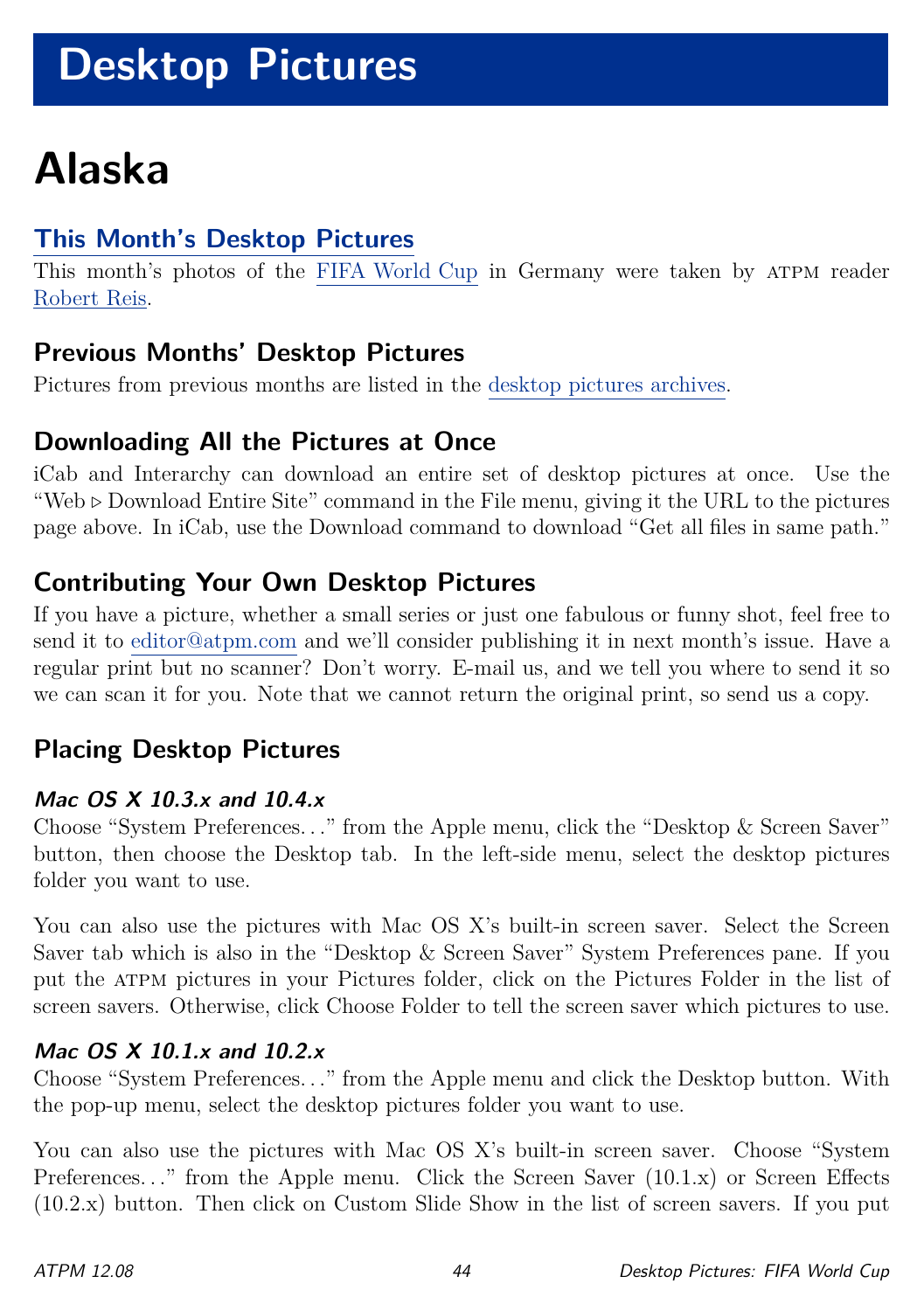the ATPM pictures in your Pictures folder, you're all set. Otherwise, click Configure to tell the screen saver which pictures to use.

#### **Mac OS X 10.0.x**

Switch to the Finder. Choose "Preferences. . ." from the "Finder" menu. Click on the "Select Picture. . ." button on the right. In the Open Panel, select the desktop picture you want to use. The panel defaults to your "/Library/Desktop Pictures folder. Close the "Finder Preferences" window when you are done.

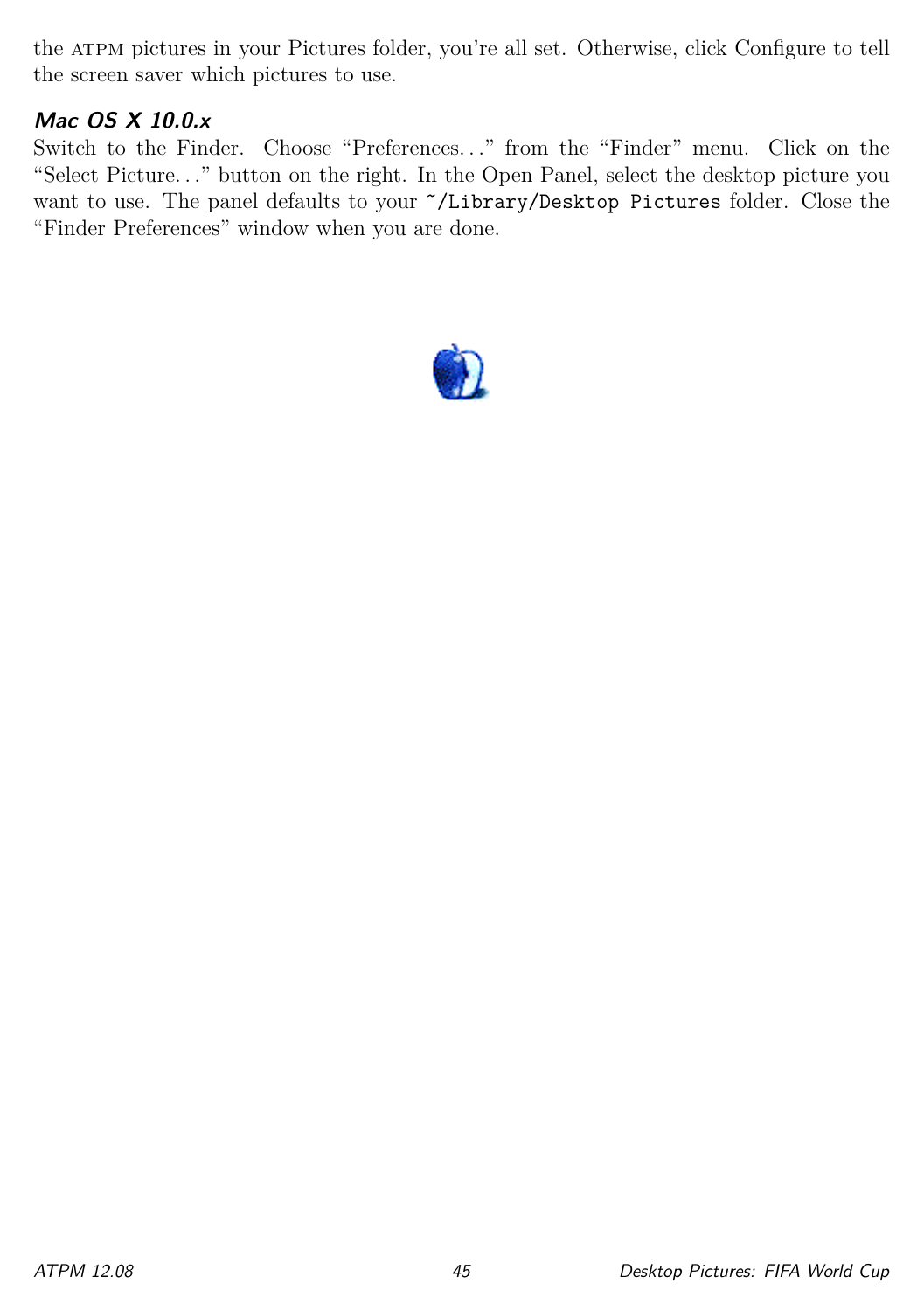### **Adobe InDesign CS2 One-on-One**

**Publisher:** [O'Reilly](http://www.oreilly.com/catalog/adobeindesign2/) **Author:** Deke McClelland **Price:** \$45 **Trial:** [Chapter 8](http://www.oreilly.com/catalog/adobeindesign2/chapter/)



*Adobe InDesign CS2 One-on-One* is 528 pages of extremely intuitive train-

ing for Adobe's page-layout application. It truly is the book I wish I had when I first started using InDesign several years ago.



Admittedly, today I'm quite accomplished in the use of InDesign and fully understood probably 90% of the material in this book. This did not, however, make it any less enjoyable to read. The lessons reinforced what I have taught myself over the years, and they offered juicy morsels that I did not previously know.

Novices to InDesign will appreciate the structure of the 12 lessons in this book. Following an introduction, each lesson clearly outlines what you'll learn and concludes with a quiz to help you retain what you've learned. You'll want to keep your computer—with InDesign running—within reach. The clear steps of each tutorial are easy to understand, but are best comprehended when you actually perform the steps yourself.

On practically every page, the tutorials are dressed with full-color images, mostly screen shots. There are enough images that go along with the lessons to help ensure you don't get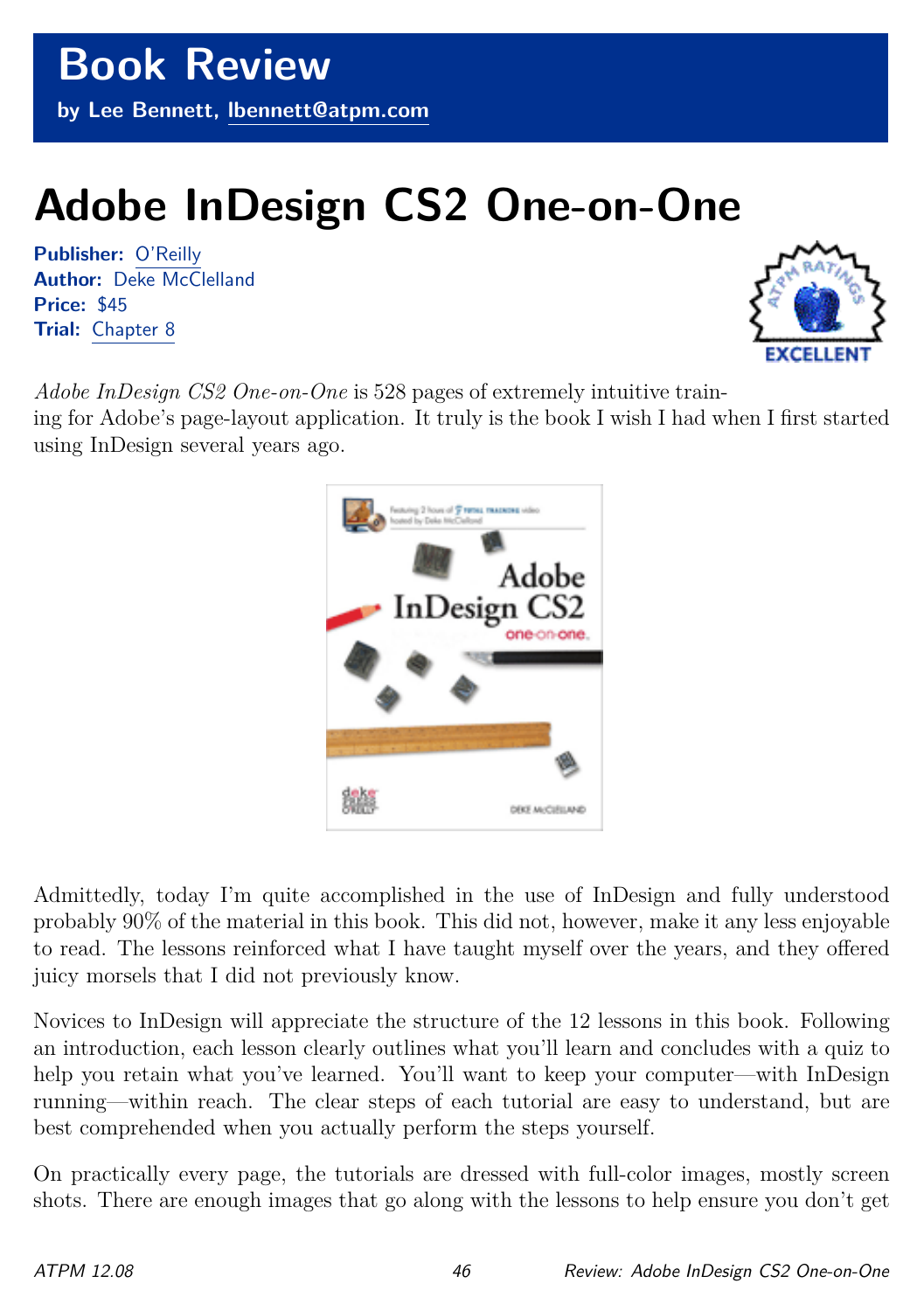lost while following the tutorial steps, while not needlessly cluttering the page with a shot of every menu that is clearly described in the text.

Also of benefit are the liberal appearances of "Pearls of Wisdom," which go into greater detail of a topic, but can be skipped without fear of not understanding the lesson.

Keeping to the classroom-style presentation both the book and video lessons employ, there are a number of "Extra Credit" sections, benefitting those who can't absorb enough of the primary instruction. These are the parts where even someone with a lot of InDesign experience is likely to find some gems of new information.

Fans of the [Total Training](http://www.totaltraining.com/) series will be thrilled to learn that the book includes a DVD-ROM that not only contains all the documents and support files for each lesson, but also more than two hours of video hosted by the author himself. And we're not talking about dwarfish, highly compressed, thumbnail videos. Even though the DVD is intended to be used on a computer and does not play on television DVD video units, the video files are full-size resolution at 30 frames per second with no blatantly visible compression artifacts. Every detail of the palettes shown during the video tutorials is clear.

The video lessons were so helpful to me that I found myself wishing the entire book was available in video format. Yes, Total Training has a complete, 16-hour InDesign training video but, judging from its sample clips, I'd much rather listen to McClelland.

As much as I loved the book and am liable to keep it handy at work as a reference, a couple things bugged me. For beginners and novices, this doesn't really matter, but I saw no reason to advise some adjustments to color workflow settings in an attempt to make the lessons on your screen appear to match the color of the book. Even if the press that printed the book were dead-on accurate, there's no accounting for a reader's monitor that isn't properly calibrated, nor the color temperature of the lights under which the book is being viewed. This section should either have explained how to work with your press to determine the best color settings, or it simply should have been left out.

On the topic of color, it seemed somewhat bizarre for a particular point in a video lesson to suggest that there are times it's okay to use 100% of all four process colors (400% ink density). Fortunately, the final video lesson does cover ink density and hints that most presses need it to be under 300%.

In addition to color adjustments, the author also provided a file on the DVD-ROM to make small tweaks to the keyboard shortcuts. I applaud the effort of changing some obscure shortcuts to a more civilized keystroke and adding shortcuts to a few commands that need them. However, for us slightly more advanced users, I'd have appreciated an appendix or something listing all the modifications in case there are some I'd rather leave alone.

I was hoping the book would include a lesson on grid layouts. InDesign's ability to manage grids is fairly powerful, and it was a little stunning to read in the preface that grids would, quite specifically, not be covered.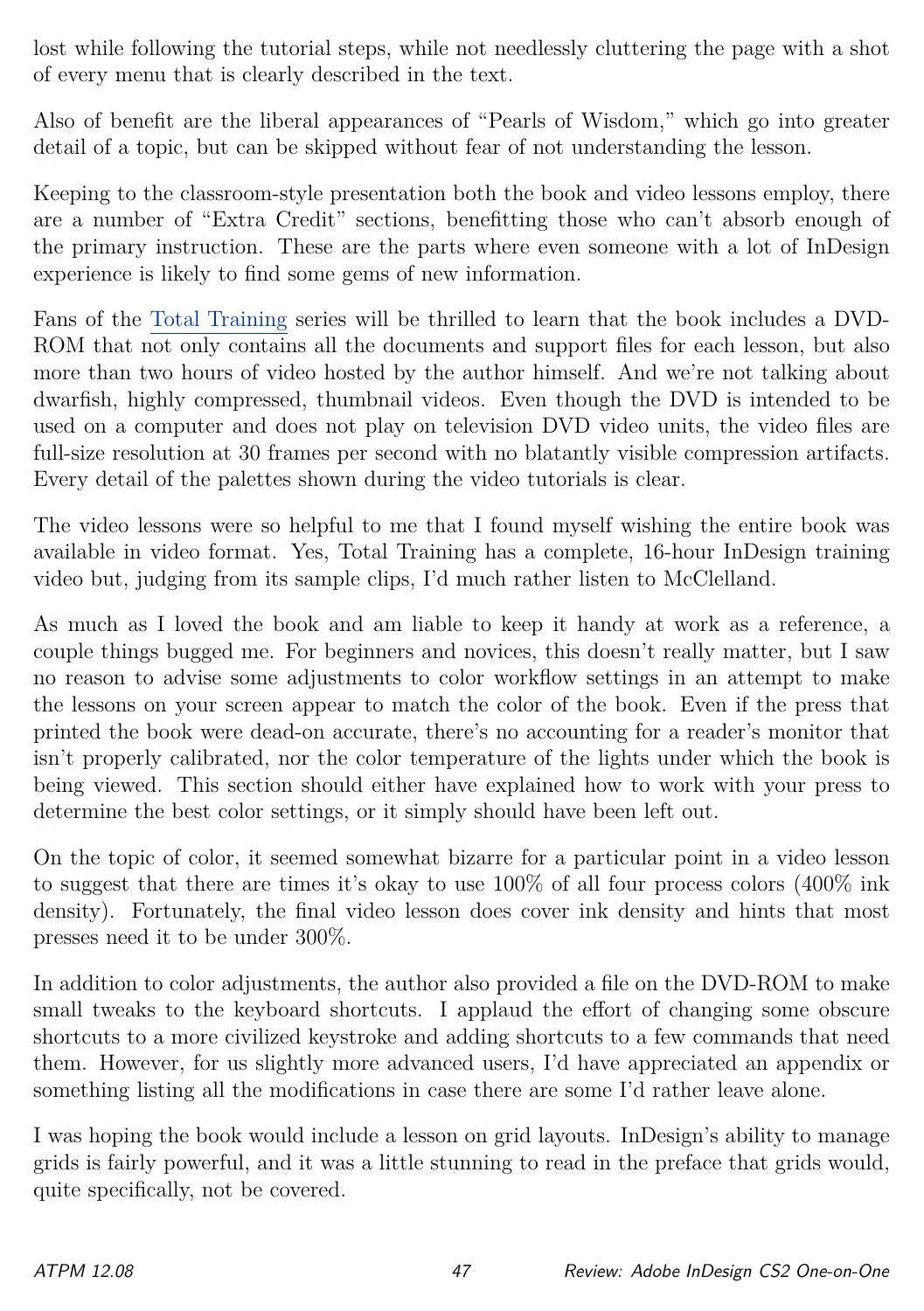And finally, to find typos in a book that has an entire tutorial on the use of spell check just seems unpardonable. Missing a homonym could perhaps be forgiven, but finding "iincorrect" on page 282 is something of an ironic double whammy!

Let me remind you, however, that I still offer high marks for this book. O'Reilly has a well-known reputation of publishing quality books with very helpful information, tutorials, and support material. *Adobe Indesign CS2 One-on-One* is no exception. This latest of more than 80 titles authored by McClelland—an accomplished and popular electronic publisher and lecturer—combines a clear writing style, hundreds of screen shots, and well-produced video lessons, making this book a resource any InDesign fan would be proud to own.

Copyright © 2006 Lee Bennett, Ibennett@atpm.com. Reviewing in ATPM is open to anyone. If you're interested, write to us at [reviews@atpm.com.](mailto:reviews@atpm.com)

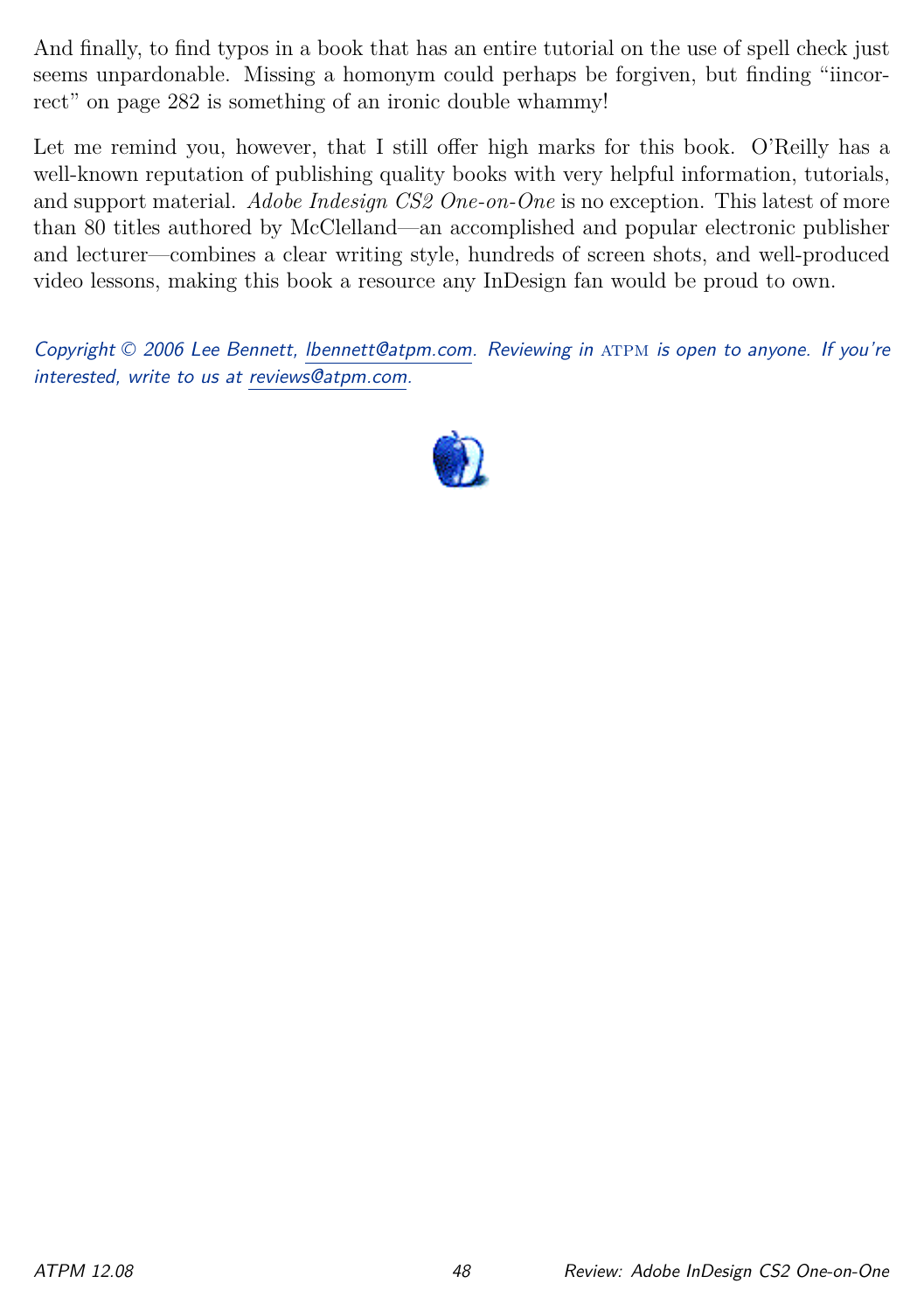### **Hardware Review**

**by Paul Fatula, [pfatula@atpm.com](mailto:pfatula@atpm.com)**

### **EyeTV 250**

**Developer:** [Elgato Systems](http://www.elgato.com/index.php?file=products_eyetv250) **Price:** \$200 **Requirements:** 500 MHz G4, Mac OS X 10.4. [Universal.](http://www.apple.com/universal/) **Trial:** None



My home entertainment system is pretty low-tech. I've got a  $19''$  CRT television, a no-frills VCR, and a five-disc DVD changer that a friend found in a dumpster and I never got around to hooking up. It's rare that I sit down and focus my attention on watching TV, but I often have it on while I do other things, like work or play games on my Mac.

EyeTV 250 is a hardware and software combination that allows one to watch and record analog TV on a Mac. The immediate attraction, for me, was that I could get all my entertainment on one screen instead of looking back and forth. But EyeTV offers a wealth of features that go well beyond basic TV-watching, turning my Mac into a TiVo-esque device capable of pausing and recording TV, and storing and editing recordings for future use.

### **Hardware**

The EyeTV 250 is a small silver and white box with ports in the back for connecting a coax cable, a USB cable, and a power supply (unfortunately, the device requires more power than USB can provide). On the front of the box is an S-video port, a receiver for the remote control, and an extremely bright blue light. My only complaint about the hardware: the light is so annoyingly bright that I covered it with a piece of black electrical tape.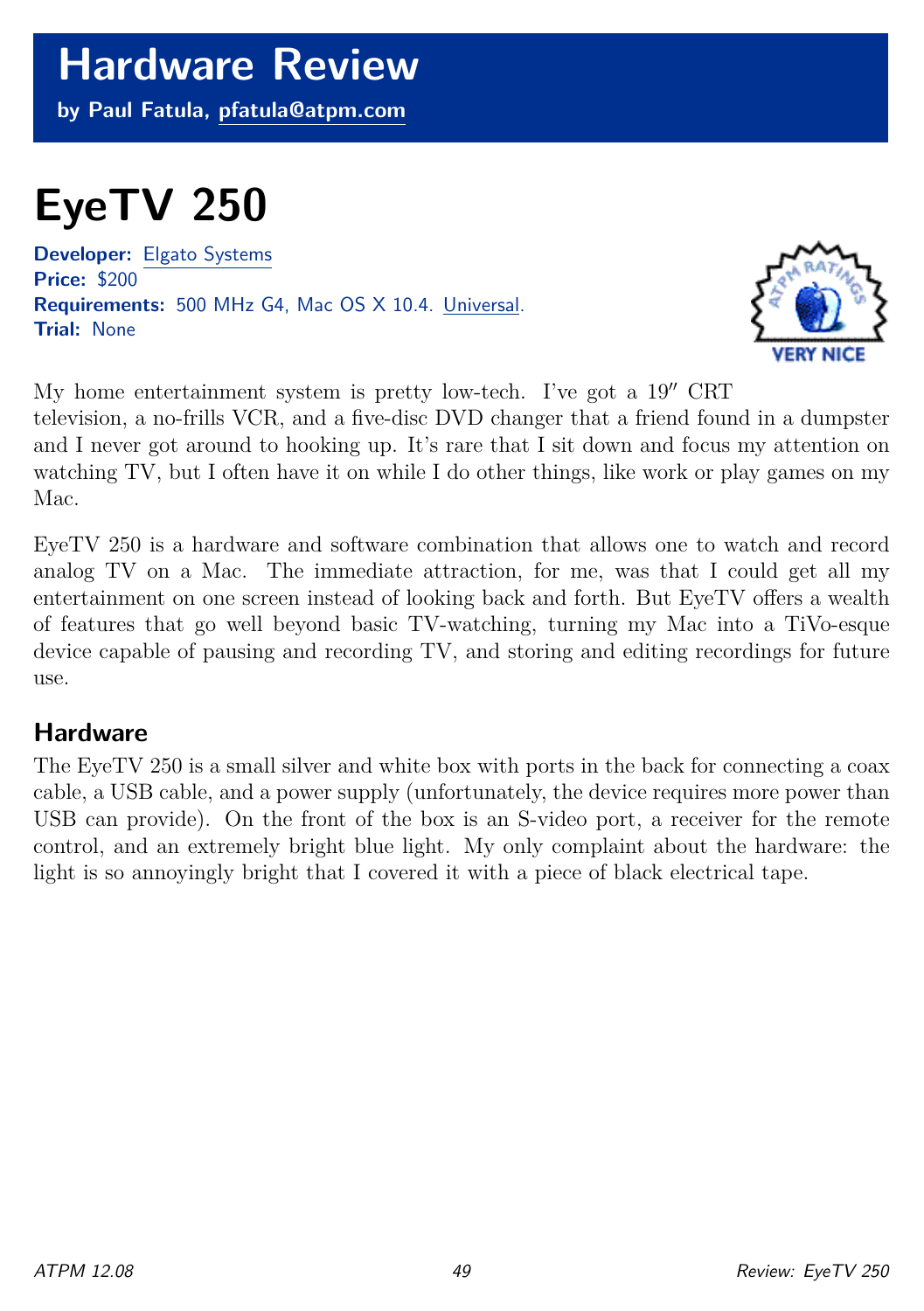

The EyeTV 250 hardware unit isn't just a converter box to let data flow through a coax cable into a Mac's USB port. The device also contains a compression chip which converts the incoming data into MPEG-1 or MPEG-2 format. Sure, my computer could do that, but it'd be highly processor-intensive. Since the EyeTV 250 is doing the heavy lifting, "older" computers (like my two-year-old PowerBook G4) can be used to watch and record TV.

The EyeTV 250 package also includes a remote control. It works, but it could be better designed. The buttons are poorly arranged: for example, the buttons to play, pause, record, stop, etc. are at the very foot of the remote, requiring an awkward grip to use. In addition, some of the buttons are badly labeled, such as a button showing a musical note which is used to open the main EyeTV window. Annoyingly, pressing the remote control's power button does not launch the EyeTV application; you'll have to get off the couch and walk over to your computer to start watching TV. The remote control documentation provided on the EyeTV CD shows a completely different remote control with significantly better-placed (though not always better-labeled) buttons.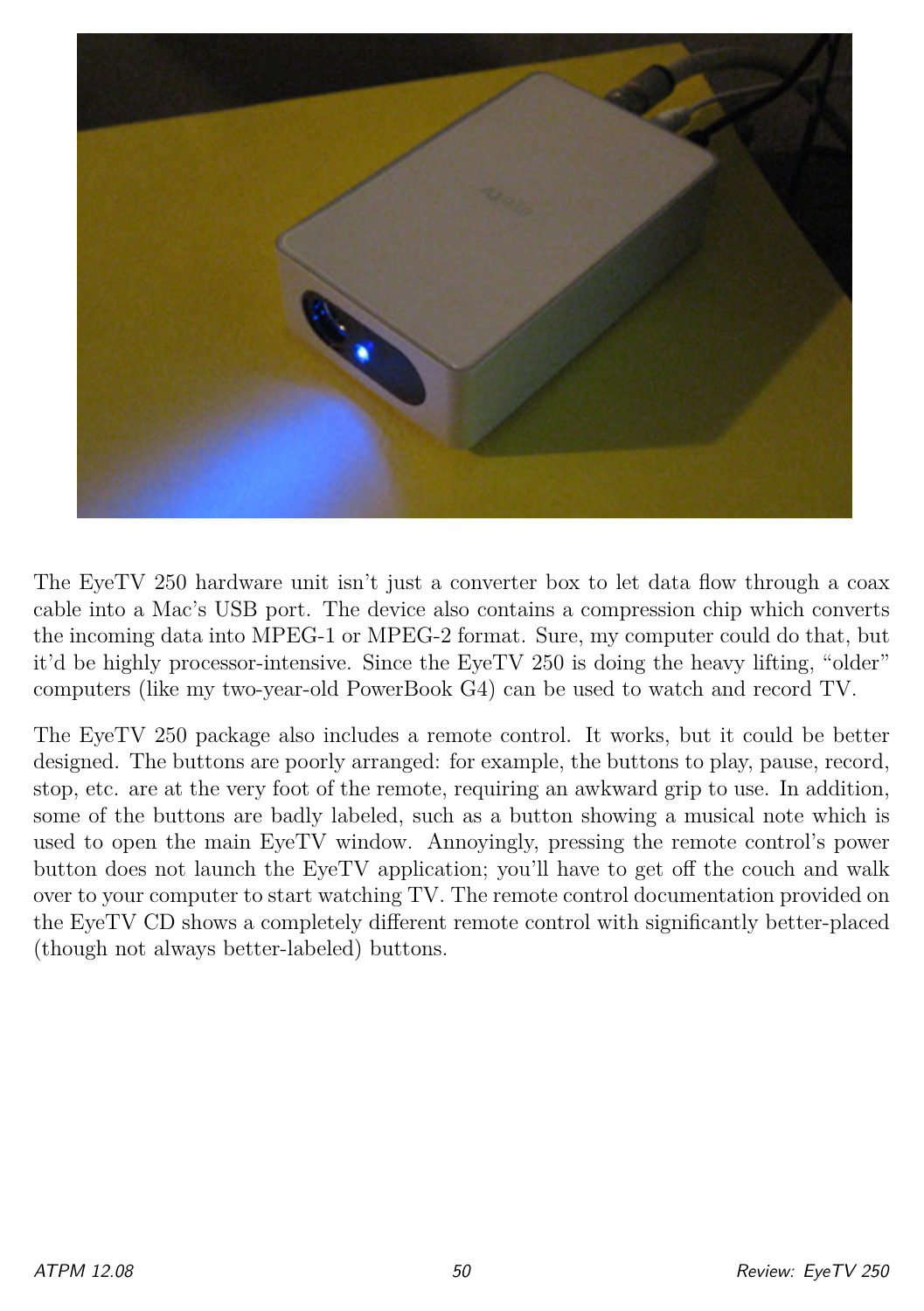

The hardest part about installing and setting up the EyeTV 250 was getting behind my TV and setting up the wiring. My incoming cable connection (coming out of the wall) is already split, sending wires to my cable modem and to my VCR (and from there to the TV). So I had to get a second splitter and two more pieces of coax cable (not included with the EyeTV 250), and insert all that between the first splitter and the VCR, with the new coax cable going to the EyeTV 250. It's not a strike against Elgato, but installation requires lots of running cables and crawling around.

### **Software**

The EyeTV 250 device is controlled by an application called EyeTV. Installation and setup are straightforward and simple. After I entered my zip code and selected my cable provider, an Electronic Program Guide was downloaded from TitanTV. (In the past, I've gotten my TV listings from [Excite;](http://www.excite.com/tv/grid.jsp) the data is the same, but I like EyeTV's EPG interface better than using a Web browser.)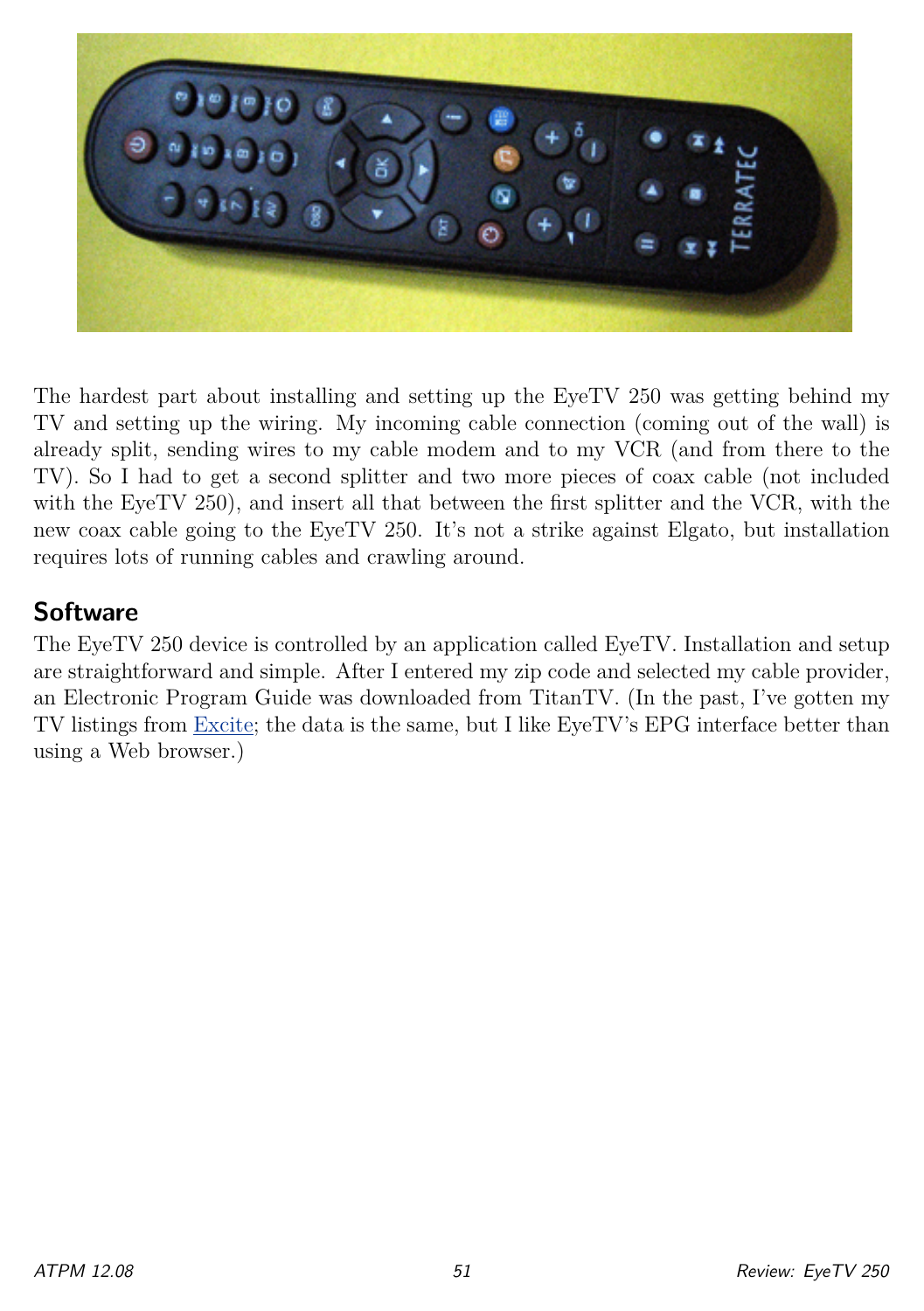| evety                                             |                                        |                                                                                       |                                                                                    |                                                |                                                       |                                                                | Search                              |
|---------------------------------------------------|----------------------------------------|---------------------------------------------------------------------------------------|------------------------------------------------------------------------------------|------------------------------------------------|-------------------------------------------------------|----------------------------------------------------------------|-------------------------------------|
| Categories                                        |                                        | 148.00                                                                                |                                                                                    | 18.00                                          |                                                       | 20:00                                                          |                                     |
| Recordings<br>Schedules                           | $\circ$<br>$\overline{z}$<br>WEEN<br>O | 18:00 CBS 2 N.<br>18:30 Entertail<br><b>Overall</b><br>Sophia Picks U.,               |                                                                                    | 19:00 Big Brother 7: All-Stars                 |                                                       | 20.00 CSI Crime Scene Investiga.<br>Room Service (Repeat)      |                                     |
| <b>Channels</b>                                   | š<br>ō<br><b>WMAC</b>                  | 18:00 NBC 5<br><b>Oine!</b>                                                           | 18:30<br>Access Holly                                                              | 19:00 My Na<br>Monkeys in                      | 19:30 The O<br>Boys and Ci                            |                                                                | 20:30 Americ.<br>Live Results.      |
| Program Cuide<br><b>* (3)</b><br>Channels i Watch | y.<br><b>MIS</b>                       | 18:00 ABC 7<br>(New)                                                                  | 18:30<br>19:00 Crey's Anatomy<br>Wheel of Fort<br>Shake Your Groove Thing (Repeat) |                                                | 20:00 Crey's Anatomy<br>If Tomorrow Never Comes (Rep. |                                                                |                                     |
| Meerkat Manor                                     | s<br>o<br><b>MIPA/R</b>                | 18:00 That '7<br>The Keg                                                              | 18:30 King of<br>Kidney Boy an                                                     | 19:00 Everyb.<br>Everybody                     | 19:10 Love, Inc.<br>Arrested De                       | 20:00 Eve<br>Oh Brother                                        | 20:30 Cuts<br>Rogue Trip            |
|                                                   | ٠<br><b>MICH</b>                       | 18:00 Friends<br>The One with J.                                                      | 18:30 Everyb<br><b>Haly</b>                                                        | 19:00 MLB Baseball<br>Cardinals at Cubs        |                                                       |                                                                |                                     |
|                                                   | 10<br>MOV                              | 18:00 Cirifrie.<br>Take Me Out A.                                                     | 18:30 Bernie<br>My Privacy                                                         | 19:00 Insider                                  | 19:10 Becker<br>Sister Spott                          | 20:00 Becker<br>Psycho The                                     | 20:30 Frasier<br>Cranes Unp.        |
|                                                   | 11<br>WTTW                             | 18:00 Newshour with Jim Lehrer<br>(New)                                               |                                                                                    | 19:00 Chicago Tonight<br>o                     |                                                       | 20:00 International DanceSport<br>2005 IDSF World Standard Cha |                                     |
|                                                   | 12<br><b>WFLD</b>                      | 18:00 Simpsons<br>The Heartbrok.                                                      | 18:30 Seinfeld<br>The Cadillac                                                     | 19:00 That '7<br>Sheer Heart                   | 19:30 That '7<br>Leaving Ho.                          | 20:00 So You Think You Can Dan.<br>2 of 8 Voted Off            |                                     |
|                                                   | 28<br><b>SPK</b>                       | 18:00 CSI: Crime Scene Investiga<br>Cats in the Cradle                                |                                                                                    | 19:00 CSI: Crime Scene Investiga<br>Burked     |                                                       | 20:00 Women of Spike                                           |                                     |
|                                                   | 29<br><b>MTV</b>                       | 18:00<br><b>Real World</b>                                                            | 18:30 Real W<br>(New)                                                              | 19:00<br><b>Making the</b>                     | 19:30<br>Making the                                   | 20:00 Making.<br>Overall                                       | 20:30 Run's H.<br>Rev Mam (N)       |
|                                                   | 31<br><b>USA</b>                       | 18:00 Law & Order: Criminal Intent<br>Art.<br>18:00 Crossing Jordan<br>Code of Ethics |                                                                                    | 19:00 Law & Order: Special Victi<br>Competence |                                                       | 20:00 Monk<br>Mr. Monk and the Captain's Mar.                  |                                     |
|                                                   | 32<br>A&E                              |                                                                                       |                                                                                    | 19:00 First 48<br>Loved to Death; Unmasked     |                                                       | 20:00 First 48<br>D Overall                                    |                                     |
|                                                   | 42<br><b>COMEDY</b>                    | 18:00 Reno 911!                                                                       |                                                                                    | 19:00 Daily S.,<br>(New)                       | 19:30 Colbert<br>Overal.                              | 20:00<br>Chappelle'                                            | 20:30 South P.<br>The Red Ba.       |
|                                                   | 46<br><b>NICK</b>                      | 18:00 Danny Phantom<br>Reign Storm                                                    |                                                                                    | 19:00 Sponge<br>Hall Monito                    | $19-42$<br>$0$ To $-$                                 | 20:00 Full Ho.<br>Tanner's Isl.                                | 20:30 Fresh P.<br>Facher of th.     |
|                                                   | 47<br><b>TOON</b>                      | 1800 Faster's<br>I Only Have a S                                                      | 18 30 Foster's<br>Land of the Flea.                                                | 19:00 Crim A<br>Mommie Fi                      | 19:30 Ed. Edd.<br>1 Am Curiou.                        | 20:00 Narute<br>Eat or Be Ea                                   | 20:30 Xiaedin<br><b>Tangled Web</b> |

EyeTV's main window has an iTunes-like two panes. The left panel contains entries for Recordings, Schedules, Channels, Program Guide, and any custom playlists (of channels or recordings) the user creates. Clicking on one of those items makes its contents display in the larger right pane of the window. A Search bar makes it easy to find out when favorite programs will be on. Better still, the list it brings up has a little red dot next to each program found: click the dot and EyeTV will record the program when it comes on. It's all pretty simple and intuitive.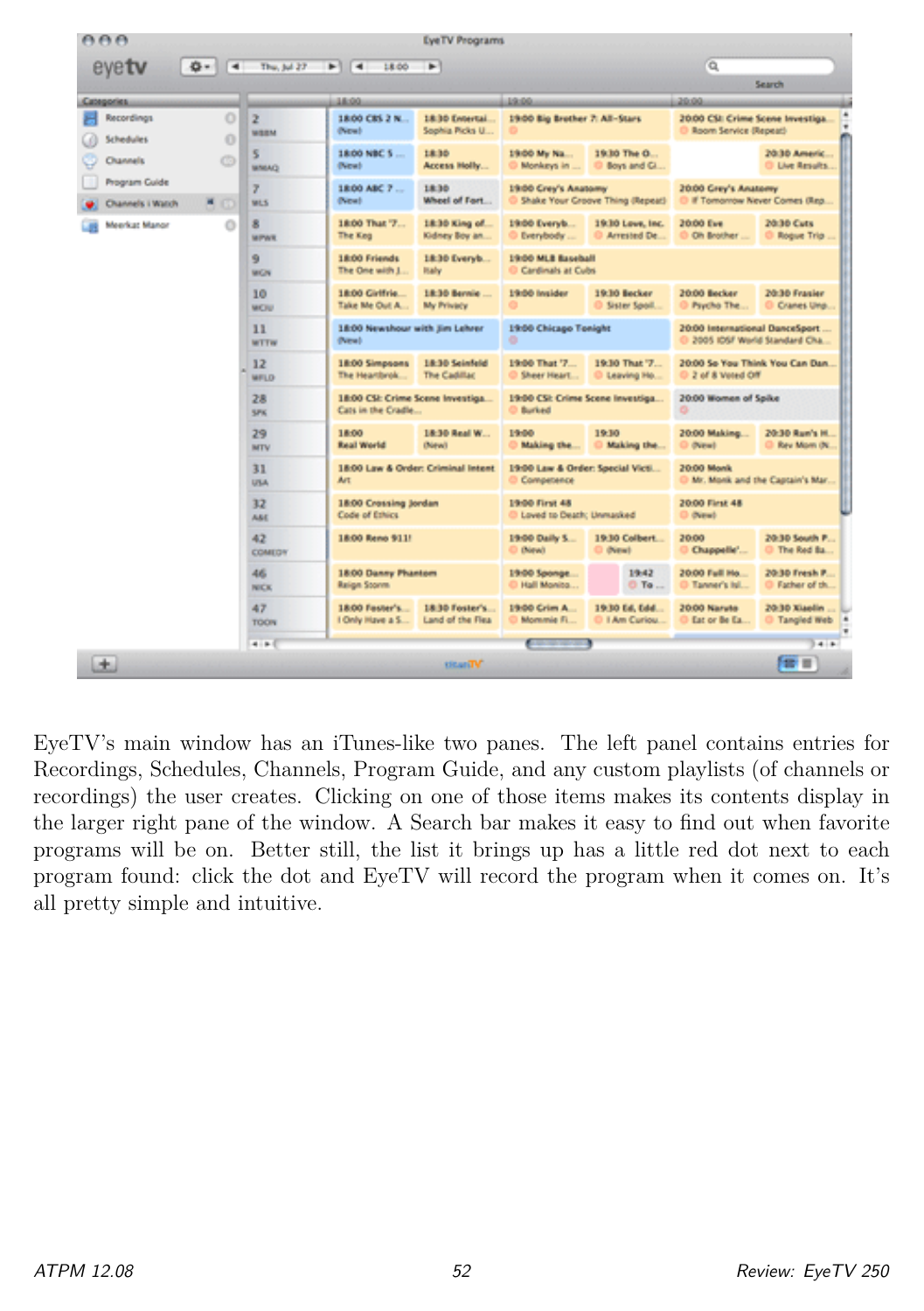

There's also an (optional) on-screen remote control, which appears when you click on a button with a grid-looking icon on the real remote control. It looks nice (if you like that sort of thing) but it's not terribly useful. There are no number buttons on it for changing channels, and I prefer using keyboard commands for things like fast-forwarding. I usually keep the on-screen remote hidden and use the real remote control to control EyeTV. If I want to switch channels and the remote control isn't nearby, I double-click on the channel I want from the Channels or Program Guide screen: it's much easier than making multiple clicks on a small arrow on the on-screen remote control.

### **Usage**

Since I don't have a TiVo, the ability to pause, rewind, and fast forward live TV was new to me, and I quickly saw the attraction. Not only could I hit Pause when I wanted to get up and get something to drink, but having paused the program for a few minutes also meant I could Fast Forward through the next commercial break. My TV-watching habits quickly altered: I'd turn on a program I wanted to watch and leave it paused for a while, as I did other things. Then I'd watch the whole show, skipping the ads.

Recording a show is also really simple. Every day the Electronic Program Guide is updated from TitanTV (or tvtv if you're in Europe). When viewing the EPG, there's a small dimmed red circle for each program. Clicking on it schedules the show to record. If EyeTV isn't running when a recording is supposed to start, the program starts up automatically. EyeTV is also supposed to be able to wake the computer from sleep to start recording, if necessary; unfortunately, that doesn't always work. On my PowerBook G4, I found that EyeTV cannot wake the computer from sleep if the screen is closed down over the keyboard. (If the computer is asleep but the screen is up, EyeTV wakes the computer as expected.)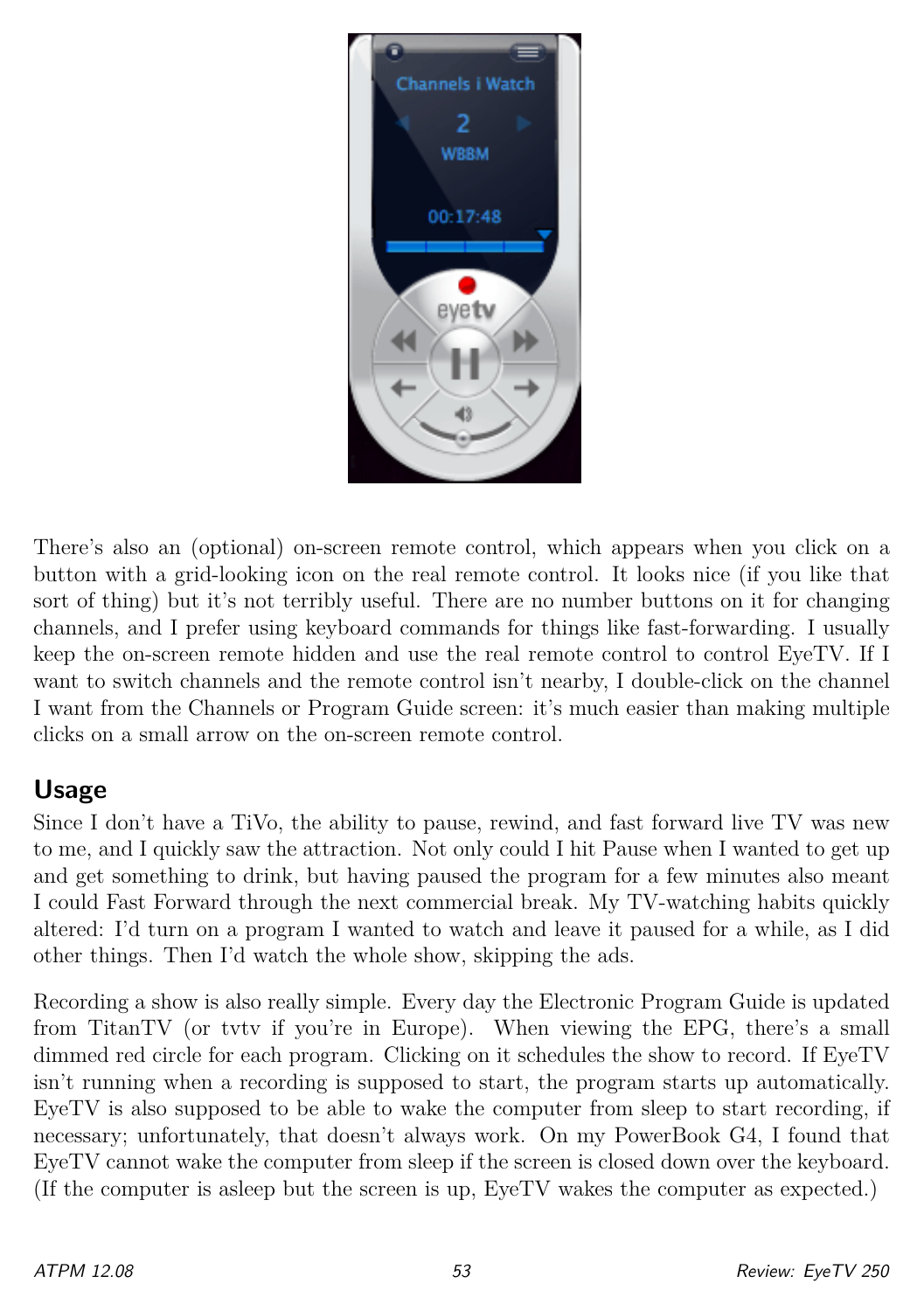When EyeTV records a show, it remembers the show's name and description from TitanTV, which is handy for later use. The data can be edited if you want. All recorded programs show up if you click Recordings on the left pane of the main window. They can also be put into custom playlists, manually or automatically, making it easy to keep a large recording collection organized. Recorded shows can also be exported to a variety of different formats, including the ones used by the video iPods.

Speaking of large recording collections, though, programs recorded with EyeTV take up a lot of hard drive space: using the default MPEG-2 format, an hour of television will consume about 2 GB of space. (Switching to MPEG-1 will cut that in half.) Fortunately, EyeTV includes an editor which lets you remove any parts of a program you're not interested in saving. To be honest, at first I found the editor to be unintuitive and confusing. After consulting the manual and editing a few programs, though, the editor is pretty easy to use. It takes only a few minutes for me to cut all the commercials out of an hour-long program, freeing up over half a gig of space.

The most annoying flaw I found with EyeTV is that it clears its cache when it starts recording. Here's what happened to me: I was watching one program, about a quarterhour behind "live." EyeTV was set to record a program on another channel starting at the next hour. EyeTV can't record one channel while you watch another one live, but it can record one channel while you watch a program you already recorded, so I didn't expect a problem: the cached show is recorded, right? But when the time came for EyeTV to start recording the show I'd programmed it to, it cut off the show I was watching midstream. There was no way for me to find out how the show ended, because the cached show was deleted rather than retained when recording started. That's frustrating and seems unnecessary.

### **Performance**

According to Elgato, EyeTV requires 256 MB of RAM, and 512 MB is recommended. Based on my usage, though, I'd recommend at least a gig of RAM. While EyeTV runs fine with 512 MB of RAM when it's the frontmost application, I've often found performance suffers when I try to multitask with EyeTV running. The problem is that the Mac operating system, plus EyeTV, plus a few other programs, can easily mean you start using virtual memory. With EyeTV writing to the hard drive and other programs also using the hard drive, something's got to give—especially with a relatively slow hard drive, like laptops tend to have.

If you want to multi-task with an application that uses the hard drive a lot, EyeTV can be set to cache to RAM instead of to the hard drive. That's a great idea, but only if you have lots of RAM. Most of us don't have 2 GB of RAM total, let alone 2 GB to devote just to EyeTV, but a smaller sized RAM cache might be doable for some users (with the sacrifice of quality, duration, or both).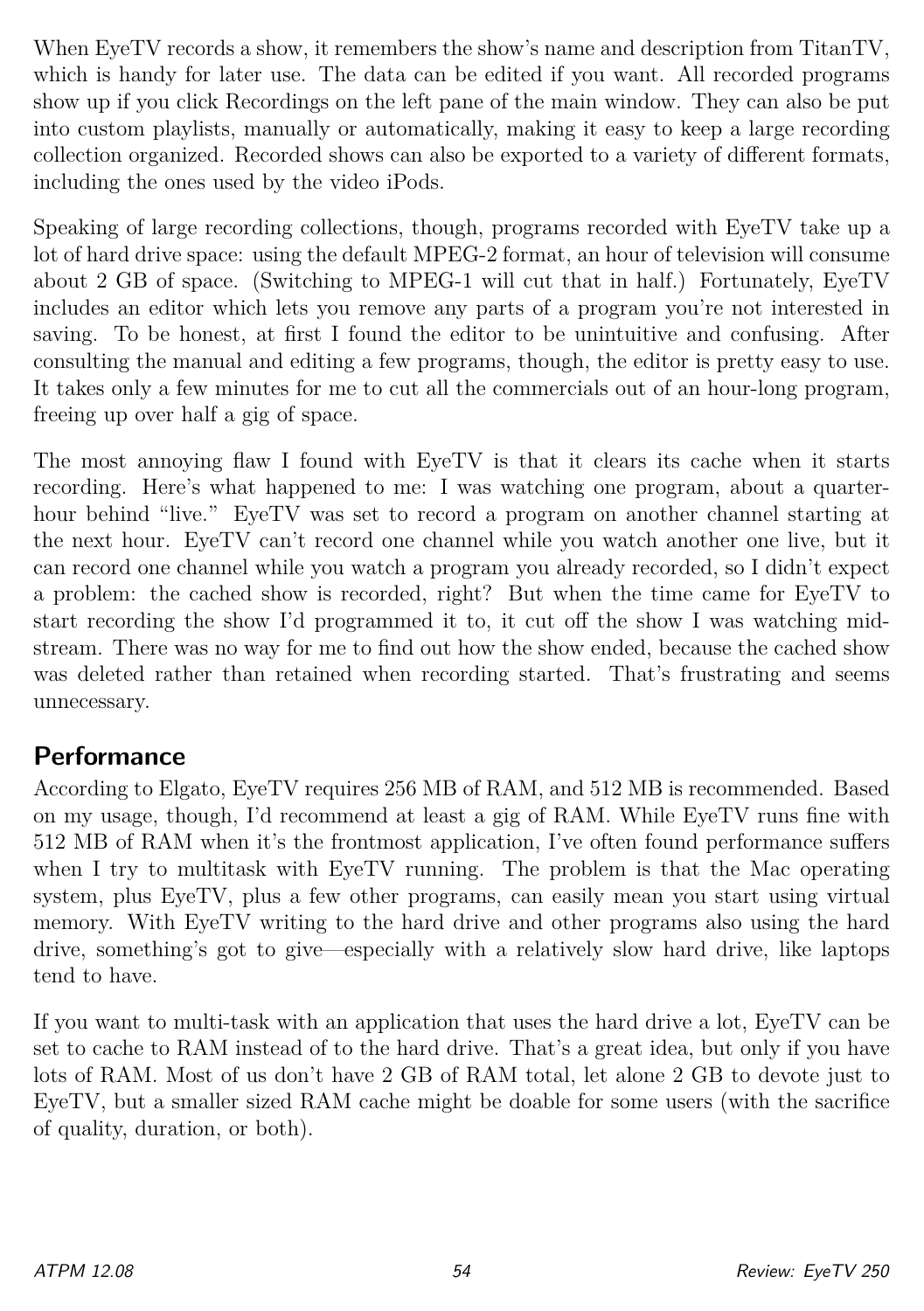### **Conclusion**

Though it's always been possible to use my VCR to record shows and watch them later, skipping through the ads, I rarely bothered doing so; it was just too cumbersome to program the VCR and keep track of tapes. Programming EyeTV is as easy as a single click, and recorded programs are easy to find on my computer. Elgato's EyeTV 250 packs a lot of functionality and convenience into a small package. If the idea of watching TV on your computer appeals to you, and you have a good amount of RAM, you should be happy with EyeTV.

Copyright © 2006 Paul Fatula, [pfatula@atpm.com.](mailto:pfatula@atpm.com) Reviewing in ATPM is open to anyone. If you're interested, write to us at [reviews@atpm.com.](mailto:reviews@atpm.com)

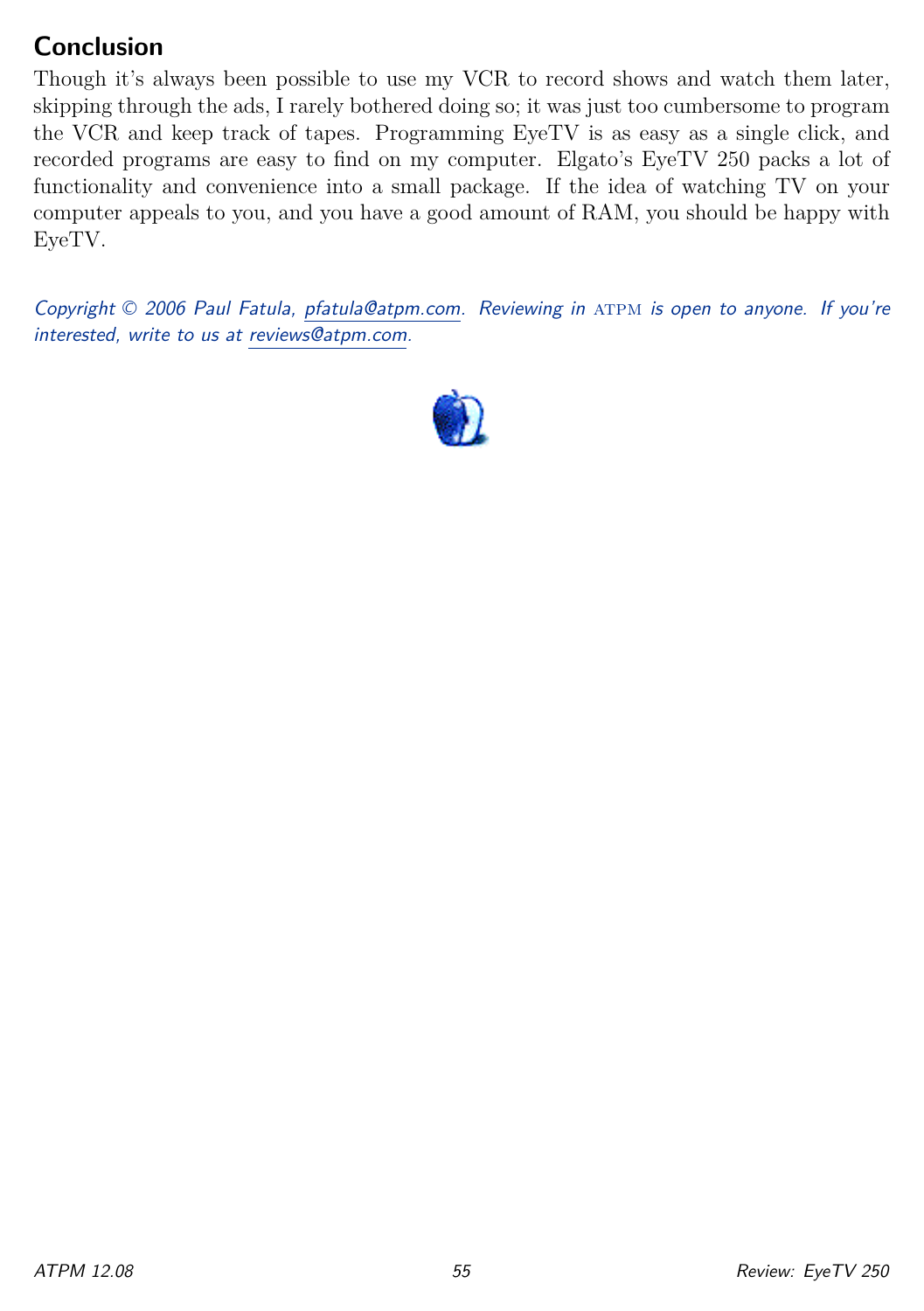**Book Review by Sylvester Roque, [sroque@atpm.com](mailto:sroque@atpm.com)**

### **Keep it Simple With GarageBand: Easy Music Projects for Beginners**

**Publisher:** [PC-Publishing/](http://www.pc-publishing.com/kisg.html)[O'Reilly](http://www.oreilly.com/catalog/1870775163/) **Author:** [Keith Gemmell](http://www.oreillynet.com/cs/catalog/view/au/2211) **Price:** \$15 **Trial:** None



I don't usually jump at the chance to review books that begin with phrases

such as Keep it Simple With (insert name of program here). I usually prefer to learn the basics of software via the keep-poking-at-it-till-you-get-it-right method. Given that, why would I volunteer to review a book entitled *Keep it Simple With GarageBand: Easy Music Projects for Beginners?* Well, I have absolutely no musical talent at all. I need help.



Even though Apple's [GarageBand,](http://www.apple.com/ilife/garageband) which ships as part of iLife, is supposed to be music making for the non-musician, I was a little intimidated the first time I opened the program. Some of the other music programs I had looked at over the years were even more intimidating. Keith Gemmell's *Keep it Simple With GarageBand: Easy Music Projects for Beginners* might be just what I needed. In fact, it seems to be aimed right at Mac users like me.

### **The Basic Premise**

Gemmell's book attempts to help people like me. In ten chapters spread over 89 pages, he walks readers through creating a basic music project from start to finish. By the end of the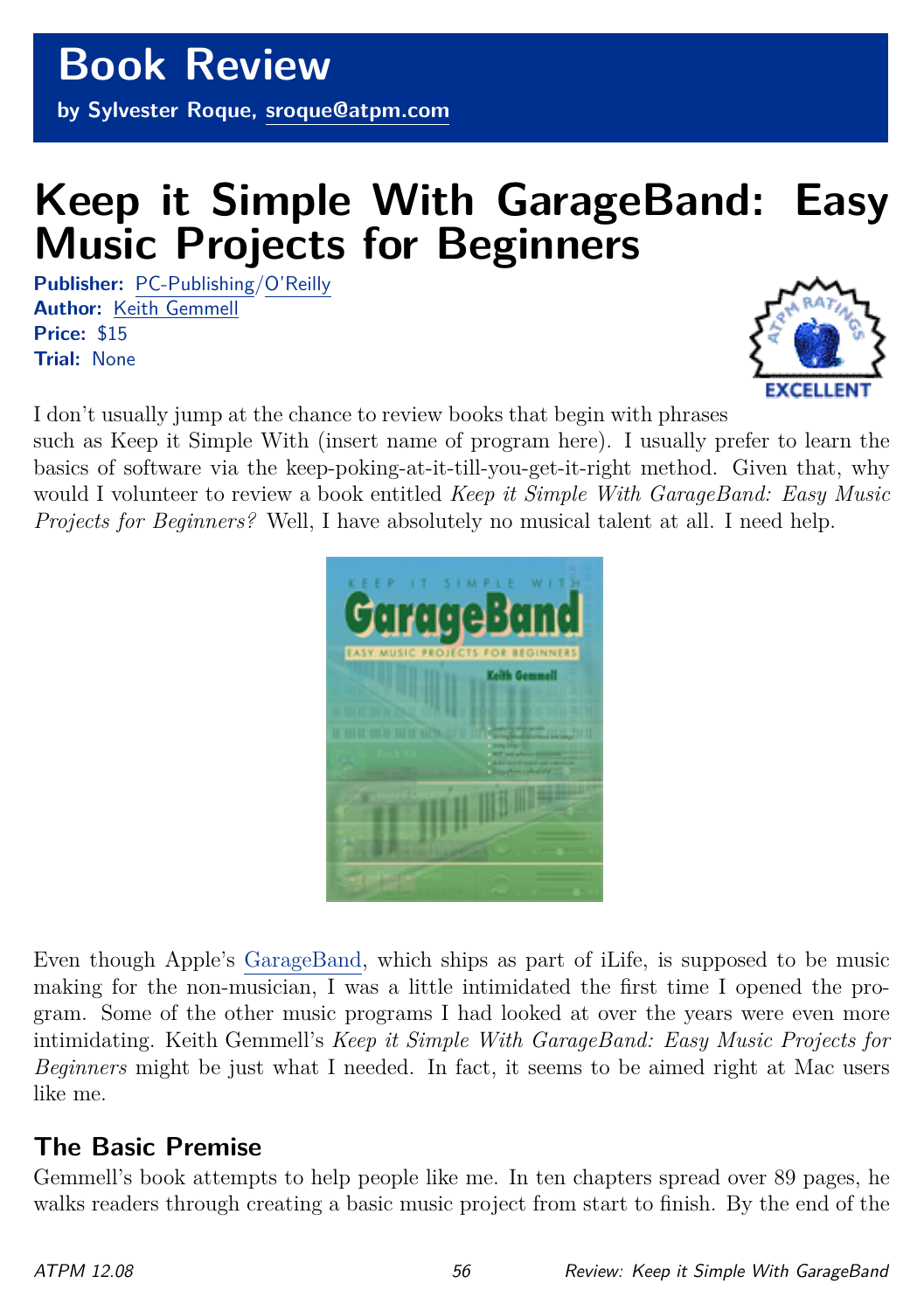book, you will turn six pre-recorded [loops](http://en.wikipedia.org/wiki/Music_loop) supplied with GarageBand into a finished piece of music lasting about 40 seconds.

Now, the first thing that occurs to me is that with ten basic steps to a music project there is a lot of room for people like me to make mistakes. Somewhere around step nine, I get the nagging feeling something went wrong at step two. Time to start all over again. Fortunately, this book provides help for people like me. Beginning with chapter two, the [finished product for each chapter](http://pc-publishing.com/downloads/gb.html) is available for download so you can compare your results with the author's finished product. The downloads are between 1 and 4 MB each.

Conceptually, this book could be divided into three different sections. The first three chapters might de described as Music Composition 101 with GarageBand. In this segment, the author introduces us to such basic musical concepts as *beat* and *bars*. He also introduces us to GarageBand's basic features. By the end of chapter three, you will have the first four tracks in place.

Before reading this book, I had opened GarageBand for all of about 15 minutes and had no trouble following these directions. The first three chapters took me about 15 minutes each to complete. This doesn't include time fiddling around just for fun or time spent completing the assignments at the end of each chapter. If you are completely new to the Mac platform, it might take a bit longer but not that much longer. The steps are numbered throughout each chapter, and there are numerous screenshots as well.

### **Extending Your Music**

By the end of chapter four, basic instruments are in place in your musical masterpiece: Electric Piano, Drum Kit, Acoustic Guitar, and Acoustic Bass. At this point you are ready to begin adding a bit more "depth" to your composition. In chapters five through seven, horns, additional strings, and a <u>[voiceover](http://en.wikipedia.org/wiki/Voiceover)</u> track are added to the composition. Just as in previous chapters, directions are clearly numbered, and there are numerous screenshots. For those who like to use keyboard commands more than the mouse, GarageBand keyboard equivalents are introduced at the point of need.

Chapters four through eight are about beginning to fine-tune your musical composition. How do you make the horn section start at just the right time? Does the first note in the loop that forms the horn track fit the rest of the composition? As the author walks you through answering these questions, he presents a brief description of why he chose to arrange the piece the way he did. A few additional musical terms get added as needed, but the definitions are clear, concise, and for the most part, included at the point of need.

In this section of the book, I found the chapter projects tended to take 20–30 minutes per chapter. In both chapters four and five, I found myself having to complete that part of the project twice. I'm not entirely sure what went wrong the first time. Maybe I skipped a step in making the transposition from the printed page to the screen. In fact, I downloaded the finished projects for these chapters to compare with mine. In fairness to Mr. Gemmell, I don't think the problem was his directions. This time things went much better.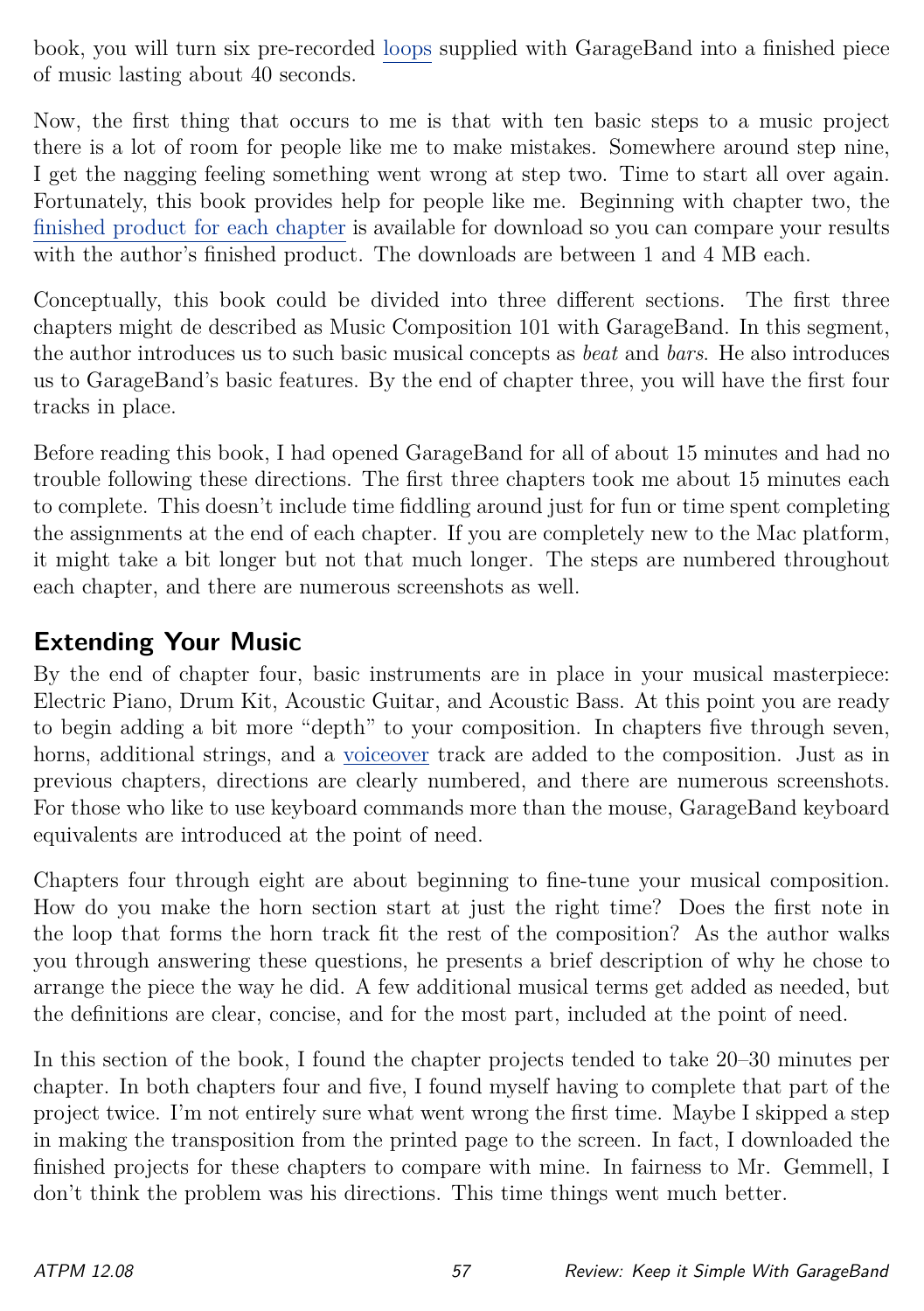Chapter seven is devoted to recording a basic voiceover track. In the course of that discussion, the author briefly discusses the Mac's built-in audio capabilities and why you might want to purchase external hardware if you are going to be recording often or if your projects require higher-quality audio. The overview is pretty basic and won't contain anything new for many Mac users.

I have mixed feelings about this chapter. The good news is that Mr. Gemmell provides an overview of the Mac's audio-recording capabilities and alternative equipment without getting bogged down in technical minutiae. The bad news is I found myself wishing there were a little more detail. That's probably just me. I haven't done a lot of recording on the Mac, but it is something I am interested in and have been looking at for a while.

### **It's in the Mix**

Chapters nine and ten could easily fall into the "polishing up" category. In chapter nine, it's time to view some MIDI data to enhance the baseline of your music. Chapter ten tackles [mixing](http://en.wikipedia.org/wiki/Audio_mixing) your project into its final form. I had tried reading some information about mixing tracks before and found it somewhat confusing. This book is different. The advice is very practical. In fact, it confirms something I have always suspected—some aspects of "mixing" a musical composition are purely a matter of your personal taste. At least Mr. Gemmell is aware of that and gives you some good reasons for why he mixed his version of the project the way he did.

### **That's a Wrap**

There is a lot of information packed into the 89 pages of this book. The directions are clear and to the point. With the exception of a few steps in chapters five and six, I had no trouble following the directions. The many screenshots are very helpful—particularly in the later chapters. Useful tips and tidbits are scattered in the margins throughout the book. I personally would prefer at least some of the screenshots to be in color since that seems to help me process the information better. If you have a bit of background in musicmaking on the Mac, you will probably want something a bit more advanced. But if you need a good introduction to GarageBand and aren't musically inclined, *Keep it Simple With GarageBand Easy Music Projects for Beginners* is an Excellent addition to your computing library.

Copyright © 2006 Sylvester Roque, [sroque@atpm.com.](mailto:sroque@atpm.com) Reviewing in ATPM is open to anyone. If you're interested, write to us at [reviews@atpm.com.](mailto:reviews@atpm.com)

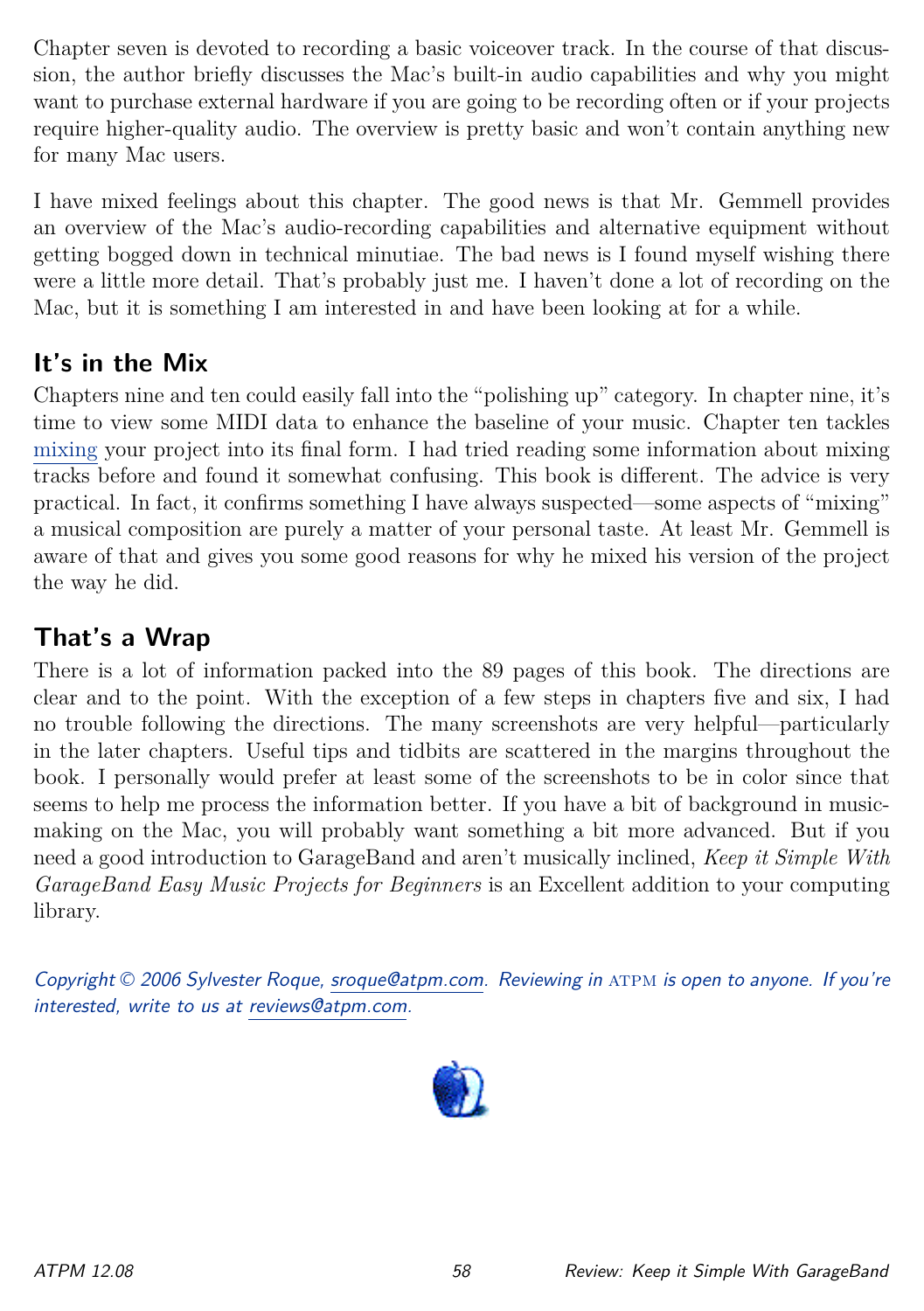### **FAQ: Frequently Asked Questions**

### **What Is ATPM?**

*About This Particular Macintosh* (ATPM) is, among other things, a monthly Internet magazine or "e-zine." ATPM was created to celebrate the personal computing experience. For us this means the most personal of all personal computers—the Apple Macintosh. About This Particular Macintosh is intended to be about your Macintosh, our Macintoshes, and the creative, personal ideas and experiences of everyone who uses a Mac. We hope that we will continue to be faithful to our mission.

### **Are You Looking for New Staff Members?**

atpm is looking to add more regular reviewers to our staff. Though all positions with *About This Particular Macintosh* are volunteer, reviewing is a great way to share your product knowledge and experience with fellow members of the Macintosh community. If you're interested, contact ATPM's Reviews Editor, [Paul Fatula.](mailto:reviews@atpm.com)

### **How Can I Subscribe to ATPM?**

Visit the [subscriptions page.](http://www.atpm.com/subscribe)

### **Which Format Is Best for Me?**

- The **Online Webzine** edition is for people who want to view ATPM in their Web browser, while connected to the Internet. It provides sharp text, lots of navigation options, and live links to ATPM back issues and other Web pages.
- The **Offline Webzine** is an HTML version of ATPM that is formatted for viewing offline and made available in a Mac OS X disk image. The graphics, content, and navigation elements are the same as with the Online Webzine, but you can view it without being connected to the Internet. It requires a Web browser.
- The **Print PDF** edition is saved in Adobe PDF format. It has a two-column layout with smaller text and higher-resolution graphics that are optimized for printing. It may be viewed online in a browser, or downloaded and viewed in Apple's Preview or Adobe Reader on Macintosh or Windows. PDFs may be magnified to any size and searched with ease.
- The **Screen PDF** edition is also saved in Adobe PDF format. It's a one-column layout with larger text that's optimized for reading on-screen.

### **What Are Some Tips for Viewing PDFs?**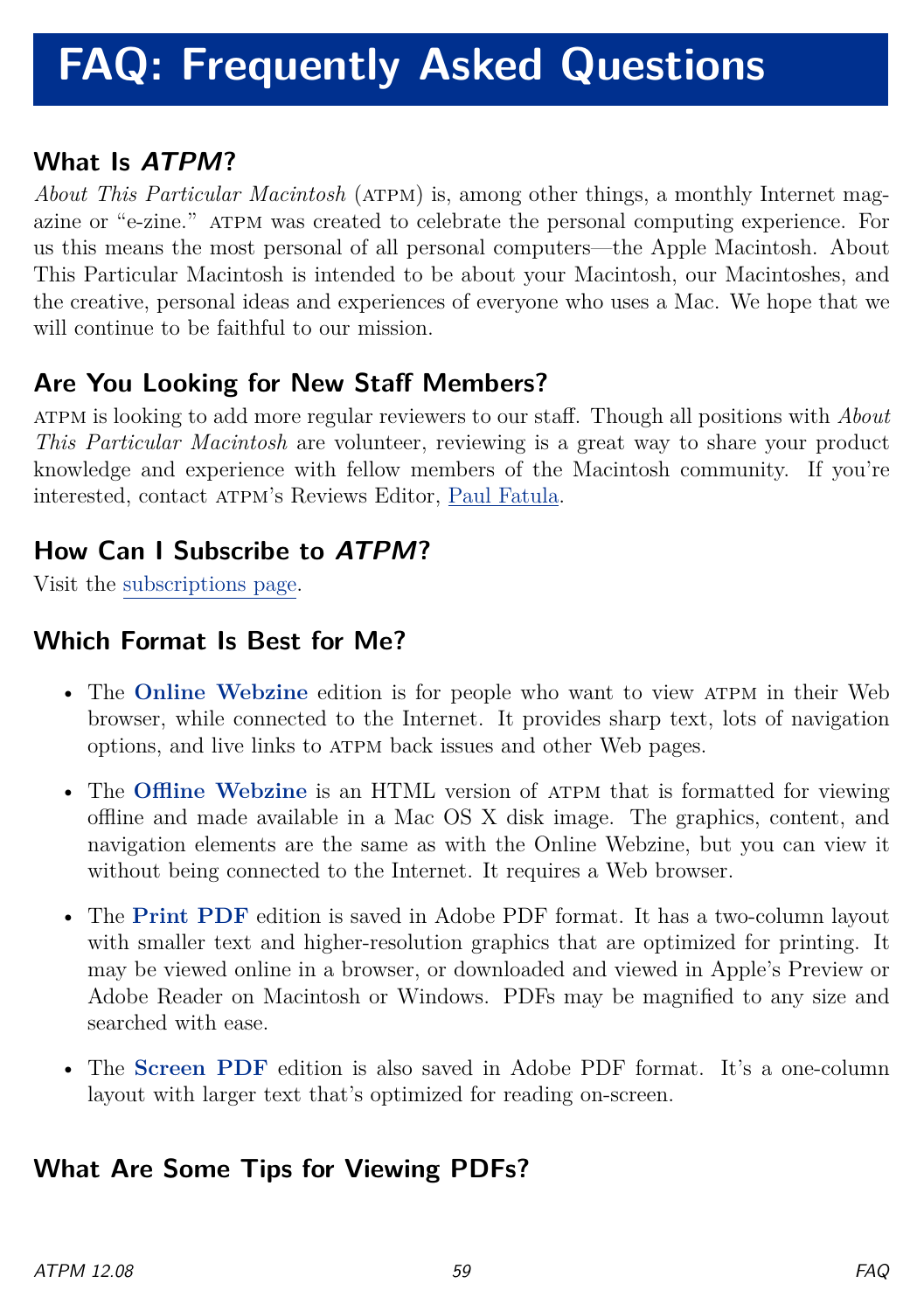- For Mac OS X 10.3 and 10.4 users, we recommend Apple's Preview. You can [download](http://www.adobe.com/products/acrobat/readstep2.html) Adobe Reader for free. If you have a Power Macintosh, Acrobat Reader 5 has better quality and performance. atpm is also compatible with Acrobat Reader 3, for those with 680x0 Macs.
- With Adobe Reader, you can zoom the PDF to full window width and scroll through articles simply by single-clicking anywhere in the article text (except underlined links).
- You can quickly navigate between articles using the drawer in Preview or the bookmarks pane at the left of Adobe Reader's main viewing window.
- For best results on small screens, be sure to hide the bookmarks; that way you'll be able to see the entire page width at 100%.
- Try turning Font Smoothing on and off in Acrobat Reader's preferences to see which setting you prefer.
- All blue-underlined links are clickable.
- You can hold down Option while hovering over a link to see where it will lead.
- For best results, turn off Acrobat's "Fit to Page" option before printing.

### **How Can I Submit Cover Art?**

We enjoy the opportunity to display new, original cover art every month. We're also very proud of the people who have come forward to offer us cover art for each issue. If you're a Macintosh artist and interested in preparing a cover for ATPM, please e-mail us. The way the process works is pretty simple. As soon as we have a topic or theme for the upcoming issue we let you know about it. Then, it's up to you. We do not pay for cover art but we are an international publication with a broad readership and we give appropriate credit alongside your work. There's space for an e-mail address and a Web page URL, too. Write to [editor@atpm.com](mailto:editor@atpm.com) for more information.

### **How Can I Send a Letter to the Editor?**

Got a comment about an article that you read in ATPM? Is there something you'd like us to write about in a future issue? We'd love to hear from you. Send your e-mail to [editor@atpm.com.](mailto:editor@atpm.com) We often publish the e-mail that comes our way.

### **Do You Answer Technical Support Questions?**

Of course (although we cannot promise to answer every inquiry). E-mail our Help Department at [help@atpm.com.](mailto:help@atpm.com)

### **How Can I Contribute to ATPM?**

There are several sections of ATPM to which readers frequently contribute: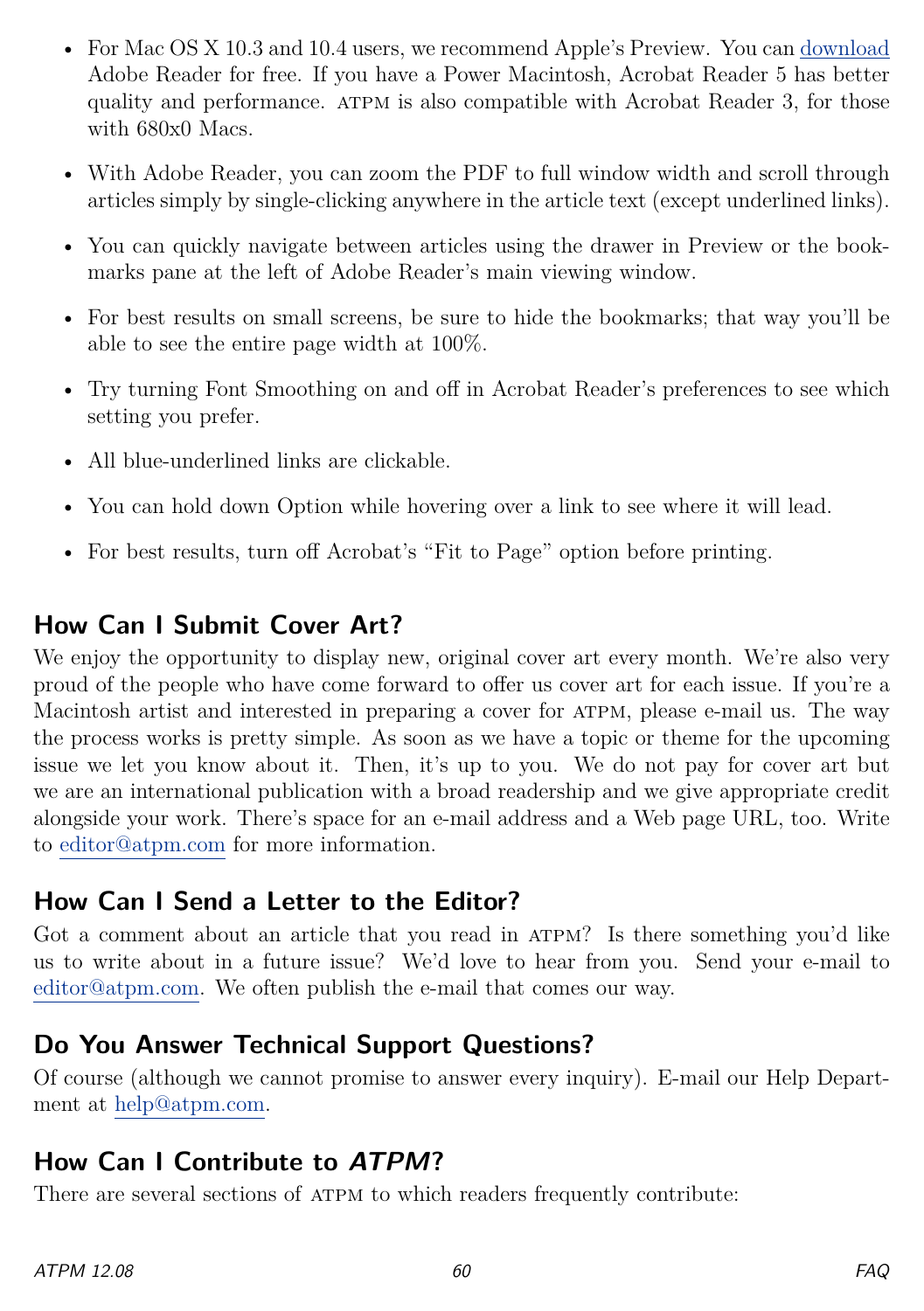#### **Segments: Slices from the Macintosh Life**

This is one of our most successful spaces and one of our favorite places. We think of it as kind of the ATPM "guest room." This is where we will publish that sentimental Macintosh story that you promised yourself you would one day write. It's that special place in ATPM that's specifically designated for your stories. We'd really like to hear from you. Several Segments contributors have gone on to become atpm columnists. Send your stuff to [editor@atpm.com.](mailto:editor@atpm.com)

#### **Hardware and Software Reviews**

atpm publishes hardware and software reviews. However, we do things in a rather unique way. Techno-jargon can be useful to engineers but is not always a help to most Mac users. We like reviews that inform our readers about how a particular piece of hardware or software will help their Macintosh lives. We want them to know what works, how it may help them in their work, and how enthusiastic they are about recommending it to others. If you have a new piece of hardware or software that you'd like to review, contact our reviews editor at [reviews@atpm.com](mailto:reviews@atpm.com) for more information.

#### **Shareware Reviews**

Most of us have been there; we find that special piece of shareware that significantly improves the quality our Macintosh life and we wonder why the entire world hasn't heard about it. Now here's the chance to tell them! Simply let us know by writing up a short review for our shareware section. Send your reviews to [reviews@atpm.com.](mailto:reviews@atpm.com)

### **Which Products Have You Reviewed?**

Check our [reviews index](http://www.atpm.com/reviews/) for the complete list.

### **What is Your Rating Scale?**

atpm uses the following ratings (in order from best to worst): Excellent, Very Nice, Good, Okay, Rotten.

### **Will You Review My Product?**

If you or your company has a product that you'd like to see reviewed, send a copy our way. We're always looking for interesting pieces of software to try out. Contact [reviews@atpm.com](mailto:reviews@atpm.com) for shipping information. You can send press releases to [news@atpm.com.](mailto:news@atpm.com)

### **Can I Sponsor ATPM?**

*About This Particular Macintosh* is free, and we intend to keep it this way. Our editors and staff are volunteers with "real" jobs who believe in the Macintosh way of computing. We don't make a profit, nor do we plan to. As such, we rely on advertisers to help us pay for our Web site and other expenses. Please consider supporting ATPM by advertising in our issues and on our web site. Contact [advertise@atpm.com](mailto:advertise@atpm.com) for more information.